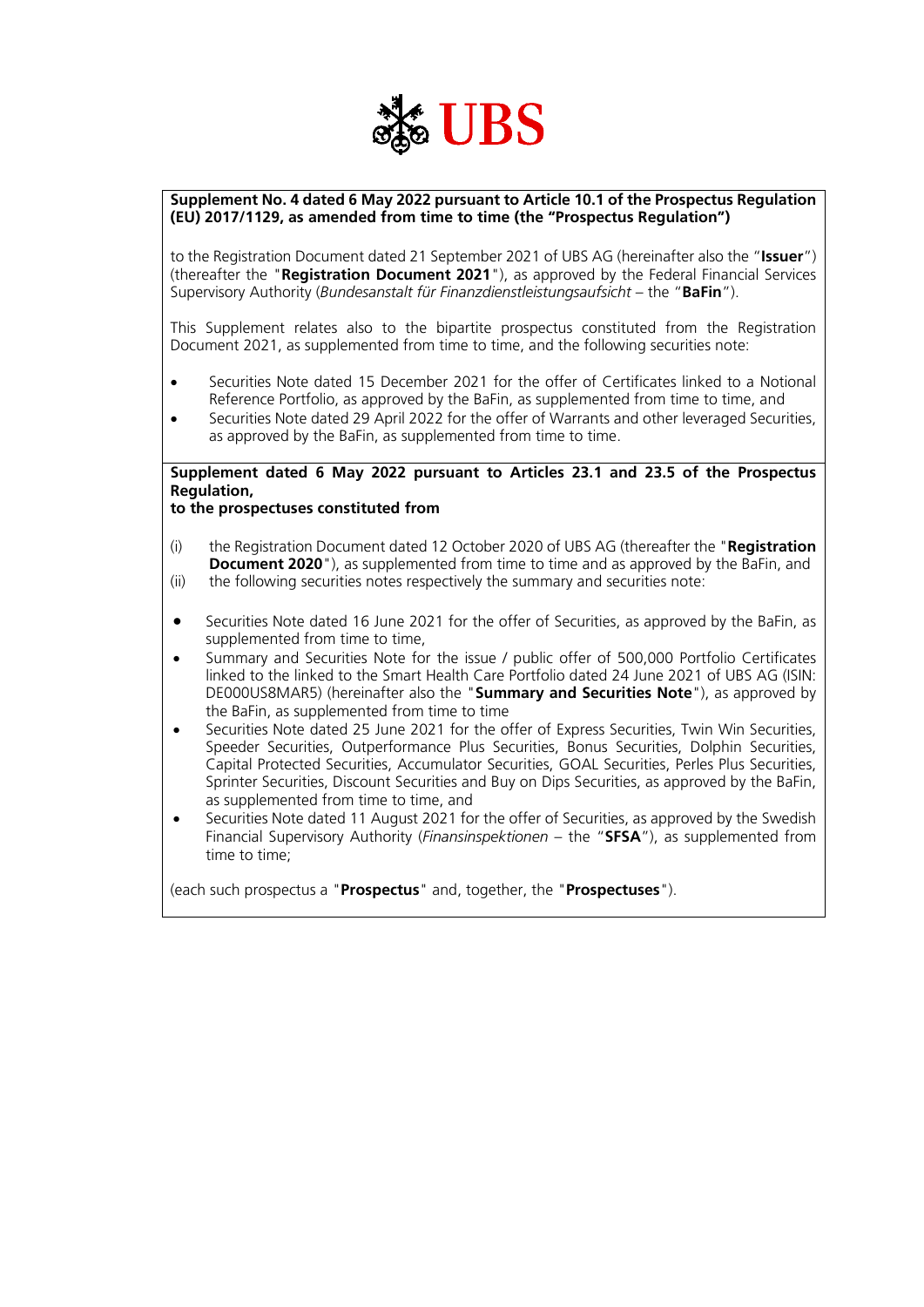#### **This Supplement serves as update to the Registration Document 2021 and the Prospectuses as mentioned above in connection to the following [occurrence:](http://dict.leo.org/ende?lp=ende&p=_xpAA&search=occurrence&trestr=0x8001)**

The publication of the first quarter 2022 report as per 31 March 2022 of UBS Group AG (further the "**UBS Group First Quarter 2022 Report**") on 26 April 2022 and UBS AG (further the "**UBS AG First Quarter 2022 Report**") on 29 April 2022 (please refer to the table below).

The following table shows the updated information and reason for the update of the Registration Document 2021 and the Prospectuses, as mentioned above, and the revisions that have been made as a result thereof.

| Updated information and reason for the<br>update                                                                                                                      | <b>Revisions</b>                                                                                                                                                                                                                                                    |
|-----------------------------------------------------------------------------------------------------------------------------------------------------------------------|---------------------------------------------------------------------------------------------------------------------------------------------------------------------------------------------------------------------------------------------------------------------|
| Information regarding UBS AG have been<br>updated pursuant to the above mentioned<br>UBS Group First Quarter 2022 Report and the<br>UBS AG First Quarter 2022 Report. | 1. Update of the information regarding the Issuer<br>in the Registration Document 2021 and its<br>appendix. Please refer to the section "Update of<br>Registration Document 2021" of this<br>the<br>Supplement and the corresponding subsections:                   |
|                                                                                                                                                                       | <b>Registration Document 2021</b>                                                                                                                                                                                                                                   |
|                                                                                                                                                                       | Appendix 1 of the Registration Document 2021                                                                                                                                                                                                                        |
|                                                                                                                                                                       | 2. Update of the information regarding the Issuer<br>in the Prospectuses on the basis of the Registration<br>Document 2020 and its appendixes. Please refer to<br>the section "Update of the Prospectuses" of this<br>Supplement and the corresponding subsections: |
|                                                                                                                                                                       | Issuer related information contained in the<br>Registration Document 2020                                                                                                                                                                                           |
|                                                                                                                                                                       | Issuer related information contained in the<br>Appendix 9 of the Registration Document 2020                                                                                                                                                                         |
|                                                                                                                                                                       | UBS Group First Quarter 2022 Report                                                                                                                                                                                                                                 |
|                                                                                                                                                                       | UBS AG First Quarter 2022 Report                                                                                                                                                                                                                                    |
|                                                                                                                                                                       | Summary contained in the Summary and Securities<br>Note in the English and German Language                                                                                                                                                                          |

**Investors who have already agreed to purchase or subscribe for the securities before this Supplement is published shall have the right, exercisable on or before 11 May 2022, to withdraw their acceptances, provided that the significant new factor, material mistake or material inaccuracy referred to in Article 23.2 (a) of Regulation (EU) 2017/1129, as amended from time to time, arose or was noted before the closing of the offer period or the delivery of the securities, whichever occurs first.**

**A withdrawal, if any, of an order must be communicated in writing to the Issuer at its Registered Head Office specified in the address list which can be found on page [31](#page-30-0) of this supplement.**

**This Supplement must be read in conjunction with any information already supplemented by the previous supplements, if any, to the Registration Document 2021 and the Prospectuses.**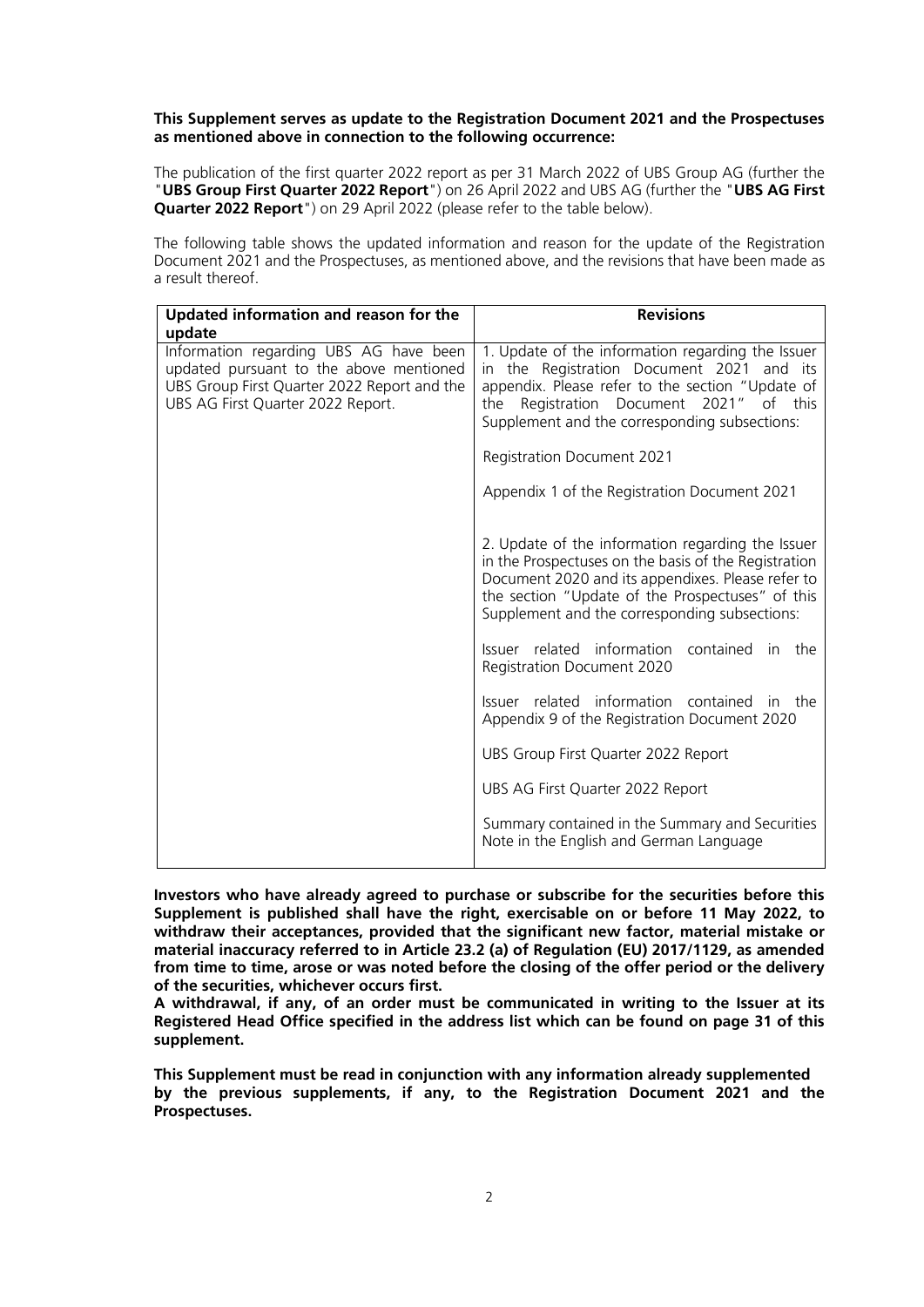## **TABLE OF CONTENTS OF THIS SUPPLEMENT**

| <b>Update of the Registration Document 2021</b><br>1. Registration Document 2021<br>2. Appendix 1 of the Registration Document 2021                                                                              | 4<br>19               |
|------------------------------------------------------------------------------------------------------------------------------------------------------------------------------------------------------------------|-----------------------|
| <b>Update of the Prospectuses</b><br>3. Issuer related information contained in the Registration Document 2020<br>4. Issuer related information contained in the Appendix 9 of the Registration Document<br>2020 | 22<br>24              |
| 5. UBS Group First Quarter 2022 Report<br>6. UBS AG First Quarter 2022 Report<br>7. Summary contained in the Summary and Securities Note in the English and German<br>Language                                   | 24<br>24<br>25        |
| Address List<br>Availability of Documents<br>UBS Group First Quarter 2022 Report<br>UBS AG First Quarter 2022 Report                                                                                             | 31<br>32<br>33<br>132 |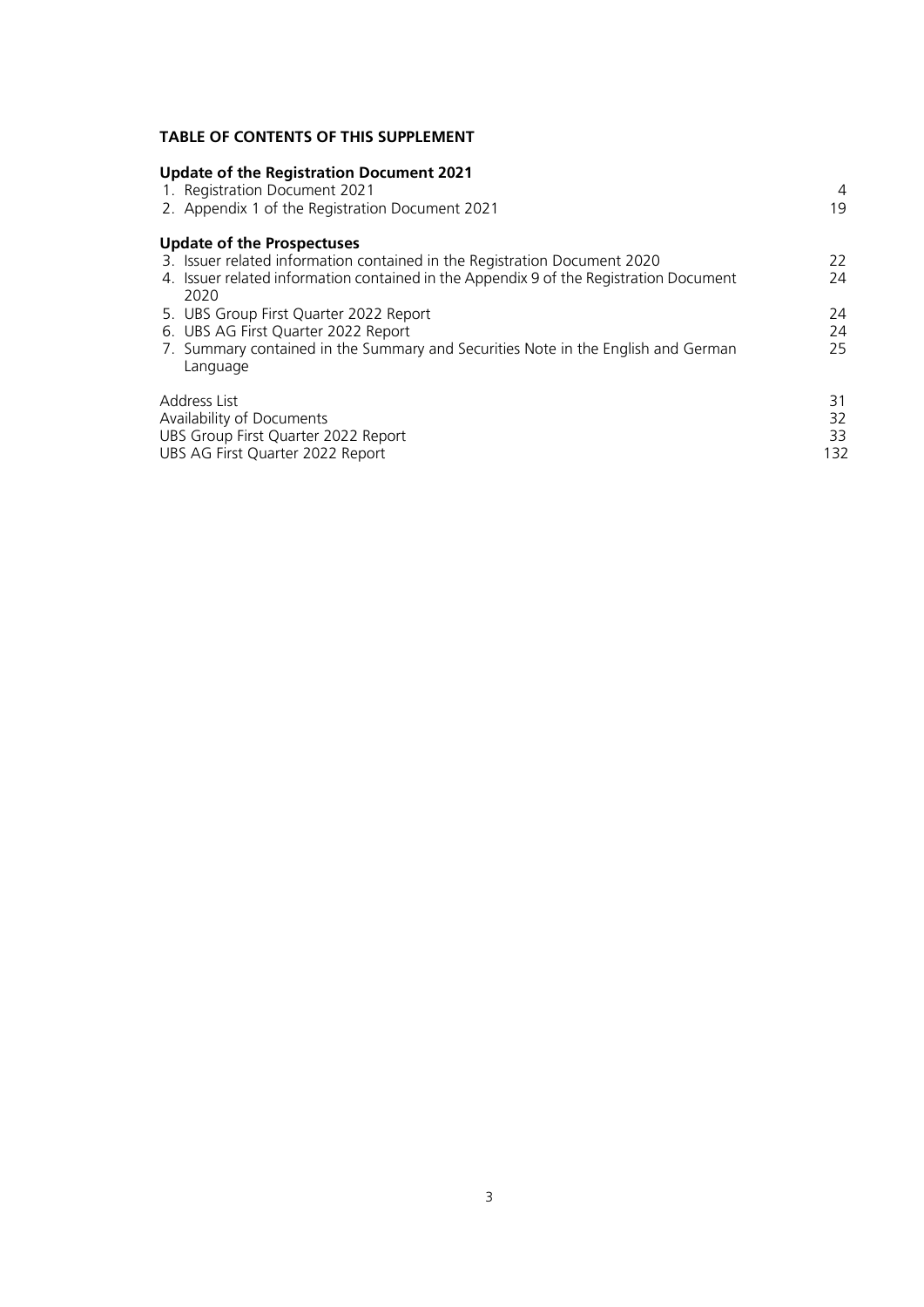#### <span id="page-3-0"></span>**1. Registration Document 2021**

### **In the section headed "1. Risk Factors" on page 3 et seq. the second risk factor of subsection "1.1 Market, credit and macroeconomic risks" the shall be replaced completely as follows:**

#### "**Performance in the financial services industry is affected by market conditions and the macroeconomic climate**

UBS AG's businesses are materially affected by market and macroeconomic conditions. A market downturn and weak macroeconomic conditions can be precipitated by a number of factors, including geopolitical events, such as international armed conflicts, the imposition of sanctions, global trade or global supply chain disruptions, changes in monetary or fiscal policy, changes in trade policies or international trade disputes, significant inflationary or deflationary price changes, disruptions in one or more concentrated economic sectors, natural disasters, pandemics, civil unrest, acts of violence, war or terrorism. Such developments can have unpredictable and destabilising effects.

For example, as a result of the Russian invasion of Ukraine, several jurisdictions, including the US, the EU, the UK, Switzerland and others, have imposed extensive sanctions on Russia and Belarus and certain Russian and Belarusian entities and nationals, as well as the Russian Central Bank. Among others, the financial sanctions include barring certain Russian banks from using the Society for Worldwide Interbank Financial Telecommunication (SWIFT) messaging system, asset freezes for sanctioned individuals and corporations and limits on financial transactions with sanctioned entities and individuals. In addition, the EU and Switzerland have prohibit-ed acceptance of deposits in excess of EUR 100,000 from Russian persons not entitled to residency in the Euro-pean Economic Area (EEA) or Switzerland. The war in Ukraine has led to the largest humanitarian crisis in Eu-rope in decades with millions of people displaced, a mass exodus of businesses from Russia, and heightened volatility across global markets. The scale of the conflict and the speed and extent of sanctions may produce many of the effects described above, including in ways that cannot now be anticipated.

Adverse changes in interest rates, credit spreads, securities prices, market volatility and liquidity, foreign ex-change rates, commodity prices, and other market fluctuations, as well as changes in investor sentiment, can affect UBS AG's earnings and ultimately its financial and capital positions. As financial markets are global and highly interconnected, local and regional events can have widespread effects well beyond the countries in which they occur. Any of these developments may adversely affect its business or financial results.

If individual countries impose restrictions on cross-border payments, trade, or other exchange or capital controls, or change their currency (for example, if one or more countries should leave the Eurozone or as result of the imposition of sanctions on individuals, entities or countries), UBS AG could suffer losses from enforced default by counterparties, be unable to access its own assets, or be unable to effectively manage its risks.

Should the market experience significant volatility, a decrease in business and client activity and market volumes could result, which would adversely affect UBS's ability to generate transaction fees, commissions and margins, particularly in Global Wealth Management and the Investment Bank, as UBS experienced in the fourth quarter of 2018. A market downturn would likely reduce the volume and valuation of assets that UBS manages on behalf of clients, which would reduce recurring fee income that is charged based on invested assets in Global Wealth Management and Asset Management and performance-based fees in Asset Management. Such a downturn could also cause a decline in the value of assets that UBS owns and account for as investments or trading positions. In addition, reduced market liquidity or volatility may limit trading opportunities and may therefore reduce transaction-based income and may also impede the ability of UBS to manage risks.

UBS AG could be materially affected if a crisis develops, regionally or globally, as a result of disruptions in markets due to macroeconomic or political developments, or as a result of the failure of a major market participant. Over time, UBS AG's strategic plans have become more heavily dependent on its ability to generate growth and revenue in emerging markets, including China, causing UBS AG to be more exposed to the risks associated with such markets.

Global Wealth Management derives revenues from all the principal regions, but has a greater concentration in Asia than many peers and a substantial presence in the US, unlike many European peers. The Investment Bank's business is more heavily weighted to Europe and Asia than its peers, while its derivatives business is more heavily weighted to structured products for wealth management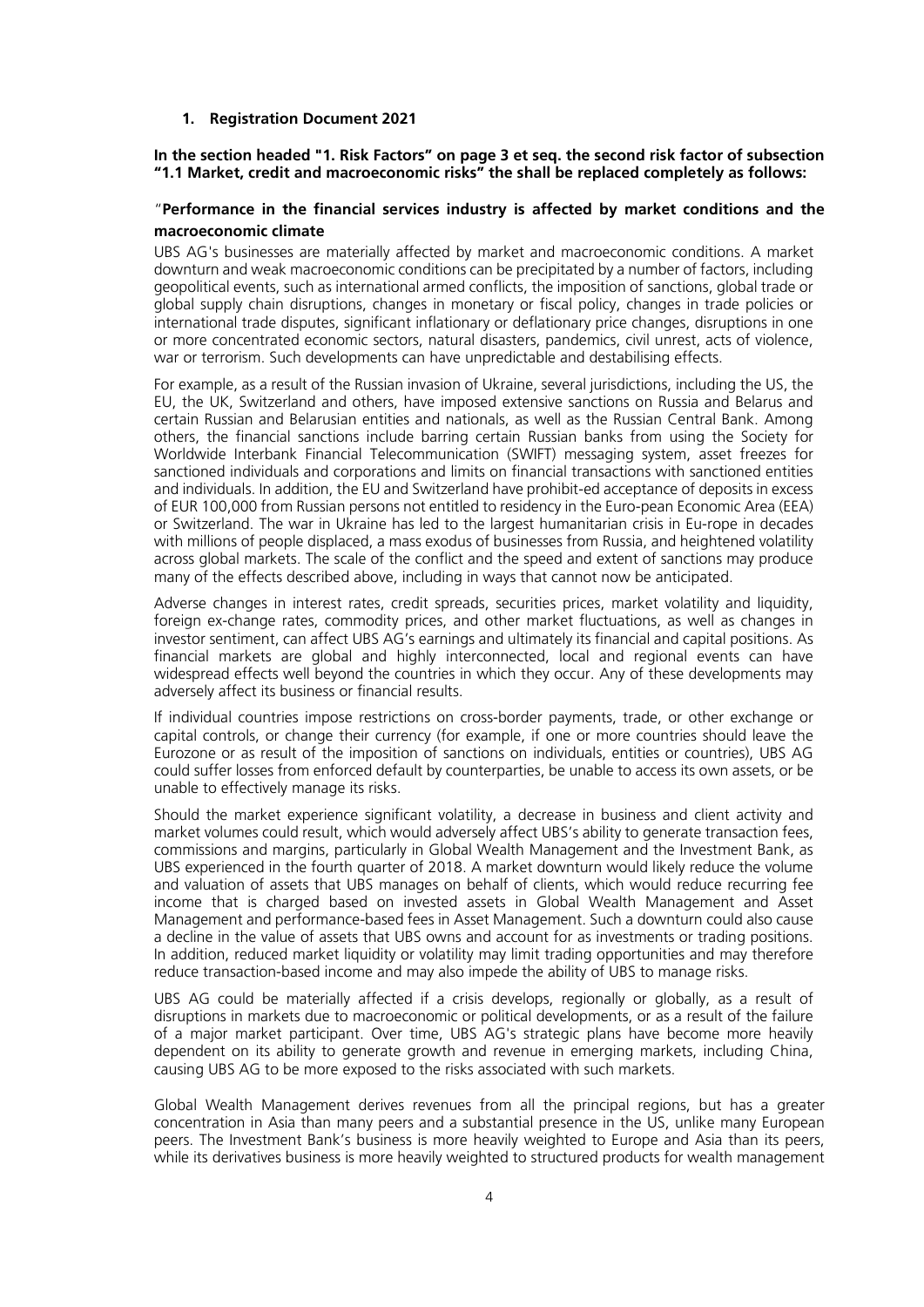clients, in particular with European and Asian underlyings. UBS AG's performance may therefore be more affected by political, economic and market developments in these regions and businesses than some other financial service providers.

#### **In the section headed "1. Risk Factors" on page 3 et seq. the third risk factor of subsection "1.2 Regulatory and legal risks" the shall be replaced completely as follows:**

#### "**If UBS experiences financial difficulties, FINMA has the power to open restructuring or liquidation proceedings or impose protective measures in relation to UBS Group AG, UBS AG or UBS Switzerland AG, and such proceedings or measures may have a material adverse effect on UBS's shareholders and creditors**

Under the Swiss Banking Act, FINMA is able to exercise broad statutory powers with respect to Swiss banks and Swiss parent companies of financial groups, such as UBS Group AG, UBS AG and UBS Switzerland AG, if there is justified concern that the entity is over-indebted, has serious liquidity problems or, after the expiration of any relevant deadline, no longer fulfils capital adequacy requirements. Such powers include ordering protective measures, instituting restructuring proceedings (and exercising any Swiss resolution powers in connection there-with), and instituting liquidation proceedings, all of which may have a material adverse effect on shareholders and creditors or may prevent UBS Group AG, UBS AG or UBS Switzerland AG from paying dividends or making payments on debt obligations.

UBS would have limited ability to challenge any such protective measures, and creditors and shareholders would also have limited ability under Swiss law or in Swiss courts to reject them, seek their suspension, or challenge their imposition, including measures that require or result in the deferment of payments.

If restructuring proceedings are opened with respect to UBS Group AG, UBS AG or UBS Switzerland AG, the resolution powers that FINMA may exercise include the power to: (i) transfer all or some of the assets, debt and other liabilities, and contracts of the entity subject to proceedings to another entity; (ii) stay for a maximum of two business days (a) the termination of, or the exercise of rights to terminate, netting rights, (b) rights to enforce or dispose of certain types of collateral or (c) rights to transfer claims, liabilities or certain collateral, under con-tracts to which the entity subject to proceedings is a party; and / or (iii) partially or fully write down the equity capital and regulatory capital instruments and, if such regulatory capital is fully written down, write down or convert into equity the other debt instruments of the entity subject to proceedings. Shareholders and creditors would have no right to reject, or to seek the suspension of, any restructuring plan pursuant to which such resolution powers are exercised. They would have only limited rights to challenge any decision to exercise resolution powers or to have that decision reviewed by a judicial or administrative process or otherwise.

Upon full or partial write-down of the equity and regulatory capital instruments of the entity subject to restructuring proceedings, the relevant shareholders and creditors would receive no payment in respect of the equity and debt that is written down, the write-down would be permanent, and the investors would likely not, at such time or at any time thereafter, receive any shares or other participation rights, or be entitled to any write-up or any other compensation in the event of a potential subsequent recovery of the debtor. If FINMA orders the conversion of debt of the entity subject to restructuring proceedings into equity, the securities received by the investors may be worth significantly less than the original debt and may have a significantly different risk pro-file. In addition, creditors receiving equity would be effectively subordinated to all creditors of the restructured entity in the event of a subsequent winding up, liquidation or dissolution of the restructured entity, which would increase the risk that investors would lose all or some of their investment.

FINMA has significant discretion in the exercise of its powers in connection with restructuring proceedings. Furthermore, certain categories of debt obligations, such as certain types of deposits, are subject to preferential treatment. As a result, holders of obligations of an entity subject to a Swiss restructuring proceeding may have their obligations written down or converted into equity even though obligations ranking on par with such obligations are not written down or converted."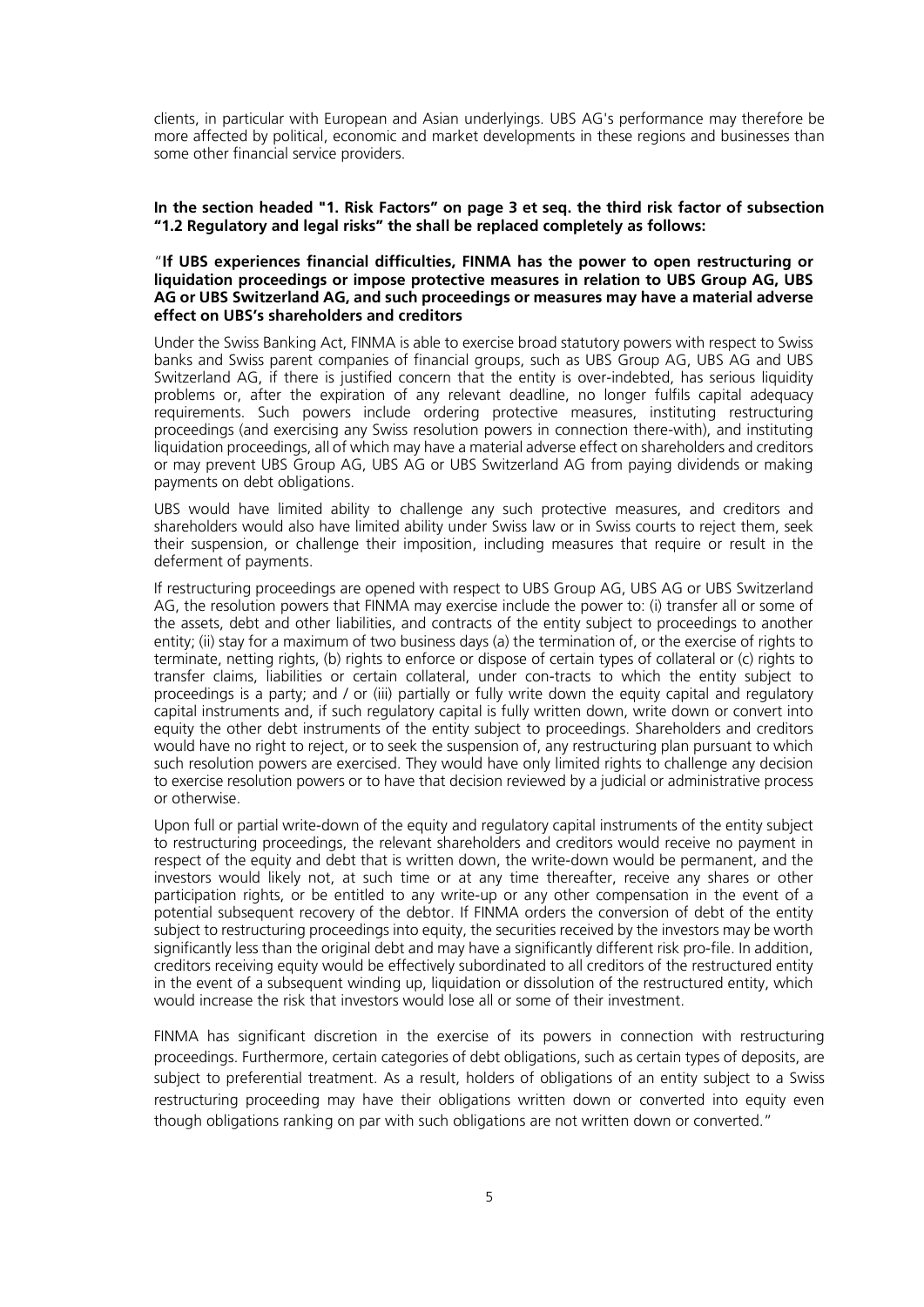#### **In the section headed "4. Information about UBS AG", the first two paragraphs of the subsection "4.1 Introduction" on page 18 et seq. shall be completely replaced as follows:**

"On 31 March 2022, UBS Group's common equity tier 1 ("**CET1**") capital ratio was 14.3%, the CET1 leverage ratio was 4.16%, the total loss-absorbing capacity ratio was 34.2%, and the total lossabsorbing capacity leverage ratio was  $9.9\%$ <sup>[1](#page-5-0)</sup>. On the same date, invested assets stood at USD 4,380 billion, equity attributable to shareholders was USD 58,855 million and market capitalisation was USD 65,775 million. On the same date, UBS employed 71,697 people[2](#page-5-1).

On 31 March 2022, UBS AG consolidated CET1 capital ratio was 13.4%, the CET1 leverage ratio was 3.88%, the total loss-absorbing capacity ratio was 33.1%, and the total loss-absorbing capacity leverage ratio was 9.6%.<sup>1</sup> On the same date, invested assets stood at USD 4,380 billion and equity attributable to UBS AG shareholders was USD 57,962 million. On the same date, UBS AG Group employed 47,139 people.<sup>2</sup> "

#### **In the section headed "4. Information about UBS AG", the list of the information incorporated by reference, as disclosed in the subsection "4.3 Information incorporated by Reference" on page 19 et seq., shall be replaced as follows:**

"

- e) the first quarter 2022 report as per 31 March 2022 of UBS Group AG published on 26 April 2022 (published on the UBS website, at [https://www.ubs.com/global/en/investor](https://www.ubs.com/global/en/investor-relations/financial-information/quarterly-reporting/qr-shared/2022/1q22/_jcr_content/mainpar/linklistreimagined_c/link.1794341584.file/PS9jb250ZW50L2RhbS9hc3NldHMvY2MvaW52ZXN0b3ItcmVsYXRpb25zL3F1YXJ0ZXJsaWVzLzIwMjIvMXEyMi9mdWxsLXJlcG9ydC11YnMtZ3JvdXAtYWctY29uc29saWRhdGVkLTFxMjIucGRm/full-report-ubs-group-ag-consolidated-1q22.pdf)[relations/financial-information/quarterly-reporting/qr](https://www.ubs.com/global/en/investor-relations/financial-information/quarterly-reporting/qr-shared/2022/1q22/_jcr_content/mainpar/linklistreimagined_c/link.1794341584.file/PS9jb250ZW50L2RhbS9hc3NldHMvY2MvaW52ZXN0b3ItcmVsYXRpb25zL3F1YXJ0ZXJsaWVzLzIwMjIvMXEyMi9mdWxsLXJlcG9ydC11YnMtZ3JvdXAtYWctY29uc29saWRhdGVkLTFxMjIucGRm/full-report-ubs-group-ag-consolidated-1q22.pdf)[shared/2022/1q22/\\_jcr\\_content/mainpar/linklistreimagined\\_c/link.1794341584.file/PS9jb250](https://www.ubs.com/global/en/investor-relations/financial-information/quarterly-reporting/qr-shared/2022/1q22/_jcr_content/mainpar/linklistreimagined_c/link.1794341584.file/PS9jb250ZW50L2RhbS9hc3NldHMvY2MvaW52ZXN0b3ItcmVsYXRpb25zL3F1YXJ0ZXJsaWVzLzIwMjIvMXEyMi9mdWxsLXJlcG9ydC11YnMtZ3JvdXAtYWctY29uc29saWRhdGVkLTFxMjIucGRm/full-report-ubs-group-ag-consolidated-1q22.pdf) [ZW50L2RhbS9hc3NldHMvY2MvaW52ZXN0b3ItcmVsYXRpb25zL3F1YXJ0ZXJsaWVzLzIwMjIv](https://www.ubs.com/global/en/investor-relations/financial-information/quarterly-reporting/qr-shared/2022/1q22/_jcr_content/mainpar/linklistreimagined_c/link.1794341584.file/PS9jb250ZW50L2RhbS9hc3NldHMvY2MvaW52ZXN0b3ItcmVsYXRpb25zL3F1YXJ0ZXJsaWVzLzIwMjIvMXEyMi9mdWxsLXJlcG9ydC11YnMtZ3JvdXAtYWctY29uc29saWRhdGVkLTFxMjIucGRm/full-report-ubs-group-ag-consolidated-1q22.pdf) [MXEyMi9mdWxsLXJlcG9ydC11YnMtZ3JvdXAtYWctY29uc29saWRhdGVkLTFxMjIucGRm/full](https://www.ubs.com/global/en/investor-relations/financial-information/quarterly-reporting/qr-shared/2022/1q22/_jcr_content/mainpar/linklistreimagined_c/link.1794341584.file/PS9jb250ZW50L2RhbS9hc3NldHMvY2MvaW52ZXN0b3ItcmVsYXRpb25zL3F1YXJ0ZXJsaWVzLzIwMjIvMXEyMi9mdWxsLXJlcG9ydC11YnMtZ3JvdXAtYWctY29uc29saWRhdGVkLTFxMjIucGRm/full-report-ubs-group-ag-consolidated-1q22.pdf)[report-ubs-group-ag-consolidated-1q22.pdf,](https://www.ubs.com/global/en/investor-relations/financial-information/quarterly-reporting/qr-shared/2022/1q22/_jcr_content/mainpar/linklistreimagined_c/link.1794341584.file/PS9jb250ZW50L2RhbS9hc3NldHMvY2MvaW52ZXN0b3ItcmVsYXRpb25zL3F1YXJ0ZXJsaWVzLzIwMjIvMXEyMi9mdWxsLXJlcG9ydC11YnMtZ3JvdXAtYWctY29uc29saWRhdGVkLTFxMjIucGRm/full-report-ubs-group-ag-consolidated-1q22.pdf) "**UBS Group First Quarter 2022 Report** ");
- f) the first quarter 2022 report as per 31 March 2022 of UBS AG published on 29 April 2022 (published on the UBS website, at [https://www.ubs.com/global/en/investor-relations/financial](https://www.ubs.com/global/en/investor-relations/financial-information/quarterly-reporting/qr-shared/2022/1q22/_jcr_content/mainpar/toplevelgrid_copy/col1/linklistreimagined/link.0778412662.file/PS9jb250ZW50L2RhbS9hc3NldHMvY2MvaW52ZXN0b3ItcmVsYXRpb25zL3F1YXJ0ZXJsaWVzLzIwMjIvMXEyMi9mdWxsLXJlcG9ydC11YnMtYWctY29uc29saWRhdGVkLTFxMjIucGRm/full-report-ubs-ag-consolidated-1q22.pdf)[information/quarterly-reporting/qr](https://www.ubs.com/global/en/investor-relations/financial-information/quarterly-reporting/qr-shared/2022/1q22/_jcr_content/mainpar/toplevelgrid_copy/col1/linklistreimagined/link.0778412662.file/PS9jb250ZW50L2RhbS9hc3NldHMvY2MvaW52ZXN0b3ItcmVsYXRpb25zL3F1YXJ0ZXJsaWVzLzIwMjIvMXEyMi9mdWxsLXJlcG9ydC11YnMtYWctY29uc29saWRhdGVkLTFxMjIucGRm/full-report-ubs-ag-consolidated-1q22.pdf)shared/2022/1q22/\_icr\_content/mainpar/toplevelgrid\_copy/col1/linklistreimagined/link.07784 [12662.file/PS9jb250ZW50L2RhbS9hc3NldHMvY2MvaW52ZXN0b3ItcmVsYXRpb25zL3F1YXJ](https://www.ubs.com/global/en/investor-relations/financial-information/quarterly-reporting/qr-shared/2022/1q22/_jcr_content/mainpar/toplevelgrid_copy/col1/linklistreimagined/link.0778412662.file/PS9jb250ZW50L2RhbS9hc3NldHMvY2MvaW52ZXN0b3ItcmVsYXRpb25zL3F1YXJ0ZXJsaWVzLzIwMjIvMXEyMi9mdWxsLXJlcG9ydC11YnMtYWctY29uc29saWRhdGVkLTFxMjIucGRm/full-report-ubs-ag-consolidated-1q22.pdf) [0ZXJsaWVzLzIwMjIvMXEyMi9mdWxsLXJlcG9ydC11YnMtYWctY29uc29saWRhdGVkLTFxMjIu](https://www.ubs.com/global/en/investor-relations/financial-information/quarterly-reporting/qr-shared/2022/1q22/_jcr_content/mainpar/toplevelgrid_copy/col1/linklistreimagined/link.0778412662.file/PS9jb250ZW50L2RhbS9hc3NldHMvY2MvaW52ZXN0b3ItcmVsYXRpb25zL3F1YXJ0ZXJsaWVzLzIwMjIvMXEyMi9mdWxsLXJlcG9ydC11YnMtYWctY29uc29saWRhdGVkLTFxMjIucGRm/full-report-ubs-ag-consolidated-1q22.pdf) [cGRm/full-report-ubs-ag-consolidated-1q22.pdf,](https://www.ubs.com/global/en/investor-relations/financial-information/quarterly-reporting/qr-shared/2022/1q22/_jcr_content/mainpar/toplevelgrid_copy/col1/linklistreimagined/link.0778412662.file/PS9jb250ZW50L2RhbS9hc3NldHMvY2MvaW52ZXN0b3ItcmVsYXRpb25zL3F1YXJ0ZXJsaWVzLzIwMjIvMXEyMi9mdWxsLXJlcG9ydC11YnMtYWctY29uc29saWRhdGVkLTFxMjIucGRm/full-report-ubs-ag-consolidated-1q22.pdf) the "**UBS AG First Quarter 2022 Report**";

| <b>TOROWING</b> CODIC. |                        |                    |                       |                              |
|------------------------|------------------------|--------------------|-----------------------|------------------------------|
| $^{\prime}$            |                        |                    |                       |                              |
| <b>Section</b>         | <b>Section Heading</b> | <b>Sub-Heading</b> | of the $ $<br>Page(s) | Incorporated                 |
| <b>Number</b>          |                        |                    | <b>PDF</b> file       | this<br>into                 |
|                        |                        |                    |                       | <b>Registration</b>          |
|                        |                        |                    |                       | <b>Document</b><br><b>on</b> |
|                        |                        |                    |                       | following<br>the             |
|                        |                        |                    |                       | and in<br>pages              |
|                        |                        |                    |                       | following<br>the             |

**UBS Group First Quarter 2022 Report** Section 11.3 on

**sections:**

page 35

**In the section headed "4. Information about UBS AG", the table, as disclosed in the subsection "4.3 Information incorporated by Reference" on page 19 et seq., shall be replaced by the following table:**

<span id="page-5-0"></span><sup>1</sup> All figures based on the Swiss systemically relevant bank framework. Refer to the "*Capital management*" section of the Annual Report 2021 and of the UBS Group First Quarter 2022 Report for more information.

<span id="page-5-1"></span><sup>2</sup> Full-time equivalents.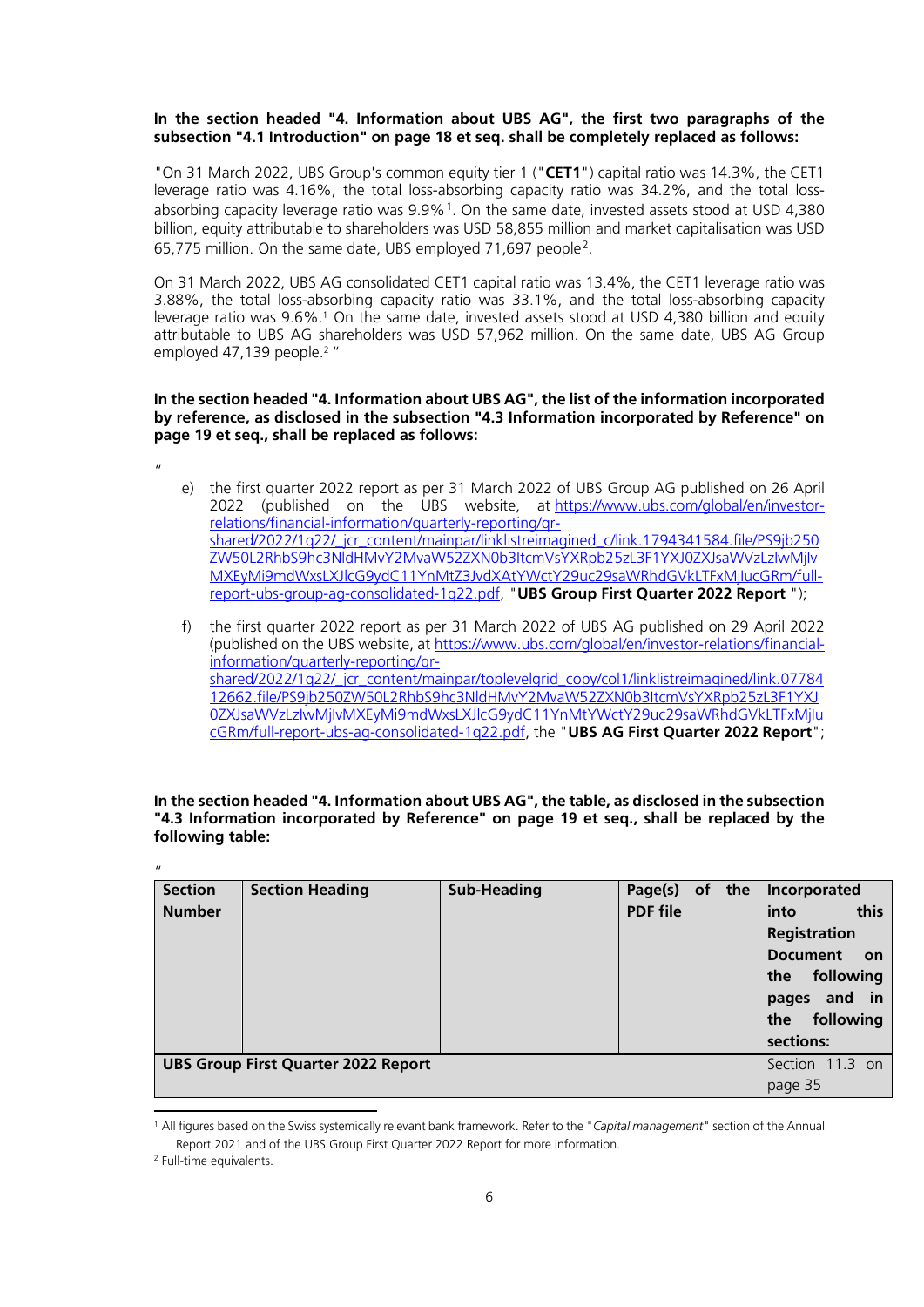|                | Cover page                                                                  |                                                                                                                      |                 |                                                             |
|----------------|-----------------------------------------------------------------------------|----------------------------------------------------------------------------------------------------------------------|-----------------|-------------------------------------------------------------|
|                | Our key figures                                                             |                                                                                                                      | $\overline{2}$  |                                                             |
| 1              | <b>UBS Group</b>                                                            | Recent developments                                                                                                  | 4 to 5          | Section<br>7.3<br>on<br>page 31                             |
|                |                                                                             | Group performance                                                                                                    | 6 to 12         |                                                             |
| $\overline{2}$ | <b>UBS</b><br>business                                                      | Global Wealth Management                                                                                             | 14 to 16        |                                                             |
|                | divisions<br>and                                                            | Personal & Corporate Banking                                                                                         | 17 to 18        |                                                             |
|                | <b>Group Functions</b>                                                      | Asset Management                                                                                                     | 19 to 20        |                                                             |
|                |                                                                             | Investment Bank                                                                                                      | 21 to 22        |                                                             |
|                |                                                                             | <b>Group Functions</b>                                                                                               | 23              |                                                             |
|                |                                                                             | Selected financial information of                                                                                    | $\overline{24}$ |                                                             |
|                |                                                                             | our business divisions and Group                                                                                     |                 |                                                             |
|                |                                                                             | Functions                                                                                                            |                 |                                                             |
| 3              | Risk,<br>capital,                                                           | Risk management and control                                                                                          | 27 to 31        | Section 7.4 on                                              |
|                | liquidity<br>and                                                            |                                                                                                                      |                 | page 31                                                     |
|                | funding,<br>and                                                             | Capital management                                                                                                   | 32 to 42        |                                                             |
|                | balance sheet                                                               | Liquidity<br>funding<br>and<br>management                                                                            | 43              |                                                             |
|                |                                                                             | Balance sheet and off-balance<br>sheet                                                                               | 44 to 46        |                                                             |
|                |                                                                             | Share information and earnings<br>per share                                                                          | 47              |                                                             |
| 4              | Consolidated<br>financial<br>statements                                     | AG<br>interim<br><b>UBS</b><br>Group<br>consolidated financial statements<br>(unaudited)                             | 51 to 57        |                                                             |
|                |                                                                             | Notes to the UBS Group AG<br>consolidated<br>financial<br>interim<br>statements (unaudited)                          | 58 to 85        |                                                             |
|                |                                                                             | UBS AG interim consolidated<br>financial information (unaudited)                                                     | 86 to 88        |                                                             |
| 5              | Significant<br>regulated<br>subsidiary<br>and  <br>sub-group<br>information | Financial<br>and regulatory<br>key<br>significant<br>figures for<br>our<br>regulated subsidiaries and sub-<br>groups | 90 to 92        |                                                             |
|                | Appendix                                                                    | Alternative performance measures                                                                                     | 94 to 96        |                                                             |
|                |                                                                             | Abbreviations frequently used in                                                                                     | 97 to 98        |                                                             |
|                |                                                                             | our financial reports                                                                                                |                 |                                                             |
|                |                                                                             | Information sources                                                                                                  | 99              |                                                             |
|                |                                                                             | Cautionary statement regarding                                                                                       | 100             |                                                             |
|                |                                                                             | Forward-Looking Statements                                                                                           |                 |                                                             |
|                | <b>UBS AG First Quarter 2022 Report</b>                                     |                                                                                                                      |                 | Section 5.3<br>on<br>page 10;<br>Section 11.3 on<br>page 17 |
|                | UBS AG consolidated key figures                                             |                                                                                                                      | $\overline{2}$  |                                                             |
|                | Introduction                                                                |                                                                                                                      | $\overline{3}$  |                                                             |
| 1              | Risk and capital                                                            | Risk management and control                                                                                          | $\overline{6}$  |                                                             |
|                | management                                                                  | Capital management                                                                                                   | 7 to 11         |                                                             |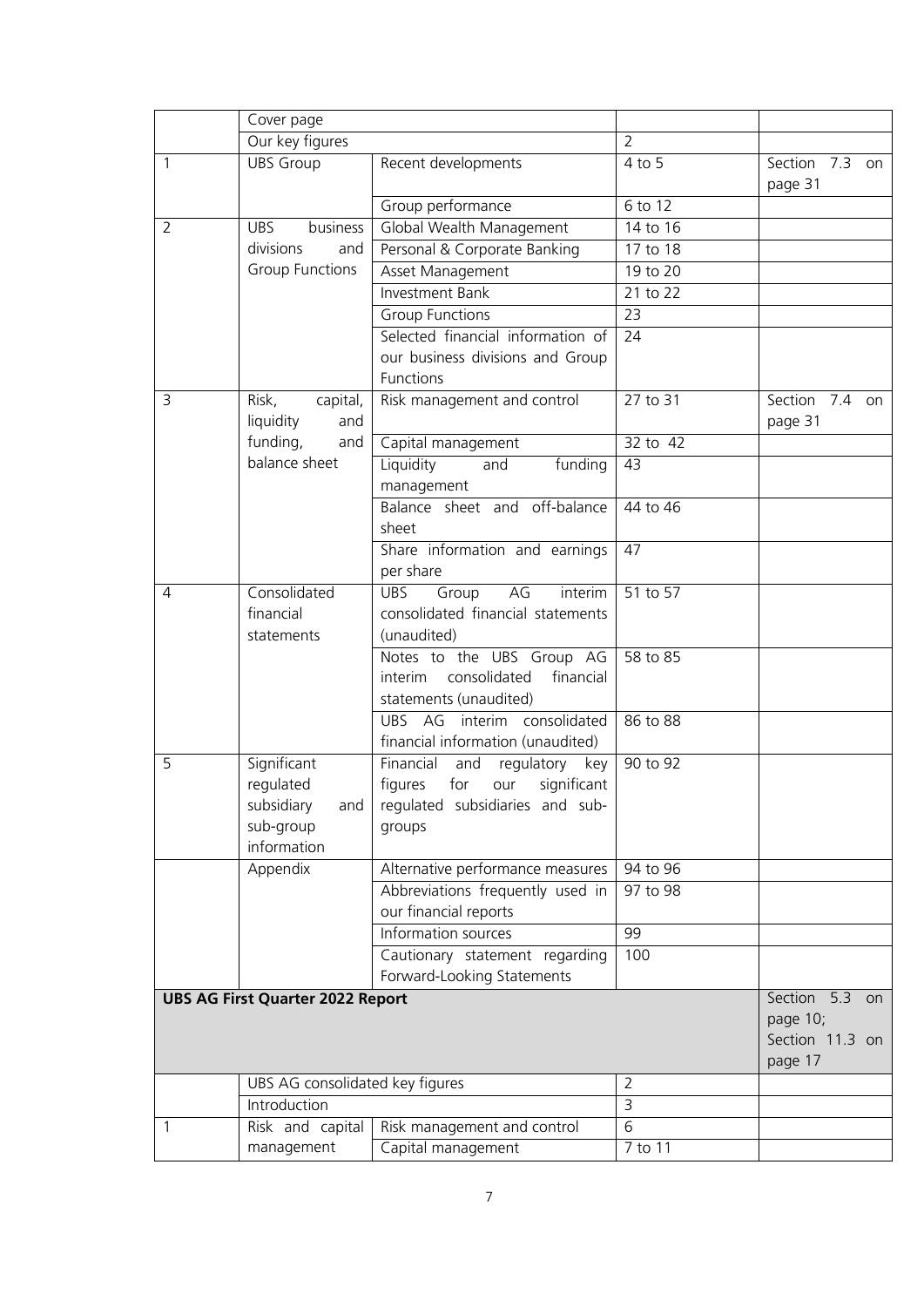|                                                                      | Consolidated | UBS AG interim consolidated   15 to 21            |          | Section 12<br>on  |
|----------------------------------------------------------------------|--------------|---------------------------------------------------|----------|-------------------|
|                                                                      | financial    | financial statements (unaudited)                  |          | page 18           |
|                                                                      | statements   |                                                   |          |                   |
|                                                                      | Appendix     | Alternative performance measures                  | 52 to 54 |                   |
|                                                                      |              | Abbreviations frequently used in $\vert$ 55 to 56 |          |                   |
| our financial reports<br>Information sources<br>Cautionary statement |              |                                                   |          |                   |
|                                                                      |              |                                                   | 57       |                   |
|                                                                      |              |                                                   | 58       |                   |
|                                                                      |              |                                                   |          | $^{\prime\prime}$ |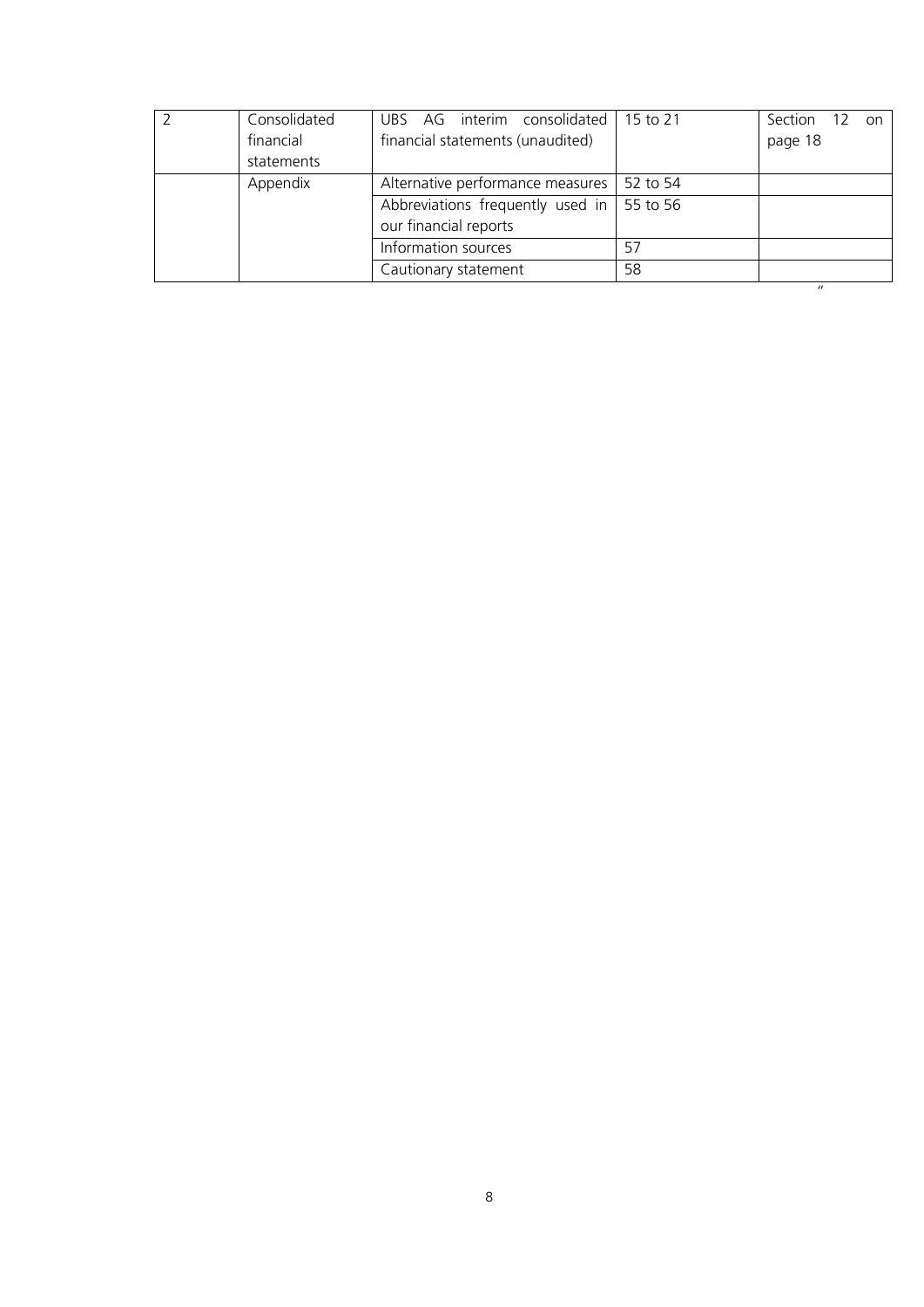#### **In the section headed "4. Information about UBS AG", the subsection "4.4 Statutory Auditors" on page 27 et seq., shall be replaced as follows:**

"Based on article 31 of the Articles of Association, UBS AG shareholders elect the auditors for a term of office of one year. At the AGMs of 27 April 2020, 7 April 2021 and 5 April 2022, Ernst & Young Ltd., Aeschengraben 27, 4051 Basel, Switzerland ("Ernst & Young") was elected as auditor for the consolidated and standalone financial statements of UBS AG for a one-year term.

Ernst & Young is a member of EXPERTsuisse, the Swiss Expert Association for Audit, Tax and Fiduciary. Ernst & Young is also registered with the Swiss Federal Audit Oversight Authority, which is responsible for the licensing and supervision of audit firms and individuals that provide audit services in Switzerland."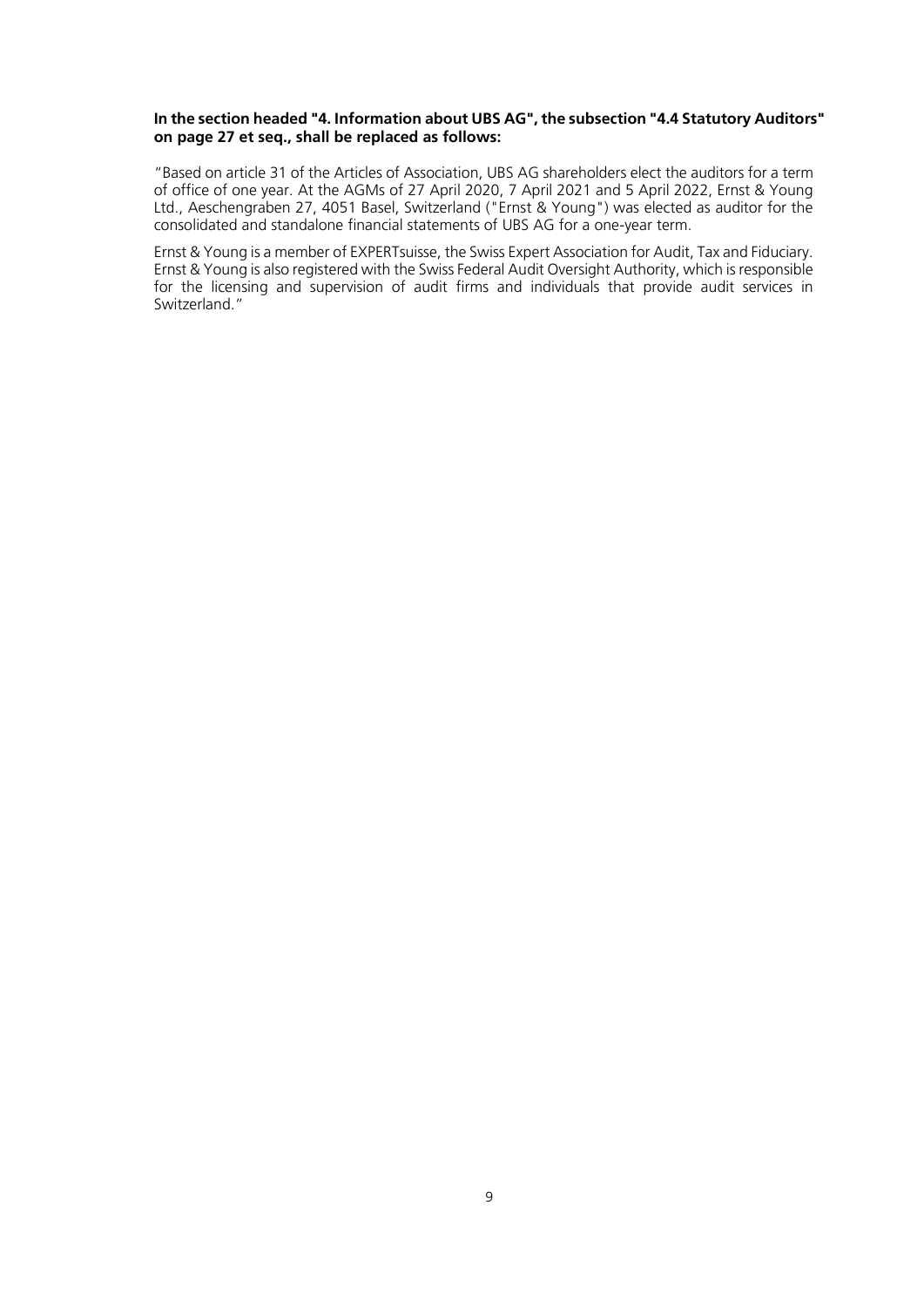#### **In the section "5. Business Overview", the subsection "5.3 UBS AG consolidated key figures" on page 28 et seq. shall be completely replaced as follows:**

#### "**5.3 UBS AG consolidated key figures**

UBS AG derived the selected consolidated financial information included in the table below for the years ended 31 December 2021, 2020 and 2019 from the Annual Report 2021, except where noted. The selected consolidated financial information included in the table below for the quarter ended 31 March 2022 and 31 March 2021 was derived from the UBS AG First Quarter 2022 Report.

The consolidated financial statements were prepared in accordance with International Financial Reporting Standards ("**IFRS**") issued by the International Accounting Standards Board ("IASB"). Information for the years ended 31 December 2021, 2020 and 2019 which is indicated as being unaudited in the table below was included in the Annual Report 2021, but has not been audited on the basis that the respective disclosures are not required under IFRS, and therefore are not part of the audited financial statements.

|                                                                                              | As of or for the quarter<br>ended |         |           | As of or for the year ended     |          |
|----------------------------------------------------------------------------------------------|-----------------------------------|---------|-----------|---------------------------------|----------|
| USD million, except where indicated                                                          | 31.3.22                           | 31.3.21 | 31.12.21  | 31.12.20                        | 31.12.19 |
|                                                                                              | unaudited                         |         |           | audited, except where indicated |          |
| <b>Results</b>                                                                               |                                   |         |           |                                 |          |
| Income statement                                                                             |                                   |         |           |                                 |          |
| Operating income                                                                             | 9.475                             | 8,836   | 35,976    | 32,780                          | 29,307   |
| Net interest income                                                                          | 1,746                             | 1,589   | 6,605     | 5,788                           | 4,415    |
| Net fee and commission income                                                                | 5,384                             | 5,719   | 22,438    | 19,207                          | 17,460   |
| Credit loss (expense) / release                                                              | (18)                              | 28      | 148       | (695)                           | (78)     |
| Other net income from financial instruments measured at fair<br>value through profit or loss | 2,225                             | 1,314   | 5,844     | 6,930                           | 6,833    |
| Operating expenses                                                                           | 6,916                             | 6,684   | 27,012    | 25,081                          | 24,138   |
| Operating profit / (loss) before tax                                                         | 2,559                             | 2,151   | 8,964     | 7,699                           | 5,169    |
| Net profit / (loss) attributable to shareholders                                             | 2,004                             | 1,710   | 7,032     | 6,196                           | 3,965    |
| Balance sheet <sup>1</sup>                                                                   |                                   |         |           |                                 |          |
| Total assets                                                                                 | 1,139,876                         |         | 1,116,145 | 1,125,327                       | 971,927  |
| Total financial liabilities measured at amortized cost                                       | 749,052                           |         | 744,762   | 732,364                         | 617,429  |
| of which: customer deposits                                                                  | 542,984                           |         | 544,834   | 527,929                         | 450,591  |
| of which: debt issued measured at amortized cost                                             | 75,013                            |         | 82,432    | 85,351                          | 62,835   |
| of which: subordinated debt                                                                  | 5,056                             |         | 5,163     | 7,744                           | 7,431    |
| Total financial liabilities measured at fair value through profit<br>or loss                 | 322,941                           |         | 300,916   | 325,080                         | 291,452  |
| of which: debt issued designated at fair value                                               | 69,421                            |         | 71,460    | 59,868                          | 66,592   |
| Loans and advances to customers                                                              | 393,960                           |         | 398,693   | 380,977                         | 327,992  |
| Total equity                                                                                 | 58,319                            |         | 58,442    | 58,073                          | 53,896   |
| Equity attributable to shareholders                                                          | 57,962                            |         | 58,102    | 57,754                          | 53,722   |
| Profitability and growth                                                                     |                                   |         |           |                                 |          |
| Return on equity (%) <sup>2</sup>                                                            | 13.8                              | 11.9    | $12.3*$   | $10.9*$                         | $7.4*$   |
| Return on tangible equity $(\%)$ <sup>3</sup>                                                | 15.5                              | 13.4    | $13.9*$   | $12.4*$                         | $8.5*$   |
| Return on common equity tier 1 capital (%) 4                                                 | 19.3                              | 17.8    | $17.6*$   | $16.6*$                         | $11.3*$  |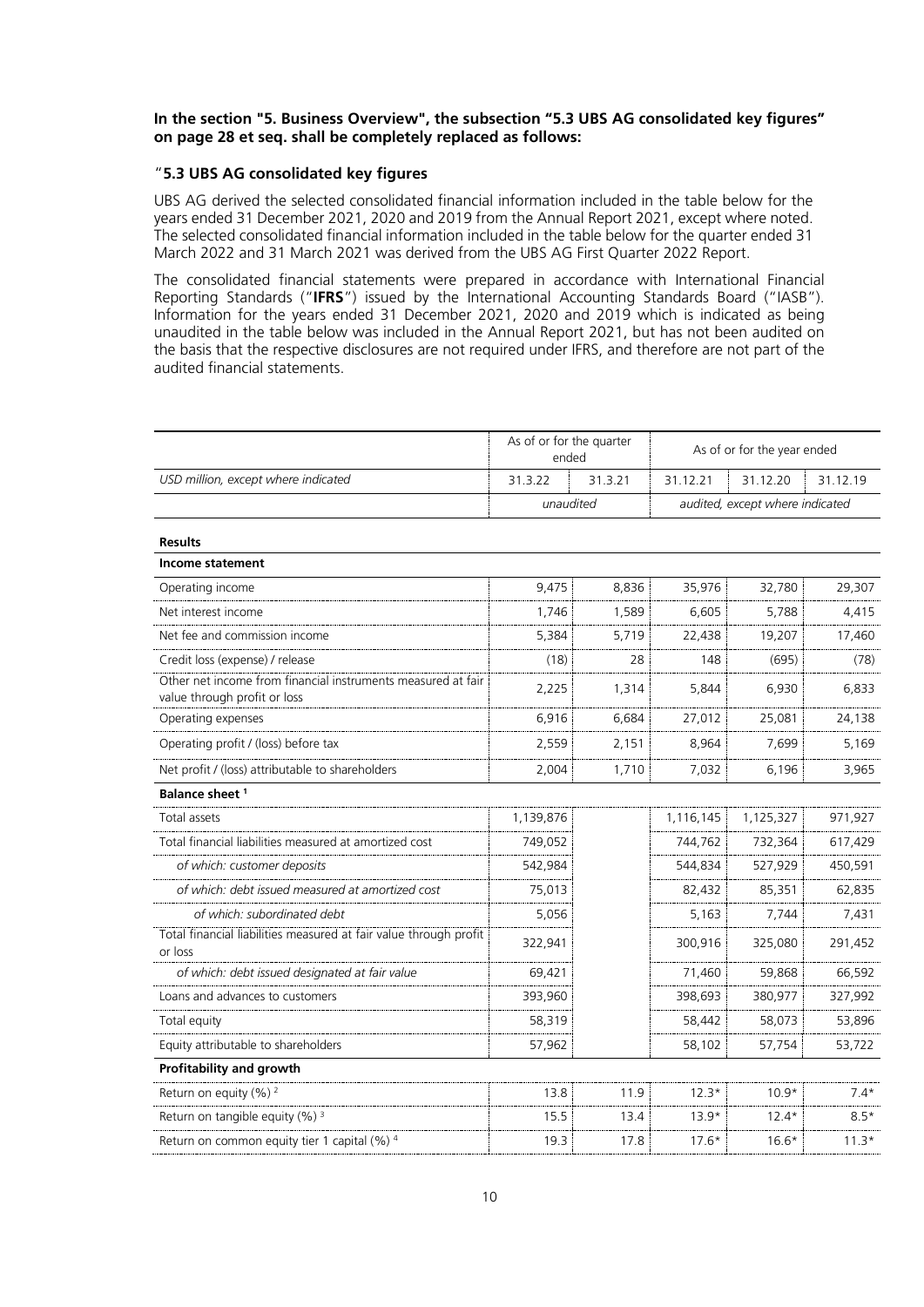| Return on risk-weighted assets, gross (%) <sup>5</sup>         | 12.5      | 12.3      | $12.3*$    | $11.9*$    | $11.2*$   |
|----------------------------------------------------------------|-----------|-----------|------------|------------|-----------|
| Return on leverage ratio denominator, gross (%) <sup>6,7</sup> | 3.5       | 3.4       | $3.4*$     | $3.4*$     | $3.2*$    |
| Cost / income ratio $(\%)$ <sup>8</sup>                        | 72.8      | 75.9      | $75.4*$    | 74.9*      | $82.1*$   |
| Net profit growth $(\%)$ <sup>9</sup>                          | 17.2      | 20.3      | $13.5*$    | $56.3*$    | $(3.4)^*$ |
| <b>Resources</b>                                               |           |           |            |            |           |
| Common equity tier 1 capital 10                                | 41,577    | 38,826    | 41,594     | 38,181     | 35,233*   |
| Risk-weighted assets <sup>10</sup>                             | 309,374   | 285,119   | 299,005*   | 286,743*   | 257,831*  |
| Common equity tier 1 capital ratio $(%)$ 10                    | 13.4      | 13.6      | $13.9*$    | $13.3*$    | $13.7*$   |
| Going concern capital ratio (%) 10                             | 18.1      | 18.7      | $18.5*$    | $18.3*$    | $18.3*$   |
| Total loss-absorbing capacity ratio (%) 10                     | 33.1      | 34.2      | $33.3*$    | $34.2*$    | 33.9*     |
| Leverage ratio denominator <sup>6, 10</sup>                    | 1,072,766 | 1,039,736 | 1,067,679* | 1,036,771* | 911,228*  |
| Common equity tier 1 leverage ratio (%) 6, 10                  | 3.88      | 3.73      | $3.90*$    | $3.68*$    | $3.87*$   |
| Going concern leverage ratio (%) 6, 10                         | 5.2       | 5.1       | $5.2*$     | $5.1*$     | $5.2*$    |
| Total loss-absorbing capacity leverage ratio (%) 10            | 9.6       | 9.4       | $9.3*$     | $9.5*$     | $9.6*$    |
| Other                                                          |           |           |            |            |           |
| Invested assets (USD billion) <sup>11</sup>                    | 4,380     | 4,306     | 4,596      | 4,187      | 3,607     |
| Personnel (full-time equivalents)                              | 47,139    | 47,592    | 47,067*    | 47,546*    | 47,005*   |
|                                                                |           |           |            |            |           |

 $*$  unaudited

**<sup>1</sup>** Except for *Total assets*, *Total equity* and *Equity attributable to shareholders*, balance sheet information for year ended 31 December 2019 is derived from the Annual Report 2020.

**<sup>2</sup>**Calculated as annualized net profit attributable to shareholders divided by average equity attributable to shareholders. This measure provides information about the profitability of the business in relation to equity.

**<sup>3</sup>** Calculated as annualized net profit attributable to shareholders divided by average equity attributable to shareholders less average goodwill and intangible assets. This measure provides information about the profitability of the business in relation to tangible equity.

**<sup>4</sup>**Calculated as annualized net profit attributable to shareholders divided by average common equity tier 1 capital. This measure provides information about the profitability of the business in relation to common equity tier 1 capital.

**<sup>5</sup>** Calculated as annualized operating income before credit loss expense or release divided by average risk-weighted assets. This measure provides information about the revenues of the business in relation to risk-weighted assets.

**<sup>6</sup>** Leverage ratio denominators and leverage ratios for year 2020 do not reflect the effects of the temporary exemption that applied from 25 March 2020 until 1 January 2021 and was granted by FINMA in connection with COVID-19.

**<sup>7</sup>** Calculated as annualized operating income before credit loss expense or release divided by average leverage ratio denominator. This measure provides information about the revenues of the business in relation to leverage ratio denominator.

**<sup>8</sup>** Calculated as operating expenses divided by operating income before credit loss expense or release (annualized as applicable). This measure provides information about the efficiency of the business by comparing operating expenses with gross income.

**<sup>9</sup>** Calculated as the change in net profit attributable to shareholders from continuing operations between current and comparison periods divided by net profit attributable to shareholders from continuing operations of the comparison period. This measure provides information about profit growth in comparison with the prior period.

**<sup>10</sup>** Based on the applicable Swiss systemically relevant bank framework as of 1 January 2020.

**<sup>11</sup>** Consists of invested assets for Global Wealth Management, Asset Management and Personal & Corporate Banking. Calculated as the sum of managed fund assets, managed institutional assets, discretionary and advisory wealth management portfolios, fiduciary deposits, time deposits, savings accounts, and wealth management securities or brokerage accounts. This measure provides information about the volume of client assets managed by or deposited with UBS for investment purposes.

"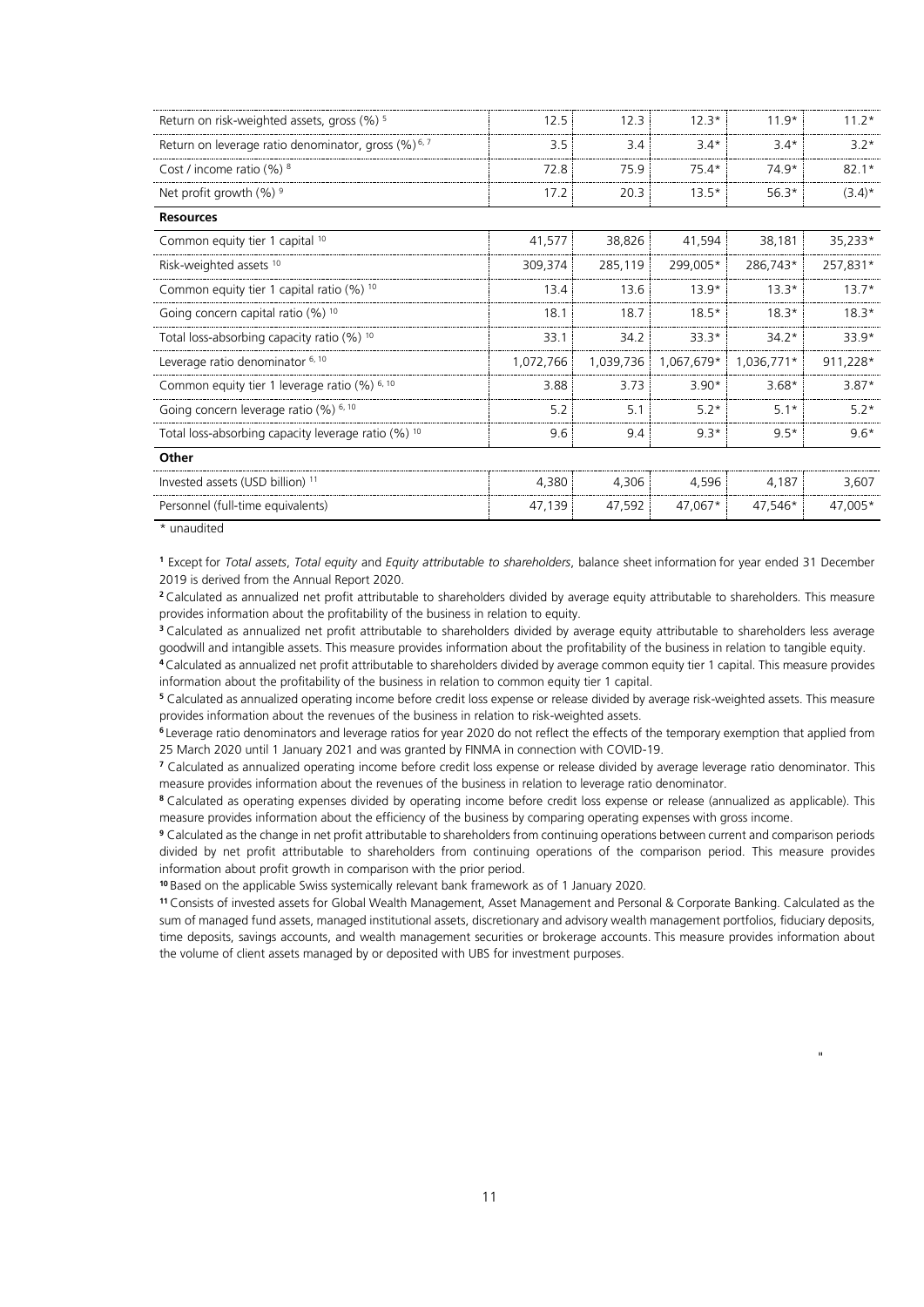### **In the section headed "7. Trend Information" on page 31 et seq., the following subsections shall be completely replaced as follows:**

### "**7.2 Significant Changes in the Financial Performance of the UBS AG Group**

There has been no significant change in the financial position or financial performance of UBS AG Group since 31 March 2022, which is the end of the last financial period for which financial information has been published.

## **7.3 Recent Developments**

Refer to "*Recent developments*" in the UBS Group First Quarter 2022 Report, as well as to "*Our environment*" and "*Regulatory and legal developments*" in the Annual Report 2021, for further information on key regulatory, legal and other developments.

## **7.4 Trend Information**

For information on trends, refer to "*Outlook*" under "*Group performance*" and to "*Country risk*" under "*Risk management and control*" in the UBS Group First Quarter 2022 Report, as well as to the "*Our environment*" section, and to "*Top and emerging risks*" and "*Country risk*" in the "*Risk management and control*" section of the Annual Report 2021. In addition, please refer to the "*Risk factors*" and the "*Recent Developments*" sections of this document for more information."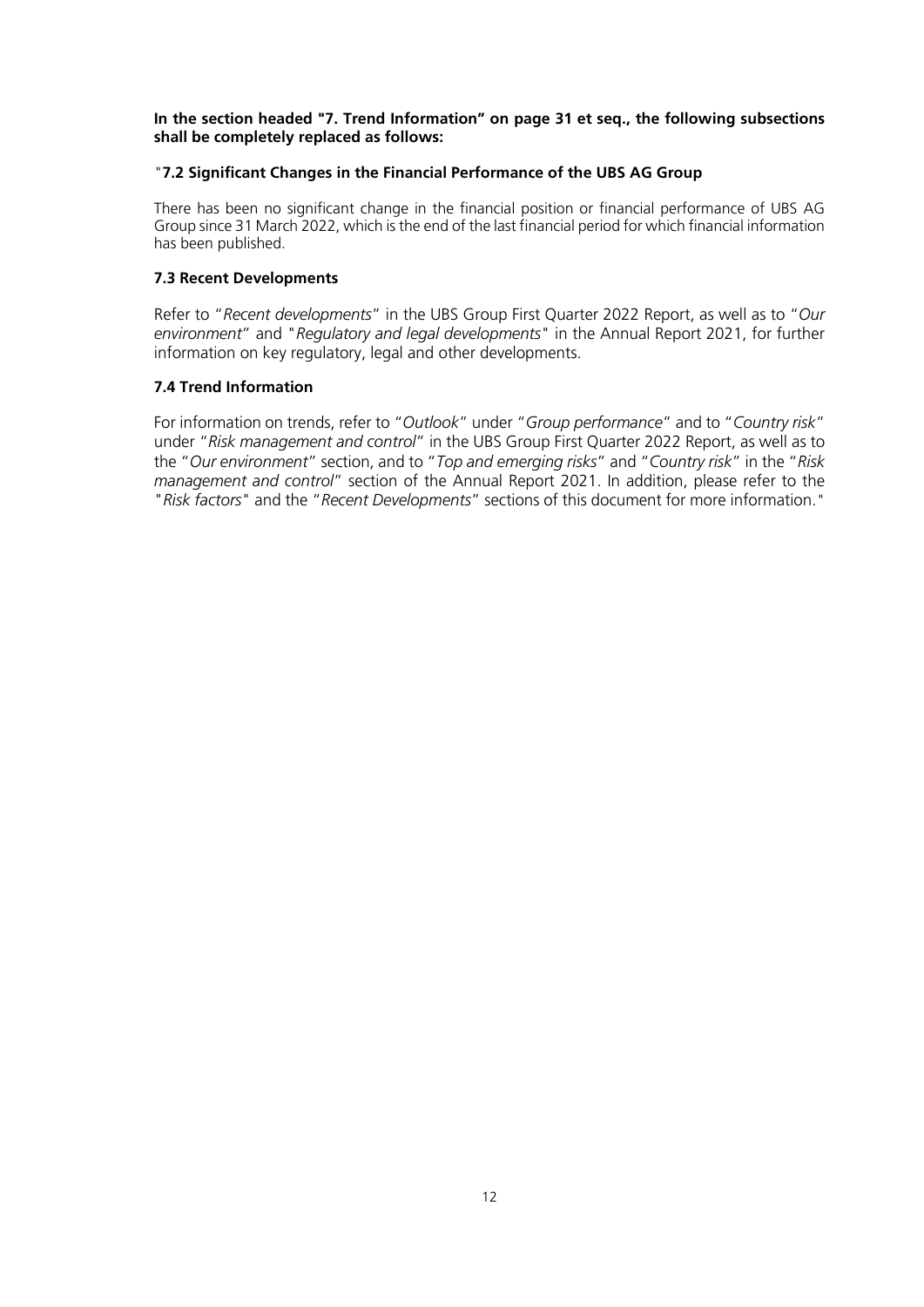**In the section headed "9 Administrative, Management and Supervisory Bodies of UBS AG" the subsection "9.2 Board of Directors" on page 32 et seq. shall be completely replaced as follows:**

## "**9.2 Members of the Board of Directors**

The current members of the BoD are listed below.

| <b>Member and business</b><br>address                                    | Title    | Term<br>оf<br>office | <b>Current principal activities outside UBS AG</b>                                                                                                                                                                                                                                                                                                                                                                                                                                                                                                                                                                                              |
|--------------------------------------------------------------------------|----------|----------------------|-------------------------------------------------------------------------------------------------------------------------------------------------------------------------------------------------------------------------------------------------------------------------------------------------------------------------------------------------------------------------------------------------------------------------------------------------------------------------------------------------------------------------------------------------------------------------------------------------------------------------------------------------|
| Colm Kelleher<br>UBS AG, Bahnhofstrasse<br>45, CH-8001 Zurich            | Chairman | 2023                 | Chairman of the Board of Directors of UBS Group AG; member of the board<br>of Norfolk Southern Corporation (chair of the risk and finance committee);<br>member of the Board of Directors of the Bretton Woods Committee; member<br>of the board of Americans for Oxford; member of the Oxford Chancellor's<br>Court of Benefactors; and member of the Advisory Council of the British<br>Museum.                                                                                                                                                                                                                                               |
| Lukas Gähwiler<br>UBS AG, Bahnhofstrasse<br>45, CH-8001 Zurich           | Member   | 2023                 | Vice Chairman of the Board of Directors of UBS Group AG; member of the<br>Board of Directors of Pilatus Aircraft Ltd; member of the Board of Directors of<br>Ringier AG; member of the Board of Directors of Opernhaus Zürich AG;<br>chairman of the Employers Association of Banks in Switzerland; member of the<br>Board of Directors of the Swiss Employers Association; member of the Board<br>of economiesuisse; chairman of the Foundation Board of the UBS Pension<br>Fund; member of the Foundation Council of the UBS Center for Economics in<br>Society; and member of the board of the Swiss Finance Council.                        |
| Jeremy Anderson<br>UBS AG, Bahnhofstrasse<br>45, CH-8001 Zurich          | Member   | 2023                 | Senior Independent Director of the Board of Directors of UBS Group AG; board<br>member of Prudential plc; trustee of the UK's Productivity Leadership Group;<br>trustee of Kingham Hill Trust; trustee of St. Helen Bishopsgate.                                                                                                                                                                                                                                                                                                                                                                                                                |
| Claudia Böckstiegel<br>UBS AG, Bahnhofstrasse<br>45, CH-8001 Zurich      | Member   | 2023                 | Member of the Board of Directors of UBS Group AG; General Counsel and<br>member of the Enlarged Executive Committee of Roche Holding AG.                                                                                                                                                                                                                                                                                                                                                                                                                                                                                                        |
| William C. Dudley<br>UBS AG, Bahnhofstrasse<br>45, CH-8001 Zurich        | Member   | 2023                 | Member of the Board of Directors of UBS Group AG; member of the board of<br>Treliant LLC; senior advisor to the Griswold Center for Economic Policy Studies<br>at Princeton University; member of the Group of Thirty; member of the Council<br>on Foreign Relations; chair of the Bretton Woods Committee board of<br>directors; member of the board of the Council for Economic Education.                                                                                                                                                                                                                                                    |
| <b>Patrick Firmenich</b><br>UBS AG, Bahnhofstrasse<br>45, CH-8001 Zurich | Member   | 2023                 | Member of the Board of Directors of UBS Group AG; chairman of the board<br>of Firmenich International SA; member of the board of Jacobs Holding AG;<br>member of the Board of INSEAD and INSEAD World Foundation; member of<br>the Advisory Council of the Swiss Board Institute.                                                                                                                                                                                                                                                                                                                                                               |
| Fred Hu<br>UBS AG, Bahnhofstrasse<br>45, CH-8001 Zurich                  | Member   | 2023                 | Member of the Board of Directors of UBS Group AG; non-executive chairman<br>of the board of Yum China Holdings (chair of the nomination and governance<br>committee); board member of Industrial and Commercial Bank of China;<br>chairman of Primavera Capital Ltd and of Primavera Capital Group; member<br>of the Board of Ant Group; board member of Minsheng Financial Leasing Co.;<br>trustee of the China Medical Board; Governor of the Chinese International<br>School in Hong Kong; co-chairman of the Nature Conservancy Asia Pacific<br>Council; member of the Board of Trustees of the Institute for Advanced Studies<br>$(IAS)$ . |
| Mark Hughes<br>UBS AG, Bahnhofstrasse                                    | Member   | 2023                 | Member of the Board of Directors of UBS Group AG; chair of the Board of<br>Directors of the Global Risk Institute; visiting lecturer at the University of Leeds;<br>senior advisor to McKinsey & Company.                                                                                                                                                                                                                                                                                                                                                                                                                                       |
| 45, CH-8001 Zurich                                                       |          |                      |                                                                                                                                                                                                                                                                                                                                                                                                                                                                                                                                                                                                                                                 |
| Nathalie Rachou<br>UBS AG, Bahnhofstrasse<br>45, CH-8001 Zurich          | Member   | 2023                 | Member of the Board of Directors of UBS Group AG; member of the board of<br>Euronext N.V. (chair of the remuneration committee); member of the board of<br>Veolia Environnement SA (chair of the audit committee); member of the board<br>of the African Financial Institutions Investment Platform.                                                                                                                                                                                                                                                                                                                                            |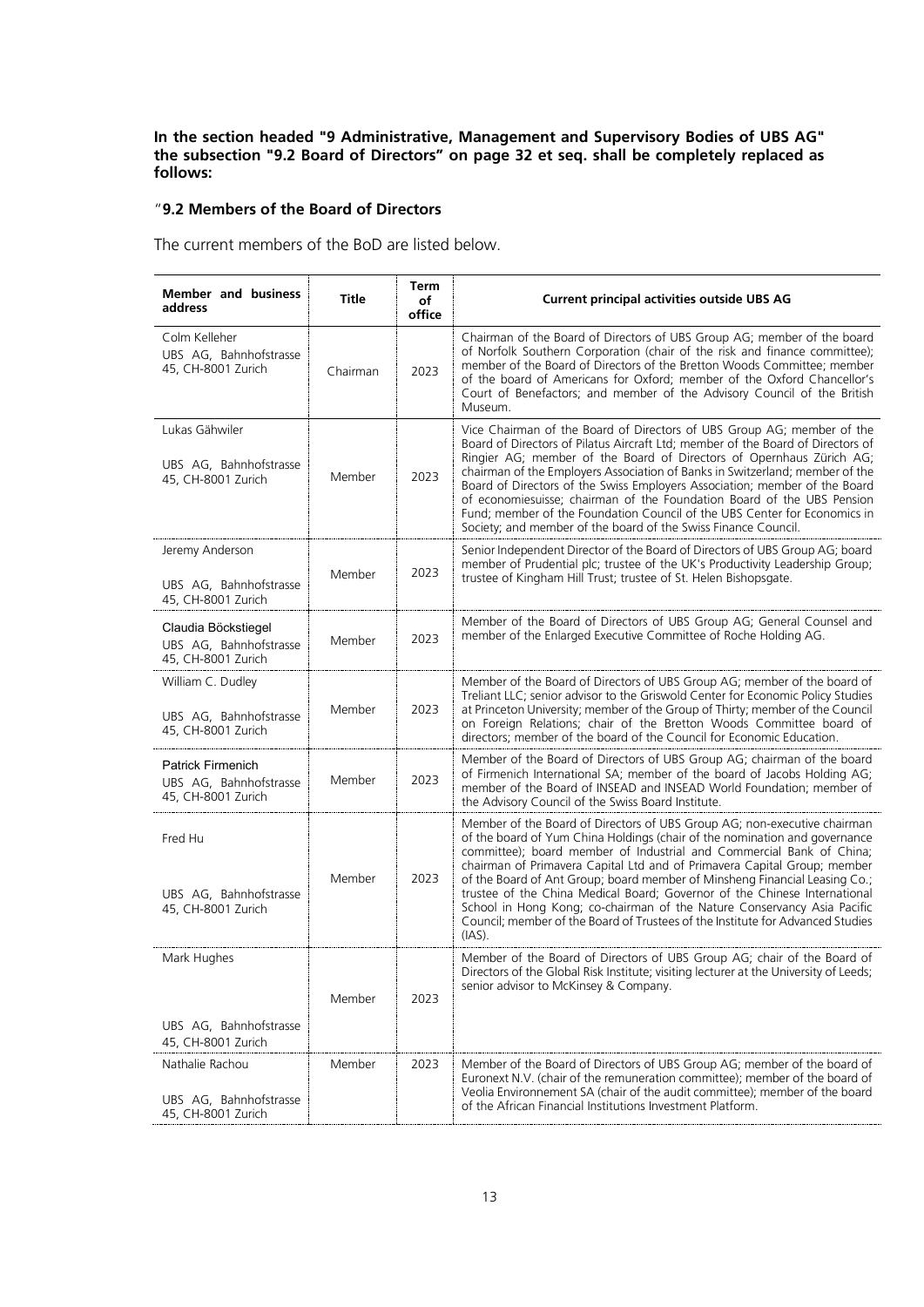| Julie G. Richardson<br>UBS AG, Bahnhofstrasse<br>45, CH-8001 Zurich | Member | 2023 | Member of the Board of Directors of UBS Group AG; member of the board of<br>Yext (chair of the audit committee); member of the board of Datalog (chair of<br>the audit committee).                                                                                                                                                                                                                                                                     |
|---------------------------------------------------------------------|--------|------|--------------------------------------------------------------------------------------------------------------------------------------------------------------------------------------------------------------------------------------------------------------------------------------------------------------------------------------------------------------------------------------------------------------------------------------------------------|
| Dieter Wemmer<br>UBS AG, Bahnhofstrasse<br>45, CH-8001 Zurich       | Member | 2023 | Member of the Board of Directors of UBS Group AG; board member of Ørsted<br>A/S (chair of the audit and risk committee); chairman of Marco Capital<br>Holdings Limited and Marco Insurance, Malta; member of the Berlin Center of<br>Corporate Governance.                                                                                                                                                                                             |
| Jeanette Wong<br>UBS AG, Bahnhofstrasse<br>45, CH-8001 Zurich       | Member | 2023 | Member of the Board of Directors of UBS Group AG; member of the board of<br>Prudential plc; member of the board of Singapore Airlines Limited; member of<br>the Board Risk Committee of GIC Pte Ltd; board member of Jurong Town<br>Corporation; board member of PSA International; chairman of the CareShield<br>Life Council; member of the Securities Industry Council; member of the Board<br>of Trustees of the National University of Singapore. |

 $"$ 

### **In the section headed "9 Administrative, Management and Supervisory Bodies of UBS AG" the subsection "9.5 Members of the Executive Board (as of the date of this Registration Document)" on page 33 et seq. shall be completely replaced as follows:**

### "**9.4 Executive Board ("EB")**

The current members of the EB are listed below. In addition, Sarah Youngwood joined the GEB at the beginning of March 2022, and will take over as Group Chief Financial Officer from 16 May 2022 succeeding Kirt Gardner, who will retire from the firm.

| Member<br>and<br>business<br>address                                               | <b>Function</b>                             | <b>Current principal activities outside UBS AG</b>                                                                                                                                                                                                                                                                                                                                |
|------------------------------------------------------------------------------------|---------------------------------------------|-----------------------------------------------------------------------------------------------------------------------------------------------------------------------------------------------------------------------------------------------------------------------------------------------------------------------------------------------------------------------------------|
| Ralph Hamers<br><b>UBS</b><br>AG,<br>Bahnhofstrasse<br>45,<br>CH-8001<br>Zurich    | President of the<br>Executive Board         | Executive Officer of UBS Group AG; member of the Board of the Swiss-American<br>Chamber of Commerce; member of the Institut International D'Etudes Bancaires;<br>member of the IMD Foundation Board; member of the McKinsey Advisory Council;<br>member of the World Economic Forum International Business Council; Governor of<br>the World Economic Forum (Financial Services). |
| Christian Bluhm<br><b>UBS</b><br>AG,<br>Bahnhofstrasse<br>CH-8001<br>45,<br>Zurich | Chief Risk Officer                          | Member of the Group Executive Board and Group Chief Risk Officer of UBS Group<br>AG; board member of UBS Switzerland AG; member of the Foundation Board of the<br>UBS Pension Fund; member of the Foundation Board - International Financial Risk<br>Institute.                                                                                                                   |
| Mike Dargan<br><b>UBS</b><br>AG,<br>Bahnhofstrasse<br>CH-8001<br>45,<br>Zurich     | Chief Digital and<br>Information<br>Officer | Member of the Group Executive Board and Chief Digital and Information Officer of<br>UBS Group AG; President of the Executive Board and board member of UBS Business<br>Solutions AG; member of the Board of Directors of Done Next Holdings AG; member<br>of the Board of Trustees of the Inter-Community School Zurich.                                                          |
| Kirt Gardner<br><b>UBS</b><br>AG,<br>Bahnhofstrasse<br>45,<br>CH-8001<br>Zurich    | Chief<br>Financial<br>Officer               | Member of the Group Executive Board and Group Chief Financial Officer of UBS<br>Group AG; board member of UBS Business Solutions AG.                                                                                                                                                                                                                                              |
| Suni Harford                                                                       | President<br>Asset<br>Management            | Member of the Executive Board and President Asset Management of UBS Group AG;<br>chairman of the Board of Directors of UBS Asset Management AG; chair of the Board                                                                                                                                                                                                                |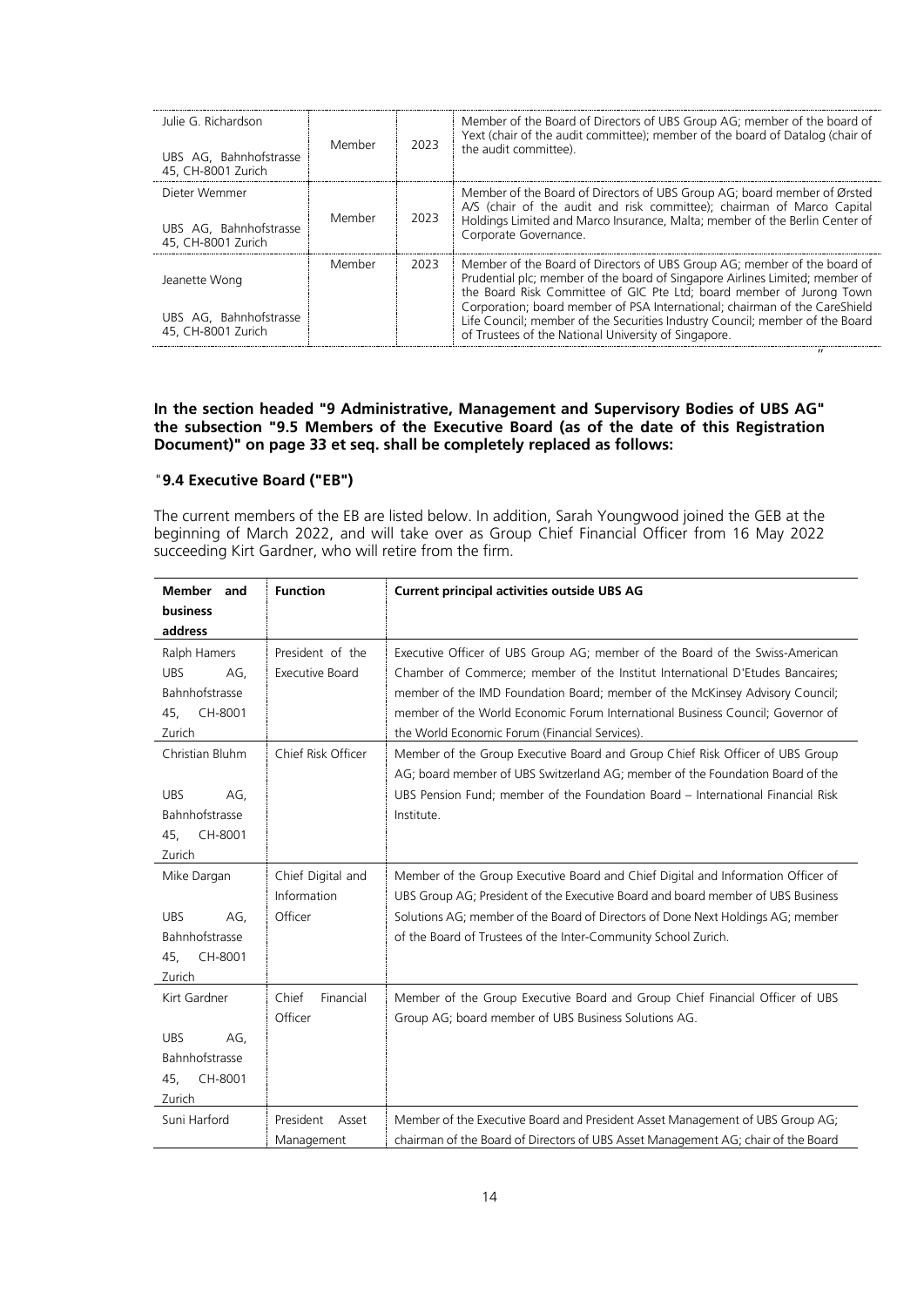| UBS AG, 1285<br>Avenue of the<br>Americas, New<br>York, NY 10019<br>USA                               |                                                                                                                          | of UBS Optimus Foundation; member of the Leadership Council of the Bob Woodruff<br>Foundation.                                                                                                                                                                                                                                                                                                                                                                                                                                                                                                                                                                                                                                                                              |
|-------------------------------------------------------------------------------------------------------|--------------------------------------------------------------------------------------------------------------------------|-----------------------------------------------------------------------------------------------------------------------------------------------------------------------------------------------------------------------------------------------------------------------------------------------------------------------------------------------------------------------------------------------------------------------------------------------------------------------------------------------------------------------------------------------------------------------------------------------------------------------------------------------------------------------------------------------------------------------------------------------------------------------------|
| Robert Karofsky<br>UBS AG, 1285<br>Avenue of the<br>Americas, New<br><b>NY</b><br>York,<br>10019, USA | President<br>Investment Bank                                                                                             | Member of the Group Executive Board and President Investment Bank of UBS Group<br>AG; president of UBS Securities LLC; member of the board of UBS Americas Holding<br>LLC; member of the board of UBS Optimus Foundation; trustee of the UBS Americas<br>Inc. Political Action Committee.                                                                                                                                                                                                                                                                                                                                                                                                                                                                                   |
| Iqbal Khan<br><b>UBS</b><br>AG,<br>Bahnhofstrasse<br>45,<br>CH-8001<br>Zurich                         | Co-President<br>Global<br>Wealth<br>Management<br>President<br>and<br><b>UBS</b><br>Europe,<br>Middle East and<br>Africa | Member of the Executive Board, co-President Global Wealth Management and<br>President UBS Europe, Middle East and Africa of UBS Group AG; member of the<br>Supervisory Board of UBS Europe SE; member of the board of UBS Optimus<br>Foundation; board member of Room to Read Switzerland.                                                                                                                                                                                                                                                                                                                                                                                                                                                                                  |
| Edmund Koh<br>UBS AG, One<br>Raffles<br>Quay<br>North<br>Tower,<br>Singapore<br>048583                | President<br><b>UBS</b><br>Asia Pacific                                                                                  | Member of the Group Executive Board and President UBS Asia Pacific of UBS Group<br>AG; member of a sub-committee of the Singapore Ministry of Finance's Committee<br>on the Future Economy; member of the Financial Centre Advisory Panel of the<br>Monetary Authority of Singapore; council member of the Asian Bureau of Finance<br>and Economic Research; member of the Board of Trustees of the Wealth<br>Management Institute, Singapore; board member of Next50 Limited, Singapore;<br>board member of Medico Suites (S) Pte Ltd; Council member of the KidSTART<br>program of the Early Childhood Development Agency Singapore; trustee of the<br>Cultural Matching Fund, Singapore; member of University of Toronto's International<br>Leadership Council for Asia. |
| Barbara Levi<br><b>UBS</b><br>AG,<br>Bahnhofstrasse<br>45,<br>CH-8001<br>Zurich                       | General Counsel                                                                                                          | Member of the Group Executive Board and Group General Counsel of UBS Group<br>AG; member of the Employers' Board of the Global Institute for Women's<br>Leadership, King's College London; member of the Board of Directors of the<br>European General Counsel Association.                                                                                                                                                                                                                                                                                                                                                                                                                                                                                                 |
| Tom Naratil<br>UBS AG, 1285<br>Avenue of the<br>Americas, New<br>York, NY 10019<br>USA                | Co-President<br>Wealth<br>Global<br>Management<br>President<br>and<br><b>UBS Americas</b>                                | Member of the Group Executive Board and co-President Global Wealth Management<br>and President UBS Americas of UBS Group AG; CEO and board member of UBS<br>Americas Holding LLC; board member of the American Swiss Foundation.                                                                                                                                                                                                                                                                                                                                                                                                                                                                                                                                            |
| Markus Ronner<br>AG,<br><b>UBS</b><br>Bahnhofstrasse<br>45,<br>CH-8001<br>Zurich                      | Chief<br>Compliance and<br>Governance<br>Officer                                                                         | Member of the Group Executive Board and Group Chief Compliance and<br>Governance Officer of UBS Group AG.                                                                                                                                                                                                                                                                                                                                                                                                                                                                                                                                                                                                                                                                   |
| Sarah<br>Youngwood                                                                                    | Designated Chief<br>Financial Officer<br>as of 16 May<br>2022                                                            | Member of the Group Executive Board of UBS Group AG, and Designated Group<br>Chief Financial Officer as of May 2022; Advisory Board Member - Wall Street<br>Women's Alliance.                                                                                                                                                                                                                                                                                                                                                                                                                                                                                                                                                                                               |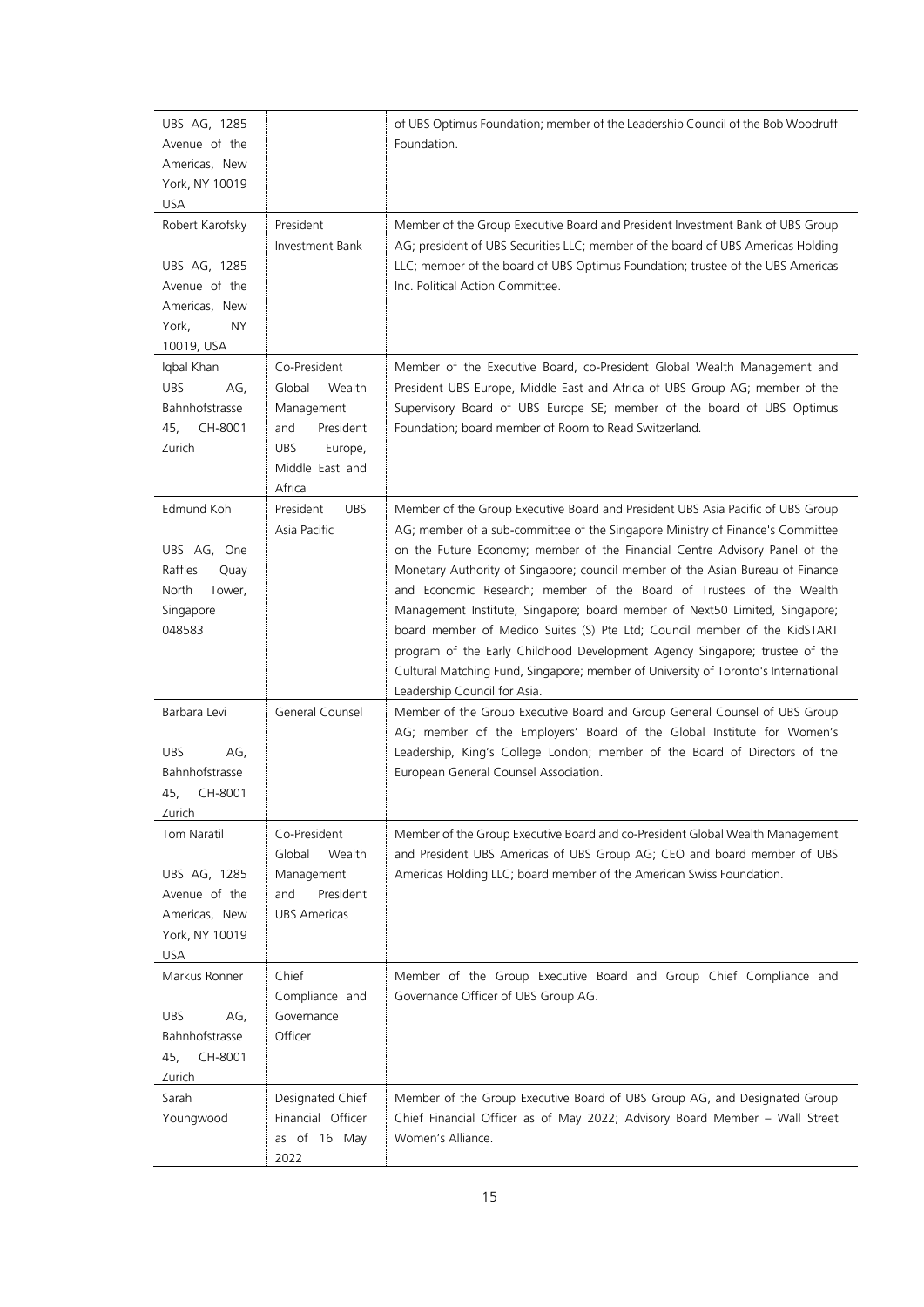| UBS<br>AG      |  |  |              |
|----------------|--|--|--------------|
| Bahnhofstrasse |  |  |              |
| CH-8001<br>45, |  |  |              |
| Zurich         |  |  |              |
|                |  |  | $\mathbf{u}$ |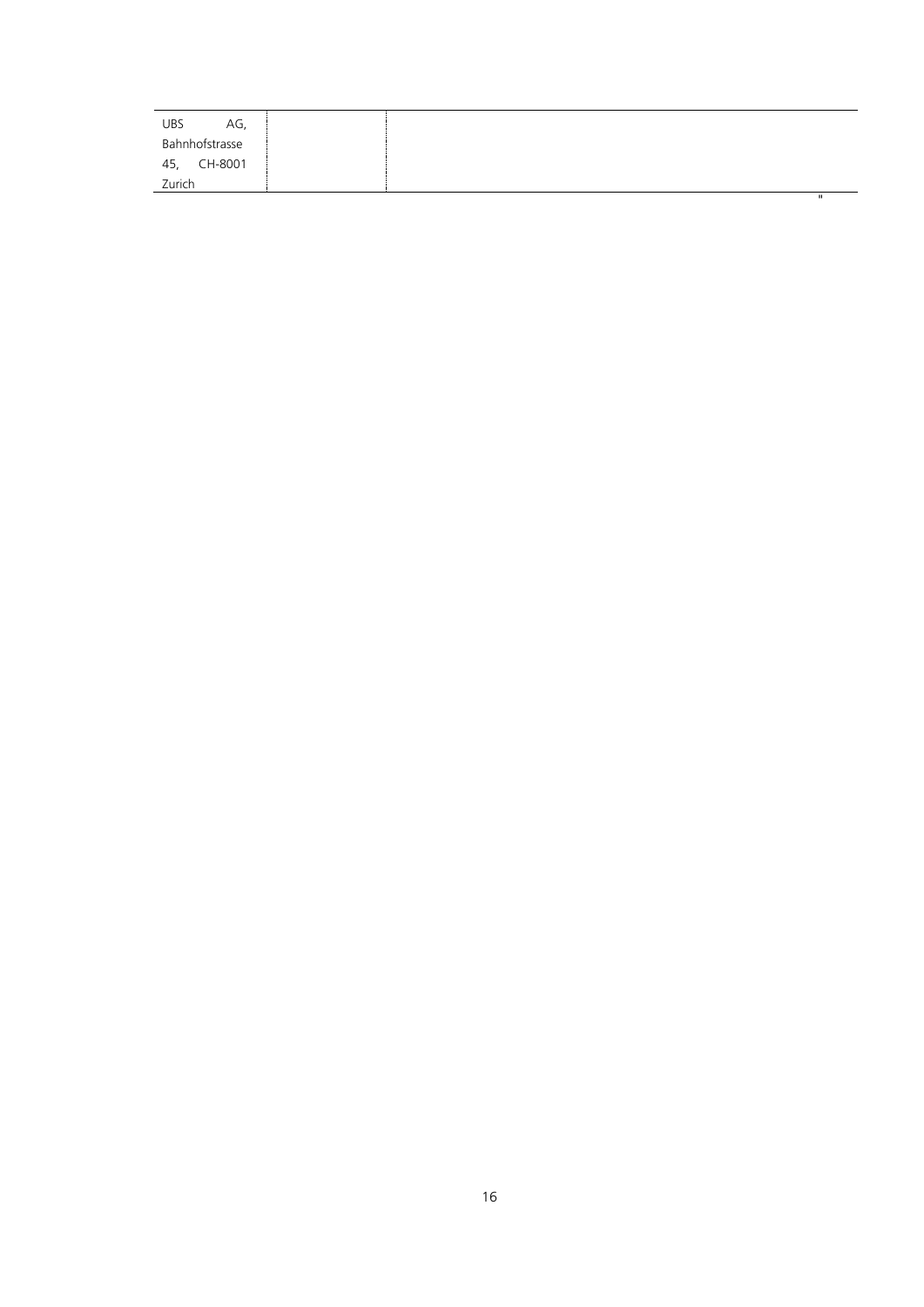**In the section headed "11. Financial Information concerning the Issuer`s Assets and Liabilities, Financial Position and Profits and Losses" on page 35 et seq., the subsection "11.3 Significant Changes in the Financial Position of UBS AG Group" shall be completely replaced as follows:**

### "**11.3 Interim Financial Information**

Reference is also made to the UBS Group AG first quarter 2022 report published on 26 April 2022 ("**UBS Group First Quarter 2022 Report**"), and the UBS AG first quarter 2022 report published on 29 April 2022 ("**UBS AG First Quarter 2022 Report**"), which contain information on the financial condition and results of operations, including the interim financial statements, of UBS Group AG consolidated and UBS AG consolidated, respectively, as of and for the period ended 31 March 2022. The interim consolidated financial statements are not audited.

### **11.4 Significant Changes in the Financial Position of UBS AG Group**

There has been no significant change in the financial position of UBS AG Group since 31 March 2022, which is the end of the last financial period for which financial information has been published."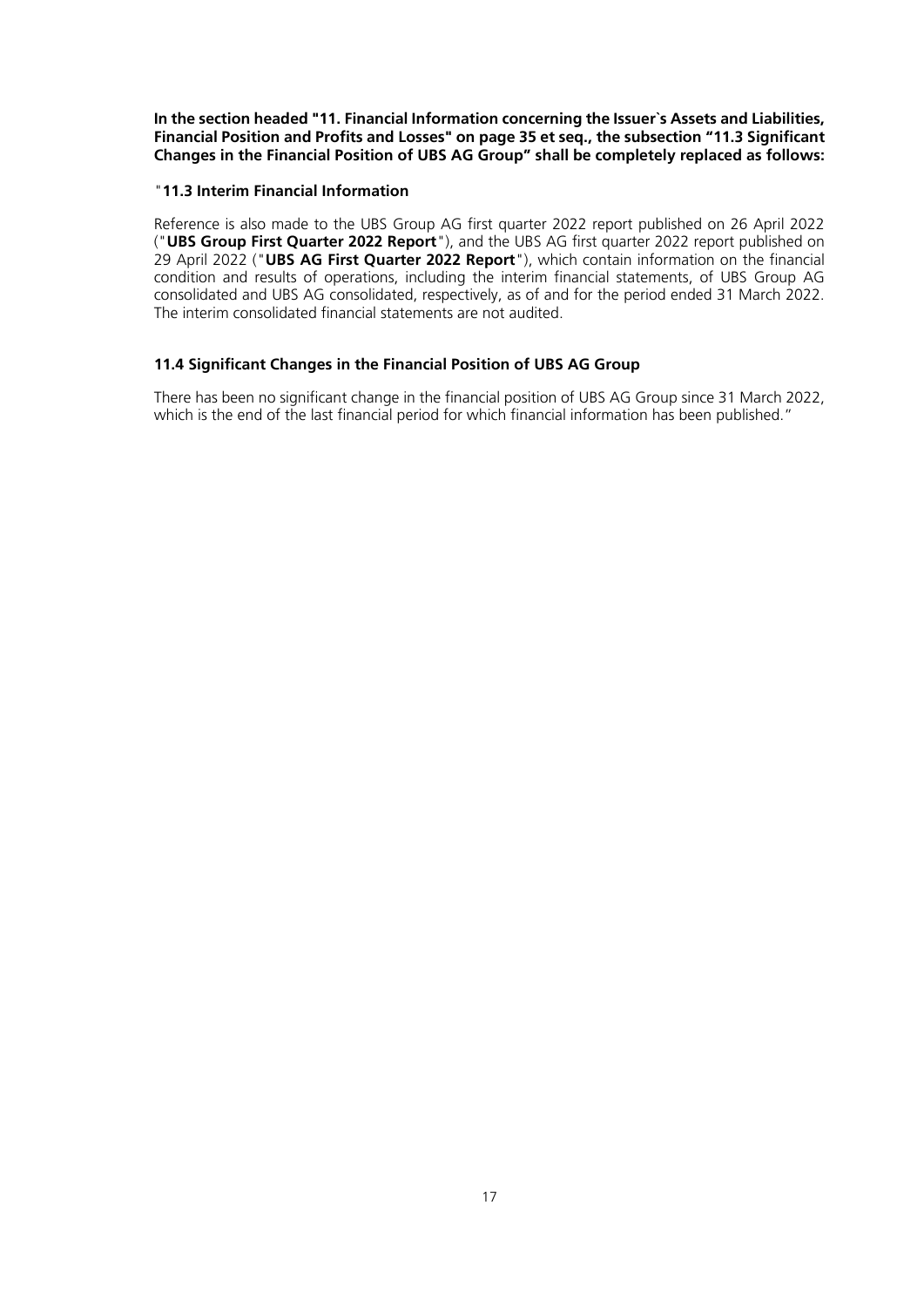#### **The section headed "12. Litigation, Regulatory and Similar Matters" on page 36 et seq. shall be replaced as follows:**

"UBS operates in a legal and regulatory environment that exposes it to significant litigation and similar risks arising from disputes and regulatory proceedings. As a result, UBS is involved in various disputes and legal proceedings, including litigation, arbitration, and regulatory and criminal investigations. Such matters are subject to many uncertainties, and the outcome and the timing of resolution are often difficult to predict, particularly in the earlier stages of a case. The uncertainties inherent in all such matters affect the amount and timing of any potential outflows for both matters with respect to which provisions have been established and other contingent liabilities. Litigation, regulatory and similar matters may also result in non-monetary penalties and consequences. A guilty plea to, or conviction of, a crime could have material consequences for UBS. Resolution of regulatory proceedings may require UBS to obtain waivers of regulatory disqualifications to maintain certain operations, may entitle regulatory authorities to limit, suspend or terminate licenses and regulatory authorizations and may permit financial market utilities to limit, suspend or terminate UBS's participation in such utilities. Failure to obtain such waivers, or any limitation, suspension or termination of licenses, authorizations or participations, could have material consequences for UBS.

Specific litigation, regulatory and other matters, including all such matters that management considers to be material and others that management believes to be of significance due to potential financial, reputational and other effects, are described in "*Note 15 Provisions and contingent liabilities*" to the UBS AG unaudited interim consolidated financial statements included in the UBS AG First Quarter 2022 Report. The amount of damages claimed, the size of a transaction or other information is provided where available and appropriate in order to assist users in considering the magnitude of potential exposures.

Except as otherwise disclosed in this document (including in the documents incorporated by reference herein), there are no court, arbitral or administrative proceedings (including any such proceedings which are pending or threatened, of which UBS AG is aware) that are of material importance to UBS AG's assets and liabilities or profits and losses.

The specific litigation, regulatory and other matters described in "*Note 15 Provisions and contingent liabilities*" to the UBS AG unaudited interim consolidated financial statements included in the UBS AG First Quarter 2022 Report include all such matters that management considers to be material and others that management believes to be of significance due to potential financial, reputational and other effects as described therein. The proceedings indicated below are matters that have recently been considered material, but are not currently considered material, by UBS. Except as disclosed in this prospectus, there is no litigation of which the Issuer is aware that may have, or has had during the 12 months prior to the date of this prospectus, a major impact on the financial position of UBS AG and its subsidiaries taken as a whole.

Belgium cross-borders investigation: In 2016, UBS was notified by the Belgian investigating judge that it was under formal investigation ("*inculpé*") regarding the allegations of laundering of proceeds of tax fraud, banking and financial solicitation by unauthorized persons, and serious tax fraud. In November 2021, the Council Chamber approved a settlement with the Brussels Prosecution Office for EUR 49 million without recognition of guilt with regard to the allegations of banking and financial solicitation by unauthorized persons and serious tax fraud. The allegation of laundering of proceeds of tax fraud was dismissed."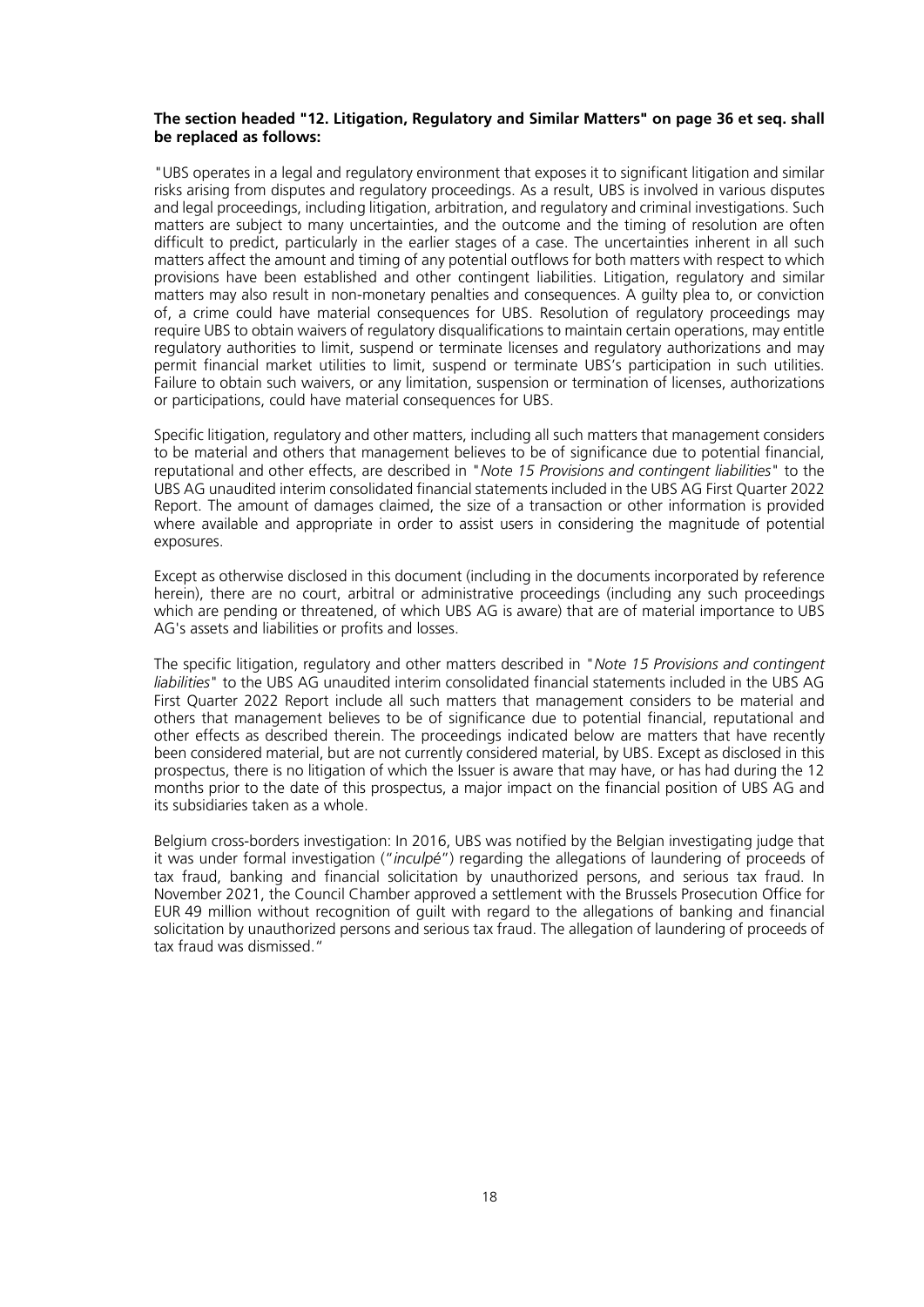## <span id="page-18-0"></span>**2. Appendix 1 of the Registration Document 2021**

### **The "APPENDIX 1 - INFORMATION FOR THE PURPOSES OF ART. 26 (4) OF THE REGULATION (EU) 2017/1129" shall be completely replaced as follows:**

|                                                                                                                                                                                                                                                                                                                                                                                                                                                                                                                                                                                                                                                                                                           |         | Section B - Key information on the issuer |          |                                 |          |
|-----------------------------------------------------------------------------------------------------------------------------------------------------------------------------------------------------------------------------------------------------------------------------------------------------------------------------------------------------------------------------------------------------------------------------------------------------------------------------------------------------------------------------------------------------------------------------------------------------------------------------------------------------------------------------------------------------------|---------|-------------------------------------------|----------|---------------------------------|----------|
| Who is the Issuer of the securities?                                                                                                                                                                                                                                                                                                                                                                                                                                                                                                                                                                                                                                                                      |         |                                           |          |                                 |          |
| Domicile and legal form of the Issuer<br>UBS AG is incorporated and domiciled in Switzerland, with its registered offices at Bahnhofstrasse 45, CH-<br>8001 Zurich, Switzerland and Aeschenvorstadt 1, CH-4051 Basel, Switzerland, and operates under the Swiss<br>Code of Obligations as an Aktiengesellschaft, a corporation limited by shares. UBS AG's Legal Entity Identifier<br>(LEI) code is BFM8T61CT2L1QCEMIK50.                                                                                                                                                                                                                                                                                 |         |                                           |          |                                 |          |
| <b>Principal activities of the Issuer</b><br>The purpose of UBS AG is the operation of a bank. Its scope of operations extends to all types of banking,<br>financial, advisory, trading and service activities in Switzerland and abroad. UBS AG may borrow and invest<br>money on the capital markets. It may provide loans, guarantees and other kinds of financing and security<br>for group companies.                                                                                                                                                                                                                                                                                                |         |                                           |          |                                 |          |
| Major shareholders of the Issuer<br>UBS Group AG owns 100% of the outstanding shares of UBS AG.                                                                                                                                                                                                                                                                                                                                                                                                                                                                                                                                                                                                           |         |                                           |          |                                 |          |
| Identity of the key managing directors of the Issuer<br>The key managing directors of the issuer are the members of the issuer's Executive Board ("EB"). These are:<br>Ralph Hamers, Christian Bluhm, Mike Dargan, Kirt Gardner, Suni Harford, Robert Karofsky, Iqbal Khan,<br>Edmund Koh, Barbara Levi, Tom Naratil, and Markus Ronner. In addition, Sarah Youngwood joined the EB<br>at the beginning of March 2022, and will take over as Group Chief Financial Officer from 16 May 2022<br>succeeding Kirt Gardner, who will retire from the firm.<br>Identity of the statutory auditors of the Issuer<br>The statutory auditors of the issuer are Ernst & Young Ltd, Aeschengraben 9, CH-4002 Basel. |         |                                           |          |                                 |          |
| What is the key financial information regarding the Issuer?                                                                                                                                                                                                                                                                                                                                                                                                                                                                                                                                                                                                                                               |         |                                           |          |                                 |          |
| UBS AG derived the selected consolidated financial information included in the table below for the years<br>ended 31 December 2021, 2020 and 2019 from the Annual Report 2021, except where noted. The selected<br>consolidated financial information included in the table below for the quarter ended 31 March 2022 and 31<br>March 2021 was derived from the UBS AG First Quarter 2022 Report. The consolidated financial statements<br>were prepared in accordance with International Financial Reporting Standards ("IFRS") issued by the<br>International Accounting Standards Board ("IASB").                                                                                                      |         |                                           |          |                                 |          |
|                                                                                                                                                                                                                                                                                                                                                                                                                                                                                                                                                                                                                                                                                                           |         |                                           |          |                                 |          |
|                                                                                                                                                                                                                                                                                                                                                                                                                                                                                                                                                                                                                                                                                                           |         | As of or for the quarter ended            |          | As of or for the year ended     |          |
| USD million, except where indicated                                                                                                                                                                                                                                                                                                                                                                                                                                                                                                                                                                                                                                                                       | 31.3.22 | 31.3.22                                   | 31.12.21 | 31.12.20                        | 31.12.19 |
|                                                                                                                                                                                                                                                                                                                                                                                                                                                                                                                                                                                                                                                                                                           |         | unaudited                                 |          | audited, except where indicated |          |
| <b>Results</b><br>Income statement                                                                                                                                                                                                                                                                                                                                                                                                                                                                                                                                                                                                                                                                        |         |                                           |          |                                 |          |
| Operating income                                                                                                                                                                                                                                                                                                                                                                                                                                                                                                                                                                                                                                                                                          | 9,475   | 8,836                                     | 35,976   | 32,780                          | 29,307   |
| Net interest income                                                                                                                                                                                                                                                                                                                                                                                                                                                                                                                                                                                                                                                                                       | 1,746   | 1,589                                     | 6,605    | 5,788                           | 4,415    |
| Net fee and commission income                                                                                                                                                                                                                                                                                                                                                                                                                                                                                                                                                                                                                                                                             | 5,384   | 5,719                                     | 22,438   | 19,207                          | 17,460   |
| Credit loss (expense) / release                                                                                                                                                                                                                                                                                                                                                                                                                                                                                                                                                                                                                                                                           | (18)    | 28                                        | 148      | (695)                           | (78)     |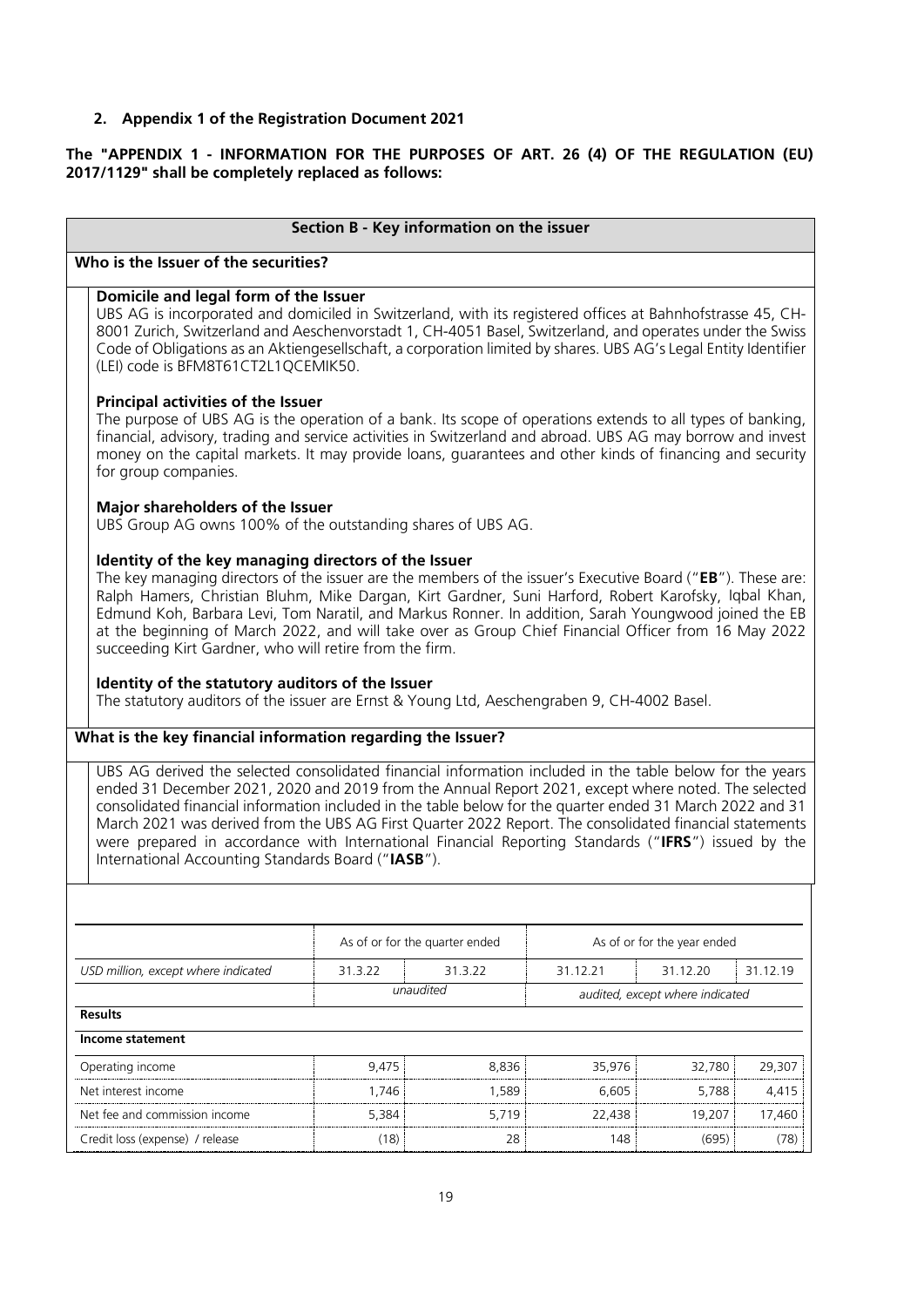| Other net income from financial<br>instruments measured at fair value<br>through profit or loss | 2,225     | 1,314     | 5,844      | 6,930      | 6,833     |
|-------------------------------------------------------------------------------------------------|-----------|-----------|------------|------------|-----------|
| Operating expenses                                                                              | 6,916     | 6,684     | 27,012     | 25,081     | 24,138    |
| Operating profit / (loss) before tax                                                            | 2,559     | 2,151     | 8,964      | 7,699      | 5,169     |
| Net profit / (loss) attributable to<br>shareholders                                             | 2,004     | 1,710     | 7,032      | 6,196      | 3,965     |
| Balance sheet <sup>1</sup>                                                                      |           |           |            |            |           |
| Total assets                                                                                    | 1,139,876 |           | 1,116,145  | 1,125,327  | 971,927   |
| Total financial<br>liabilities measured<br>at                                                   | 749,052   |           | 744,762    | 732,364    | 617,429   |
| amortized cost<br>of which: customer deposits                                                   | 542,984   |           | 544,834    | 527,929    | 450,591   |
| of which: debt issued measured at                                                               |           |           |            |            |           |
| amortized cost                                                                                  | 75,013    |           | 82,432     | 85,351     | 62,835    |
| of which: subordinated debt<br>Total financial liabilities measured at fair                     | 5,056     |           | 5,163      | 7,744      | 7,431     |
| value through profit or loss                                                                    | 322,941   |           | 300,916    | 325,080    | 291,452   |
| of which: debt issued designated at fair<br>value                                               | 69,421    |           | 71,460     | 59,868     | 66,592    |
| Loans and advances to customers                                                                 | 393,960   |           | 398,693    | 380,977    | 327,992   |
| Total equity                                                                                    | 58,319    |           | 58,442     | 58,073     | 53,896    |
| Equity attributable to shareholders                                                             | 57,962    |           | 58,102     | 57,754     | 53,722    |
| Profitability and growth                                                                        |           |           |            |            |           |
| Return on equity (%)                                                                            | 13.8      | 11.9      | $12.3*$    | $10.9*$    | $7.4*$    |
| Return on tangible equity (%)                                                                   | 15.5      | 13.4      | $13.9*$    | $12.4*$    | $8.5*$    |
| Return on common equity tier 1 capital<br>(% )                                                  | 19.3      | 17.8      | $17.6*$    | $16.6*$    | $11.3*$   |
| Return on risk-weighted assets, gross (%)                                                       | 12.5      | 12.3      | $12.3*$    | $11.9*$    | $11.2*$   |
| Return on leverage ratio denominator,<br>gross $(\%)$ <sup>2</sup>                              | 3.5       | 3.4       | $3.4*$     | $3.4*$     | $3.2*$    |
| Cost / income ratio (%)                                                                         | 72.8      | 75.9      | $75.4*$    | 74.9*      | $82.1*$   |
| Net profit growth (%)                                                                           | 17.2      | 20.3      | $13.5*$    | $56.3*$    | $(3.4)^*$ |
| <b>Resources</b>                                                                                |           |           |            |            |           |
| Common equity tier 1 capital <sup>3</sup>                                                       | 41,577    | 38,826    | 41,594     | 38,181     | 35,233*   |
| Risk-weighted assets <sup>3</sup>                                                               | 309,374   | 285,119   | 299,005*   | 286,743*   | 257,831*  |
| Common equity tier 1 capital ratio (%) 3                                                        | 13.4      | 13.6      | $13.9*$    | $13.3*$    | $13.7*$   |
| Going concern capital ratio (%) <sup>3</sup>                                                    | 18.1      | 18.7      | $18.5*$    | $18.3*$    | $18.3*$   |
| Total loss-absorbing capacity ratio (%) <sup>3</sup>                                            | 33.1      | 34.2      | $33.3*$    | $34.2*$    | 33.9*     |
| Leverage ratio denominator 2,3<br>Common equity tier 1 leverage ratio                           | 1,072,766 | 1,039,736 | 1,067,679* | 1,036,771* | 911,228*  |
| $(96)^{2,3}$                                                                                    | 3.88      | 3.73      | $3.90*$    | $3.68*$    | $3.87*$   |
| Going concern leverage ratio (%) <sup>2,3</sup>                                                 | 5.2       | 5.1       | $5.2*$     | $5.1*$     | $5.2*$    |
| Total loss-absorbing capacity leverage ratio<br>$(%)^3$                                         | 9.6       | 9.4       | $9.3*$     | $9.5*$     | $9.6*$    |
| Other                                                                                           |           |           |            |            |           |
| Invested assets (USD billion) 4                                                                 | 4,380     | 4,306     | 4,596      | 4,187      | 3,607     |
| Personnel (full-time equivalents)                                                               | 47,139    | 47,592    | 47,067*    | 47,546*    | 47,005*   |

\* unaudited

**<sup>1</sup>**Except for *Total assets, Total equity and Equity attributable to shareholders,* balance sheet information for year ended 31 December 2019 is derived from the Annual Report 2020.

**<sup>2</sup>**Leverage ratio denominators and leverage ratios for year 2020 do not reflect the effects of the temporary exemption that applied from 25 March 2020 until 1 January 2021 and was granted by FINMA in connection with COVID-19.

**<sup>3</sup>**Based on the applicable Swiss systemically relevant bank framework as of 1 January 2020.

**<sup>4</sup>**Consists of invested assets for Global Wealth Management, Asset Management and Personal & Corporate Banking.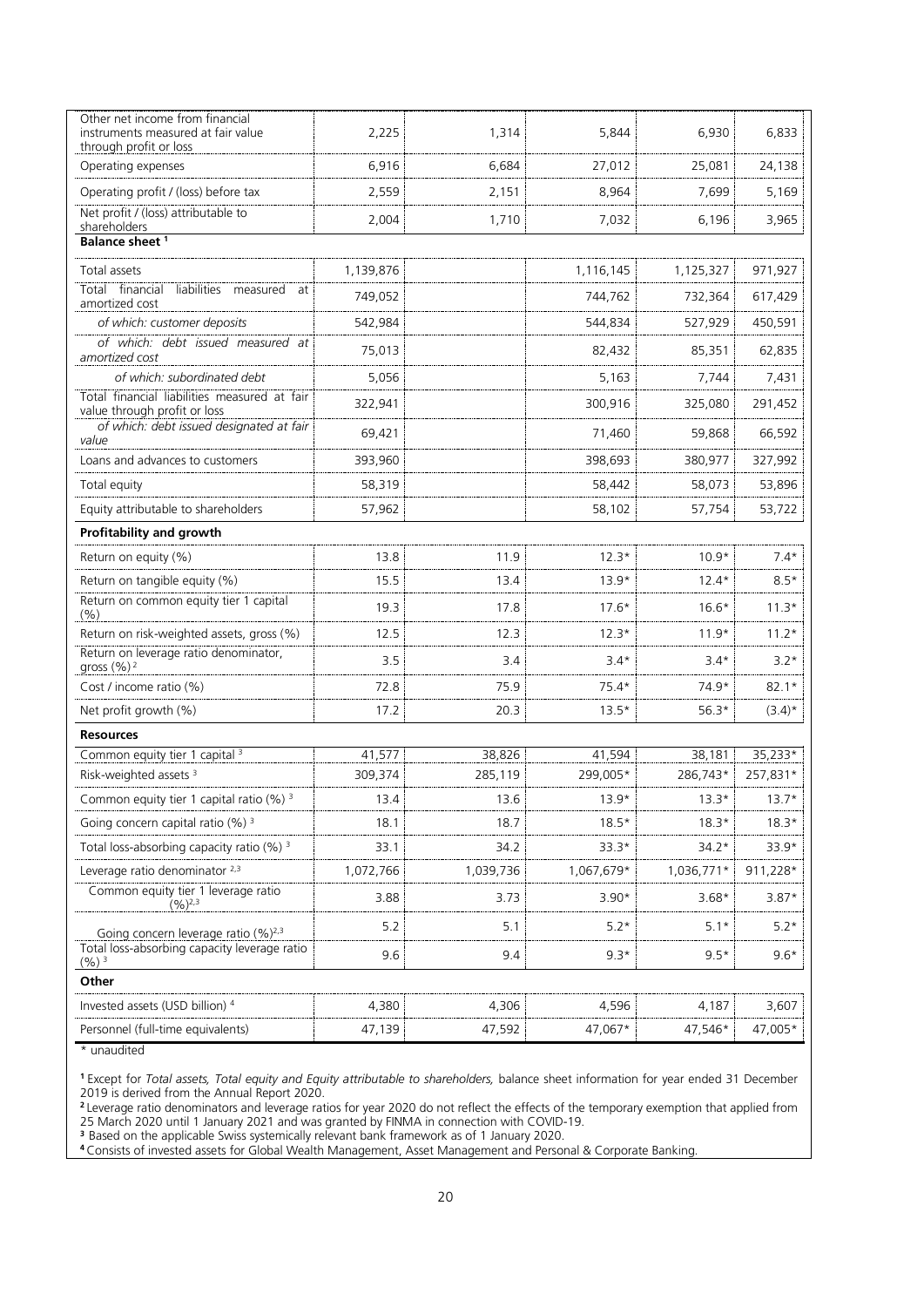### **What are the key risks that are specific to the Issuer?**

# **Credit risk in relation to UBS AG as Issuer**

Each investor in securities issued by UBS AG as Issuer is exposed to the credit risk of UBS AG. The assessment of UBS AG's creditworthiness may be affected by a number of factors and developments. These include market conditions and macroeconomic climate, credit risk exposure to clients and counterparties, material legal and regulatory risks, substantial changes in regulation, UBS AG's success in executing its strategic plans, operational risks, risk management and control processes, and liquidity and funding management.

**If UBS experiences financial difficulties, FINMA has the power to open restructuring or liquidation proceedings or impose protective measures in relation to UBS Group AG, UBS AG or UBS Switzerland AG, and such proceedings or measures may have a material adverse effect on UBS's shareholders and creditors.** If restructuring or liquidation proceedings are instituted against UBS AG, holders of securities may suffer a substantial or **total loss** on the securities.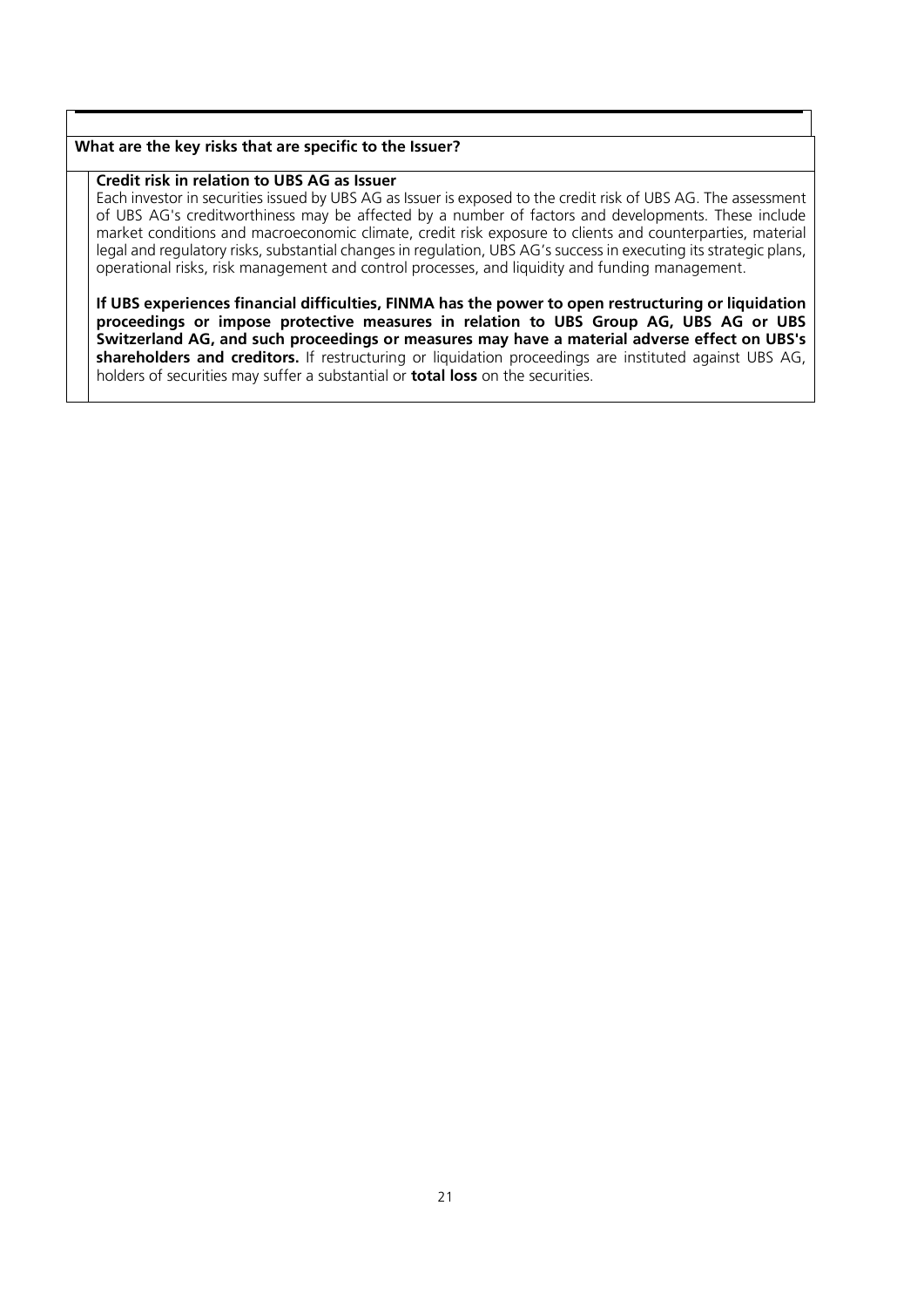#### <span id="page-21-0"></span>**3. Issuer related information contained in the Registration Document 2020**

The disclosure on the Issuer contained in each of the Prospectuses on the basis of the Registration Document 2020 shall be amended as follows:

#### **Risk Factors**

In the section headed "1. Risk Factors", commencing on page 4 et seq. of the Registration Document 2020, as amended from time to time, as it forms part of each of the Prospectuses, the second risk factor of subsection "1.1 Market, credit and macroeconomic risks" and the third risk factor of subsection "1.2 Regulatory and legal risks" shall be replaced by the second risk factor of subsection "1.1 Market, credit and macroeconomic risks" and the third risk factor of subsection "1.2 Regulatory and legal risks" of the section "1. Risk Factors" commencing on page 3 et seq. of the Registration Document 2021, as amended from time to time.

#### **Information about UBS AG**

In the section headed "4. Information about UBS AG", the first two paragraphs of the subsection "4.1 Introduction" commencing on page 20 et seq. of the Registration Document 2020, as amended from time to time, as it forms part of each of the Prospectuses, shall be replaced by the first two paragraphs of the subsection "4.1 Introduction" of the section "4. Information about UBS AG" commencing on page 18 et seq. of the Registration Document 2021, as amended from time to time.

In the section headed "4. Information about UBS AG", the text of the subsection "4.4 Statutory Auditors" commencing on page 21 of the Registration Document 2020, as amended from time to time, as it forms part of each of the Prospectuses, shall be replaced by the text of the subsection "4.4 Statutory Auditors" of the section "4. Information about UBS AG" commencing on page 26 et seq. of the Registration Document 2021, as amended from time to time.

#### **Business Overview**

In the section headed "5. Business Overview" commencing on page 23 et seq. of the Registration Document 2020, the subsection "5.8 UBS AG consolidated key figures", as amended from time to time, as it forms part of each of the Prospectuses, shall be replaced by the subsection "5.3 UBS AG consolidated key figures " of the section "5. Business Overview" commencing on page 28 et seq. of the Registration Document 2021, as amended from time to time.

#### **Trend information**

In the section headed "7. Trend Information" commencing on page 27 et seq. of the Registration Document 2020, as amended from time to time, as it forms part of each of the Prospectuses, the three last subsections "7.2 Significant Changes in the Financial Performance of the UBS AG Group", "7.3 Recent Developments" and "7.4 Trend Information" shall be replaced by the three last subsections "7.2 Significant Changes in the Financial Performance of the UBS AG Group", "7.3 Recent Developments" and "7.4 Trend Information" of the section "7. Trend Information" commencing on page 31 et seq. of the Registration Document 2021, as amended from time to time.

#### **Administrative, Management and Supervisory Bodies of UBS AG**

In the section headed "9. Administrative, Management and Supervisory Bodies of UBS AG", the subsections "9.2 Members of the Board of Directors " and "9.5 Members of the Executive Board (as of the date of this Registration Document)" commencing on page 31 et seq. of the Registration Document 2020, as amended from time to time, as it forms part of each of the Prospectuses, shall be replaced by the subsections "9.2 Members of the Board of Directors " and "9.5 Members of the Executive Board (as of the date of this Registration Document)" of the section "9. Administrative, Management and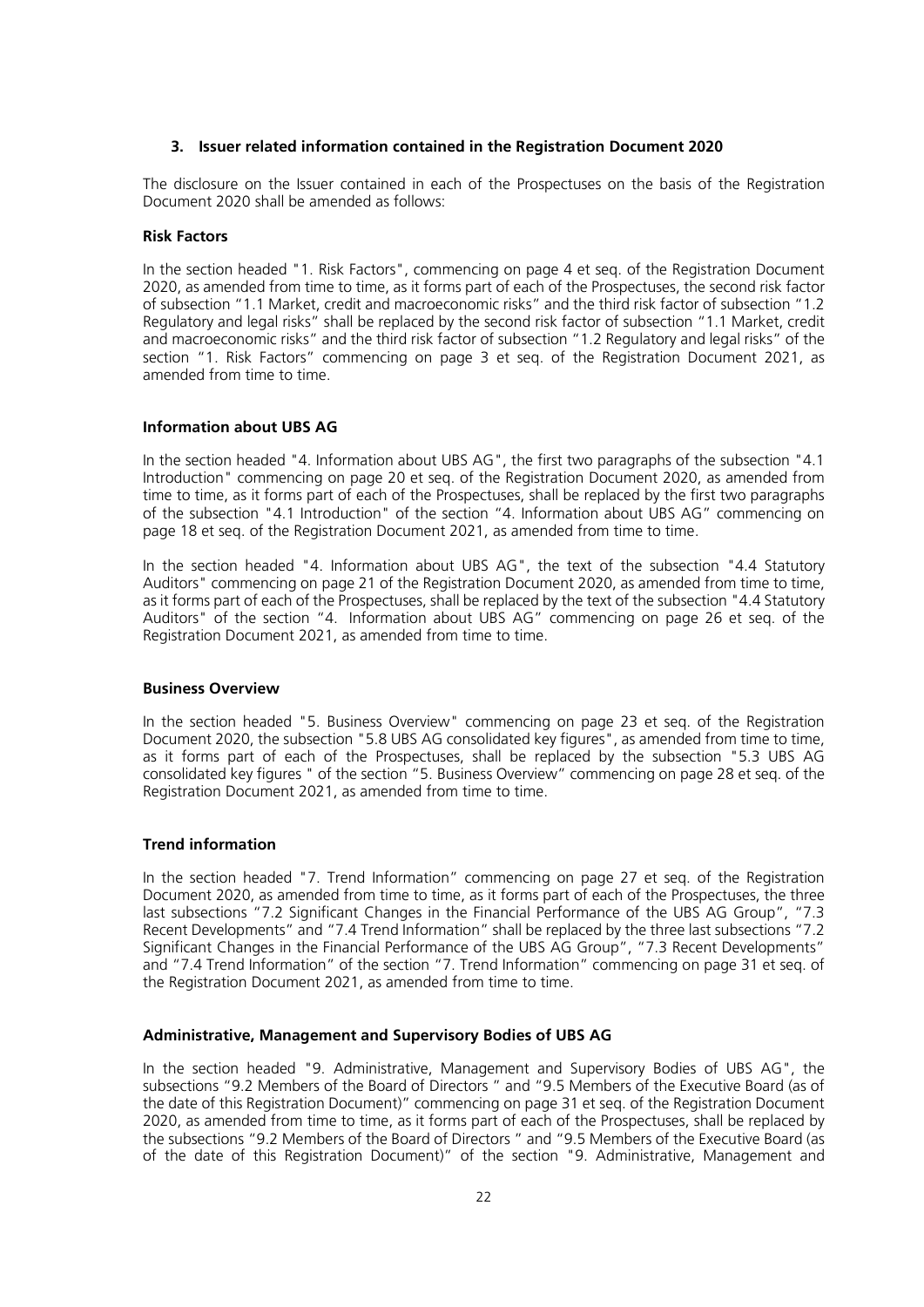Supervisory Bodies of UBS AG" commencing on page 32 et seq. of the Registration Document 2021, as amended from time to time.

### **Financial Information concerning the Issuer's Assets and Liabilities, Financial Position and Profits and Losses**

The subsection "11.3 Interim Financial Information" of the section headed "11. Financial Information concerning the Issuer`s Assets and Liabilities, Financial Position and Profits and Losses", commencing on page 34 et seq. of the Registration Document 2020, as amended from time to time, as it forms part of each of the Prospectuses, shall be replaced by the subsections "11.3 Interim Financial Information" and "11.4 Significant Changes in the Financial Position of UBS AG Group" of the section "11. Financial Information concerning the Issuer`s Assets and Liabilities, Financial Position and Profits and Losses" commencing on page 35 of the Registration Document 2021, as amended from time to time.

### **Litigation, Regulatory and Similar Matters**

The text of the section "12. Litigation, Regulatory and Similar Matters" commencing on page 36 et seq. of the Registration Document 2020, as amended from time to time, as it forms part of each of the Prospectuses, shall be replaced by the text of the section "12. Litigation, Regulatory and Similar Matters" commencing on page 36 of the Registration Document 2021, as amended from time to time.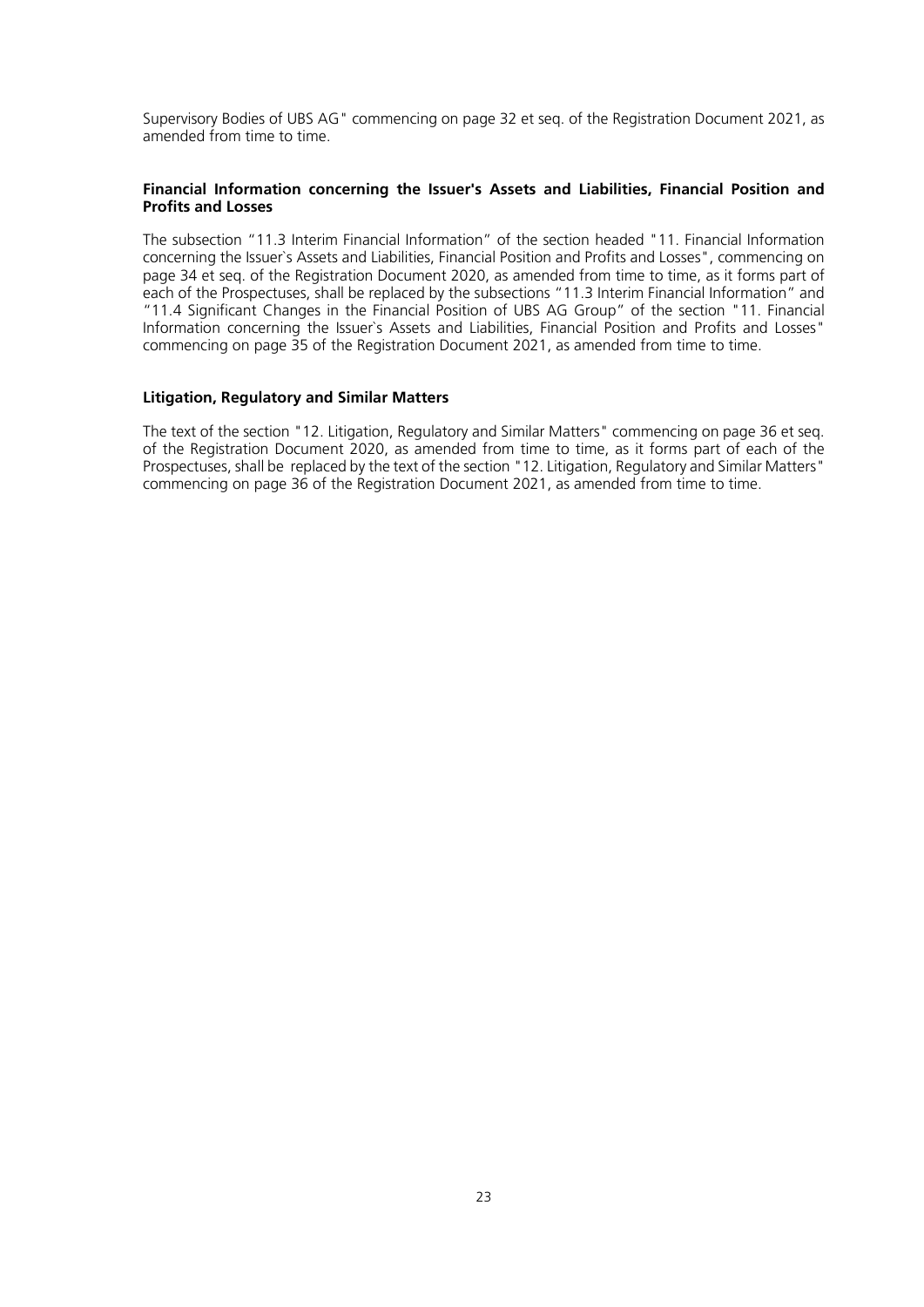### <span id="page-23-0"></span>**4. Issuer related information contained in the Appendix 9 of the Registration Document 2020**

The text of "Appendix 9" to the Registration Document 2020, as supplemented from time to time, as it forms part of each of the Prospectuses, shall be replaced by the text of "Appendix 1" to the Registration Document 2021 commencing on page 39 (A-1) et seq. of the Registration Document 2021, as amended from time to time.

## <span id="page-23-1"></span>**5. UBS Group First Quarter 2022 Report**

The UBS Group First Quarter 2022 Report as contained on page 33 et seq. of this supplement is added as Appendix 21 to the Registration Document 2020, as supplemented from time to time, as it forms part of each of the Prospectuses.

## <span id="page-23-2"></span>**6. UBS AG First Quarter 2022 Report**

The UBS AG First Quarter 2022 Report as contained on page 132 et seq. of this supplement is added as Appendix 22 to the Registration Document 2020, as supplemented from time to time, as it forms part of each of the Prospectuses.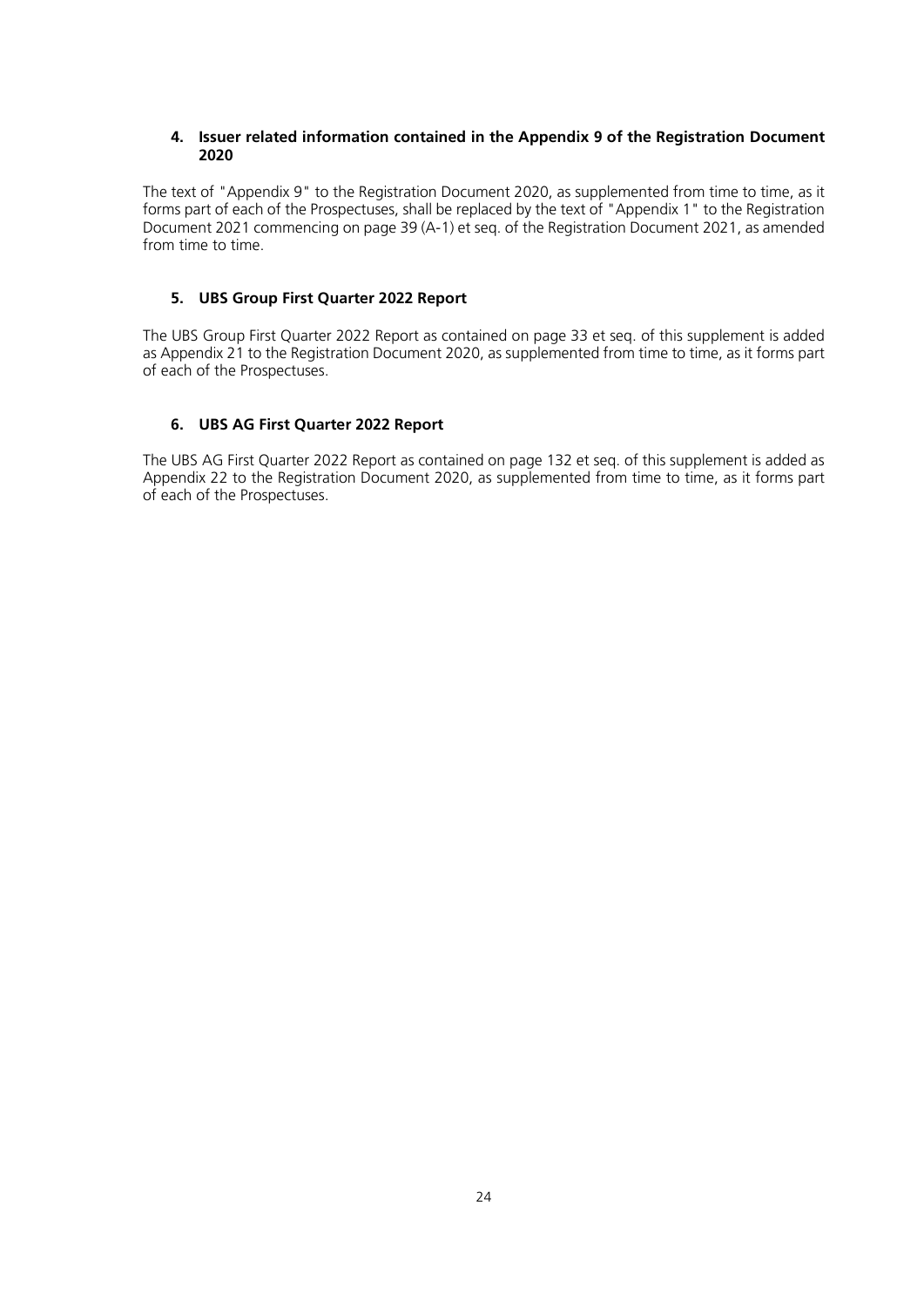## <span id="page-24-0"></span>**7. Summary contained in the Summary and Securities Note in the English and German Language**

**The section headed "Section B – Key information on the Issuer" of the Summary of the Summary and Securities Note in the English Language, shall be replaced as follows:**

 $\mathbf{u}$ 

| Section B - Key information on the issuer                                                                                                                                                                                                                                                                                                                                                                                                                                                                                                                                                                                                                                                                 |                                |           |                             |                                 |          |
|-----------------------------------------------------------------------------------------------------------------------------------------------------------------------------------------------------------------------------------------------------------------------------------------------------------------------------------------------------------------------------------------------------------------------------------------------------------------------------------------------------------------------------------------------------------------------------------------------------------------------------------------------------------------------------------------------------------|--------------------------------|-----------|-----------------------------|---------------------------------|----------|
| Who is the Issuer of the securities?                                                                                                                                                                                                                                                                                                                                                                                                                                                                                                                                                                                                                                                                      |                                |           |                             |                                 |          |
| Domicile and legal form of the Issuer<br>UBS AG is incorporated and domiciled in Switzerland, with its registered offices at Bahnhofstrasse 45, CH-<br>8001 Zurich, Switzerland and Aeschenvorstadt 1, CH-4051 Basel, Switzerland, and operates under the Swiss<br>Code of Obligations as an Aktiengesellschaft, a corporation limited by shares. UBS AG's Legal Entity Identifier<br>(LEI) code is BFM8T61CT2L1QCEMIK50.                                                                                                                                                                                                                                                                                 |                                |           |                             |                                 |          |
| <b>Principal activities of the Issuer</b><br>The purpose of UBS AG is the operation of a bank. Its scope of operations extends to all types of banking,<br>financial, advisory, trading and service activities in Switzerland and abroad. UBS AG may borrow and invest<br>money on the capital markets. It may provide loans, guarantees and other kinds of financing and security<br>for group companies.                                                                                                                                                                                                                                                                                                |                                |           |                             |                                 |          |
| Major shareholders of the Issuer<br>UBS Group AG owns 100% of the outstanding shares of UBS AG.                                                                                                                                                                                                                                                                                                                                                                                                                                                                                                                                                                                                           |                                |           |                             |                                 |          |
| Identity of the key managing directors of the Issuer<br>The key managing directors of the issuer are the members of the issuer's Executive Board ("EB"). These are:<br>Ralph Hamers, Christian Bluhm, Mike Dargan, Kirt Gardner, Suni Harford, Robert Karofsky, Igbal Khan,<br>Edmund Koh, Barbara Levi, Tom Naratil, and Markus Ronner. In addition, Sarah Youngwood joined the EB<br>at the beginning of March 2022, and will take over as Group Chief Financial Officer from 16 May 2022<br>succeeding Kirt Gardner, who will retire from the firm.<br>Identity of the statutory auditors of the Issuer<br>The statutory auditors of the issuer are Ernst & Young Ltd, Aeschengraben 9, CH-4002 Basel. |                                |           |                             |                                 |          |
| What is the key financial information regarding the Issuer?                                                                                                                                                                                                                                                                                                                                                                                                                                                                                                                                                                                                                                               |                                |           |                             |                                 |          |
| UBS AG derived the selected consolidated financial information included in the table below for the years<br>ended 31 December 2021, 2020 and 2019 from the Annual Report 2021, except where noted. The selected<br>consolidated financial information included in the table below for the quarter ended 31 March 2022 and 31<br>March 2021 was derived from the UBS AG First Quarter 2022 Report. The consolidated financial statements<br>were prepared in accordance with International Financial Reporting Standards ("IFRS") issued by the<br>International Accounting Standards Board ("IASB").                                                                                                      |                                |           |                             |                                 |          |
|                                                                                                                                                                                                                                                                                                                                                                                                                                                                                                                                                                                                                                                                                                           |                                |           |                             |                                 |          |
|                                                                                                                                                                                                                                                                                                                                                                                                                                                                                                                                                                                                                                                                                                           | As of or for the quarter ended |           | As of or for the year ended |                                 |          |
| USD million, except where indicated                                                                                                                                                                                                                                                                                                                                                                                                                                                                                                                                                                                                                                                                       | 31.3.22                        | 31.3.22   | 31.12.21<br>31.12.20        |                                 | 31.12.19 |
| <b>Results</b>                                                                                                                                                                                                                                                                                                                                                                                                                                                                                                                                                                                                                                                                                            |                                | unaudited |                             | audited, except where indicated |          |
| Income statement                                                                                                                                                                                                                                                                                                                                                                                                                                                                                                                                                                                                                                                                                          |                                |           |                             |                                 |          |
| Operating income                                                                                                                                                                                                                                                                                                                                                                                                                                                                                                                                                                                                                                                                                          | 9,475                          | 8,836     | 35,976                      | 32,780                          | 29,307   |
| Net interest income                                                                                                                                                                                                                                                                                                                                                                                                                                                                                                                                                                                                                                                                                       | 1,746                          | 1,589     | 6,605                       | 5,788                           | 4,415    |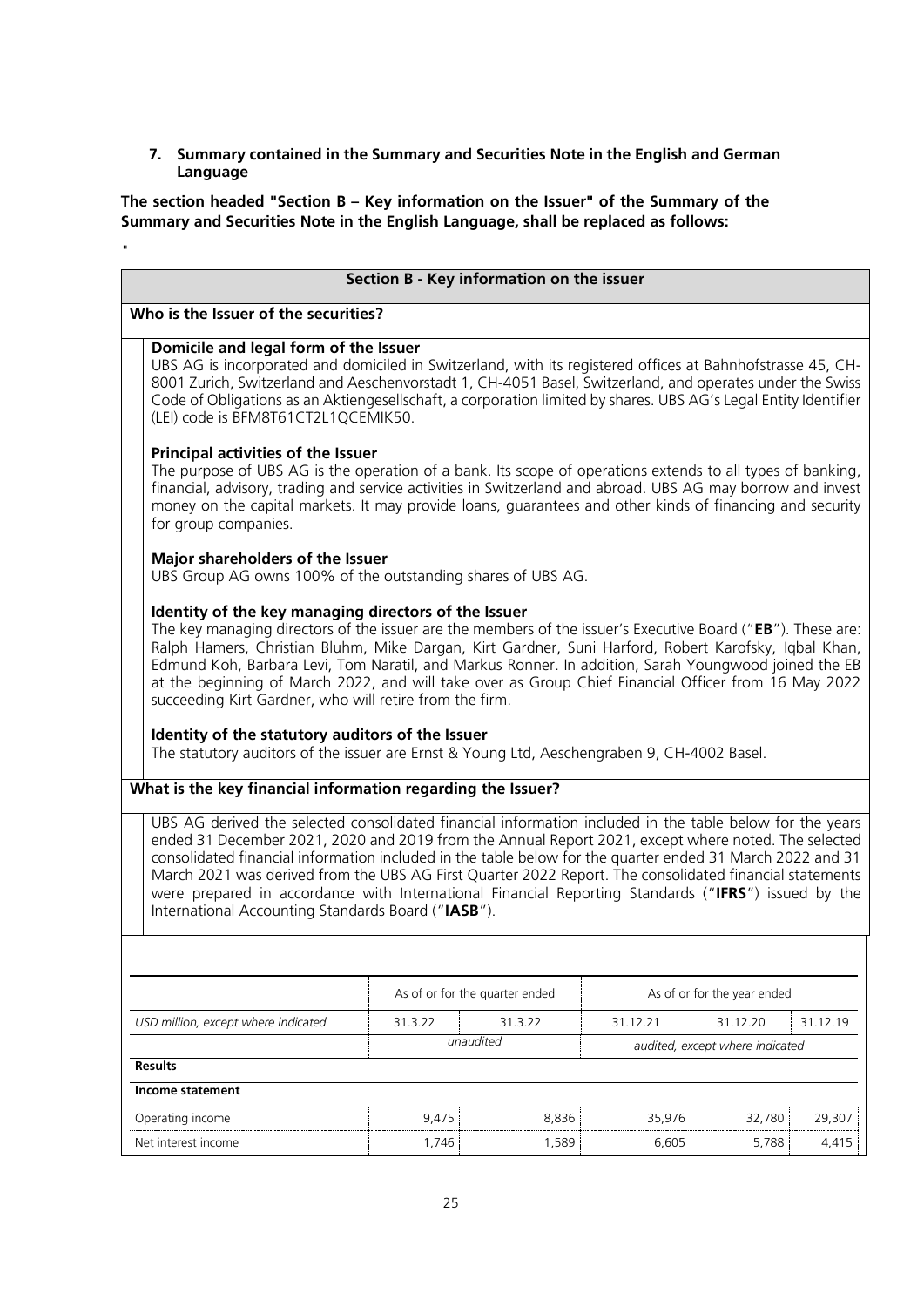| Net fee and commission income                                                                   | 5,384     | 5,719     | 22,438     | 19,207     | 17,460    |
|-------------------------------------------------------------------------------------------------|-----------|-----------|------------|------------|-----------|
| Credit loss (expense) / release                                                                 | (18)      | 28        | 148        | (695)      | (78)      |
| Other net income from financial<br>instruments measured at fair value<br>through profit or loss | 2,225     | 1,314     | 5,844      | 6,930      | 6,833     |
| Operating expenses                                                                              | 6,916     | 6,684     | 27,012     | 25,081     | 24,138    |
| Operating profit / (loss) before tax                                                            | 2,559     | 2,151     | 8,964      | 7,699      | 5,169     |
| Net profit / (loss) attributable to<br>shareholders                                             | 2,004     | 1,710     | 7,032      | 6,196      | 3,965     |
| Balance sheet <sup>1</sup>                                                                      |           |           |            |            |           |
| Total assets                                                                                    | 1,139,876 |           | 1,116,145  | 1,125,327  | 971,927   |
| Total financial<br>liabilities<br>measured<br>at<br>amortized cost                              | 749,052   |           | 744,762    | 732,364    | 617,429   |
| of which: customer deposits                                                                     | 542,984   |           | 544,834    | 527,929    | 450,591   |
| of which: debt issued measured at<br>amortized cost                                             | 75,013    |           | 82,432     | 85,351     | 62,835    |
| of which: subordinated debt                                                                     | 5,056     |           | 5,163      | 7,744      | 7,431     |
| Total financial liabilities measured at fair<br>value through profit or loss                    | 322,941   |           | 300,916    | 325,080    | 291,452   |
| of which: debt issued designated at fair<br>value                                               | 69,421    |           | 71,460     | 59,868     | 66,592    |
| Loans and advances to customers                                                                 | 393,960   |           | 398,693    | 380,977    | 327,992   |
| Total equity                                                                                    | 58,319    |           | 58,442     | 58,073     | 53,896    |
| Equity attributable to shareholders                                                             | 57,962    |           | 58,102     | 57,754     | 53,722    |
| <b>Profitability and growth</b>                                                                 |           |           |            |            |           |
| Return on equity (%)                                                                            | 13.8      | 11.9      | $12.3*$    | $10.9*$    | $7.4*$    |
| Return on tangible equity (%)                                                                   | 15.5      | 13.4      | $13.9*$    | $12.4*$    | $8.5*$    |
| Return on common equity tier 1 capital<br>(% )                                                  | 19.3      | 17.8      | $17.6*$    | $16.6*$    | $11.3*$   |
| Return on risk-weighted assets, gross (%)                                                       | 12.5      | 12.3      | $12.3*$    | $11.9*$    | $11.2*$   |
| Return on leverage ratio denominator,<br>gross (%) <sup>2</sup>                                 | 3.5       | 3.4       | $3.4*$     | $3.4*$     | $3.2*$    |
| Cost / income ratio (%)                                                                         | 72.8      | 75.9      | $75.4*$    | $74.9*$    | $82.1*$   |
| Net profit growth (%)                                                                           | 17.2      | 20.3      | $13.5*$    | $56.3*$    | $(3.4)^*$ |
| <b>Resources</b>                                                                                |           |           |            |            |           |
| Common equity tier 1 capital <sup>3</sup>                                                       | 41 577    | 38 826    | 41 594     | 38,181     | $3523*$   |
| Risk-weighted assets <sup>3</sup>                                                               | 309,374   | 285,119   | 299,005*   | 286,743*   | 257,831*  |
| Common equity tier 1 capital ratio (%) 3                                                        | 13.4      | 13.6      | $13.9*$    | $13.3*$    | $13.7*$   |
| Going concern capital ratio (%) <sup>3</sup>                                                    | 18.1      | 18.7      | $18.5*$    | $18.3*$    | $18.3*$   |
| Total loss-absorbing capacity ratio (%) <sup>3</sup>                                            | 33.1      | 34.2      | $33.3*$    | 34.2*      | $33.9*$   |
| Leverage ratio denominator 2,3                                                                  | 1,072,766 | 1,039,736 | 1,067,679* | 1,036,771* | 911,228*  |
| Common equity tier 1 leverage ratio<br>$(9/6)^{2,3}$                                            | 3.88      | 3.73      | $3.90*$    | $3.68*$    | $3.87*$   |
| Going concern leverage ratio (%) <sup>2,3</sup>                                                 | 5.2       | 5.1       | $5.2*$     | $5.1*$     | $5.2*$    |
| Total loss-absorbing capacity leverage ratio<br>$(%)^{3}$                                       | 9.6       | 9.4       | $9.3*$     | $9.5*$     | $9.6*$    |
| Other                                                                                           |           |           |            |            |           |
| Invested assets (USD billion) 4                                                                 | 4,380     | 4,306     | 4,596      | 4,187      | 3,607     |
| Personnel (full-time equivalents)                                                               | 47,139    | 47,592    | 47,067*    | 47,546*    | 47,005*   |
| * unaudited                                                                                     |           |           |            |            |           |

**<sup>1</sup>**Except for *Total assets, Total equity and Equity attributable to shareholders,* balance sheet information for year ended 31 December 2019 is derived from the Annual Report 2020.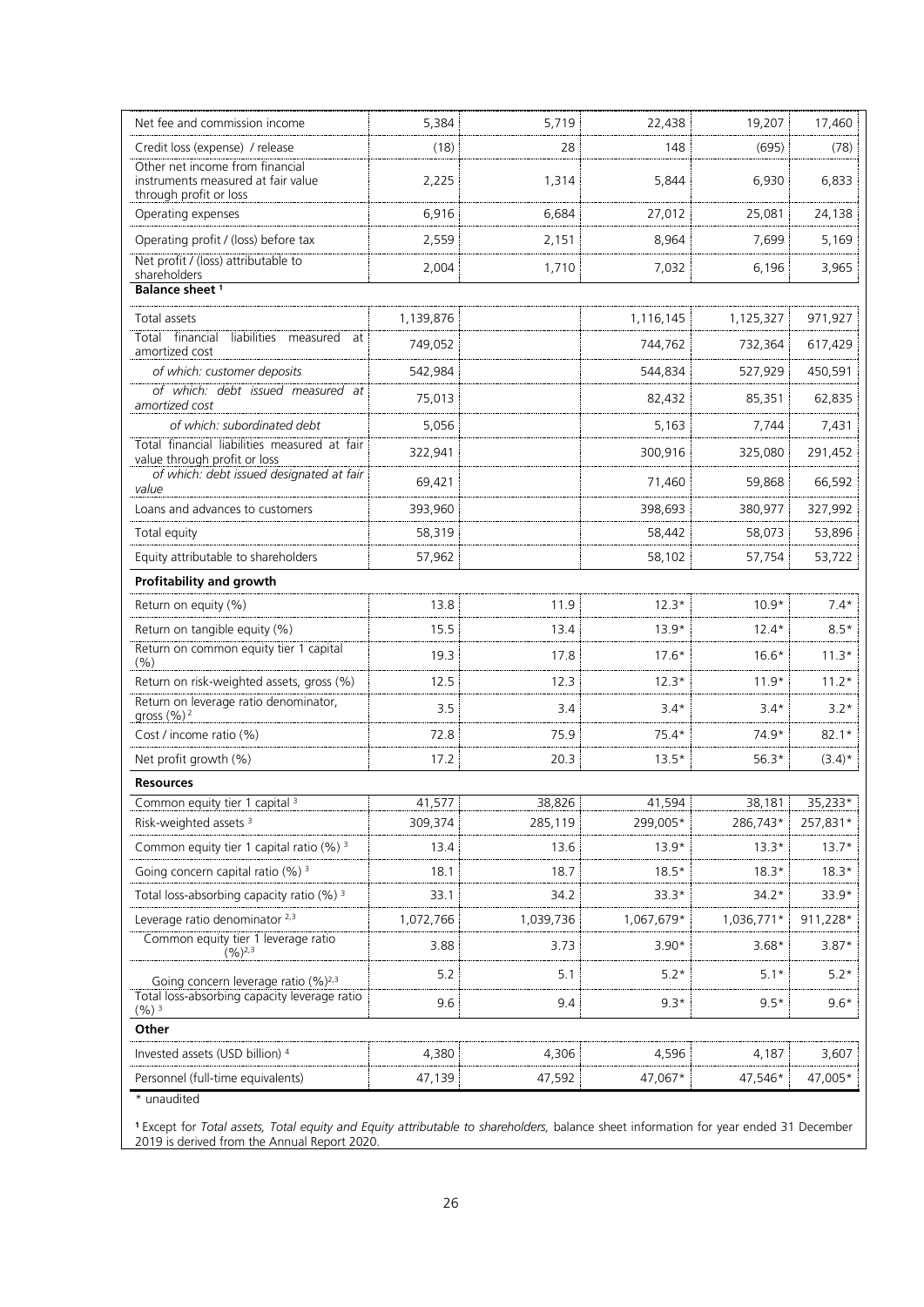**<sup>2</sup>**Leverage ratio denominators and leverage ratios for year 2020 do not reflect the effects of the temporary exemption that applied from 25 March 2020 until 1 January 2021 and was granted by FINMA in connection with COVID-19. <sup>3</sup> Based on the applicable Swiss systemically relevant bank framework as of 1 January 2020.

**<sup>4</sup>**Consists of invested assets for Global Wealth Management, Asset Management and Personal & Corporate Banking.

### **What are the key risks that are specific to the Issuer?**

#### **Credit risk in relation to UBS AG as Issuer**

Each investor in securities issued by UBS AG as Issuer is exposed to the credit risk of UBS AG. The assessment of UBS AG's creditworthiness may be affected by a number of factors and developments. These include market conditions and macroeconomic climate, credit risk exposure to clients and counterparties, material legal and regulatory risks, substantial changes in regulation, UBS AG's success in executing its strategic plans, operational risks, risk management and control processes, and liquidity and funding management.

**If UBS experiences financial difficulties, FINMA has the power to open restructuring or liquidation proceedings or impose protective measures in relation to UBS Group AG, UBS AG or UBS Switzerland AG, and such proceedings or measures may have a material adverse effect on UBS's shareholders and creditors.** If restructuring or liquidation proceedings are instituted against UBS AG, holders of securities may suffer a substantial or **total loss** on the securities.

 $"$ 

**The section headed "Section B – Basisinformationen über den Emittenten" of the Summary of the Summary and Securities Note in the German Language, shall be replaced as follows:**

"

## **Abschnitt B – Basisinformationen über den Emittenten**

## **Wer ist die Emittentin der Wertpapiere?**

## Sitz und Rechtsform der Emittentin

UBS AG ist in der Schweiz gegründet, hat ihren Sitz in der Bahnhofstrasse 45, CH-8001 Zürich, Schweiz, und in Aeschenvorstadt 1, CH-4051 Basel, Schweiz, und ist nach dem Schweizerischen Obligationenrecht als Aktiengesellschaft tätig. Die Rechtsträgerkennung (Legal Entity Identifier, "LEI") der UBS AG ist BFM8T61CT2L1QCEMIK50.

## Hauptgeschäftstätigkeiten der Emittentin

Zweck der UBS AG ist der Betrieb einer Bank. Ihr Geschäftskreis umfasst alle Arten von Bank-, Finanz-, Beratungs- , Dienstleistungs- und Handelsgeschäften in der Schweiz und in anderen Jurisdiktionen. UBS AG kann Mittel am Kapitalmarkt aufnehmen und anlegen. Sie kann Darlehen, Garantien und andere Arten der Finanzierung und von Sicherheitsleistungen für Konzerngesellschaften gewähren.

## Wesentliche Aktionäre der Emittentin

Die UBS Group AG ist Eigentümerin von 100 Prozent der ausstehenden Aktien der UBS AG.

## Identität der wesentlichen Geschäftsleiter der Emittentin

Die wesentlichen Geschäftsleiter der Emittentin sind die Mitglieder ihrer Geschäftsleitung ("**EB**"). Die Mitglieder sind: Ralph Hamers, Christian Bluhm, Mike Dargan, Kirt Gardner, Suni Harford, Robert Karofsky, Iqbal Khan, Edmund Koh, Barbara Levi, Tom Naratil und Markus Ronner. Darüber hinaus trat Sarah Youngwood Anfang März 2022 in die Konzernleitung ein und wird ab dem 16. Mai 2022 die Position des Group Chief Financial Officer als Nachfolgerin von Kirt Gardner übernehmen, der aus dem Unternehmen ausscheiden wird.

## Identität des Abschlussprüfers der Emittentin

Der Abschlussprüfer der Emittentin ist Ernst & Young Ltd, Aeschengraben 9, CH-4002 Basel.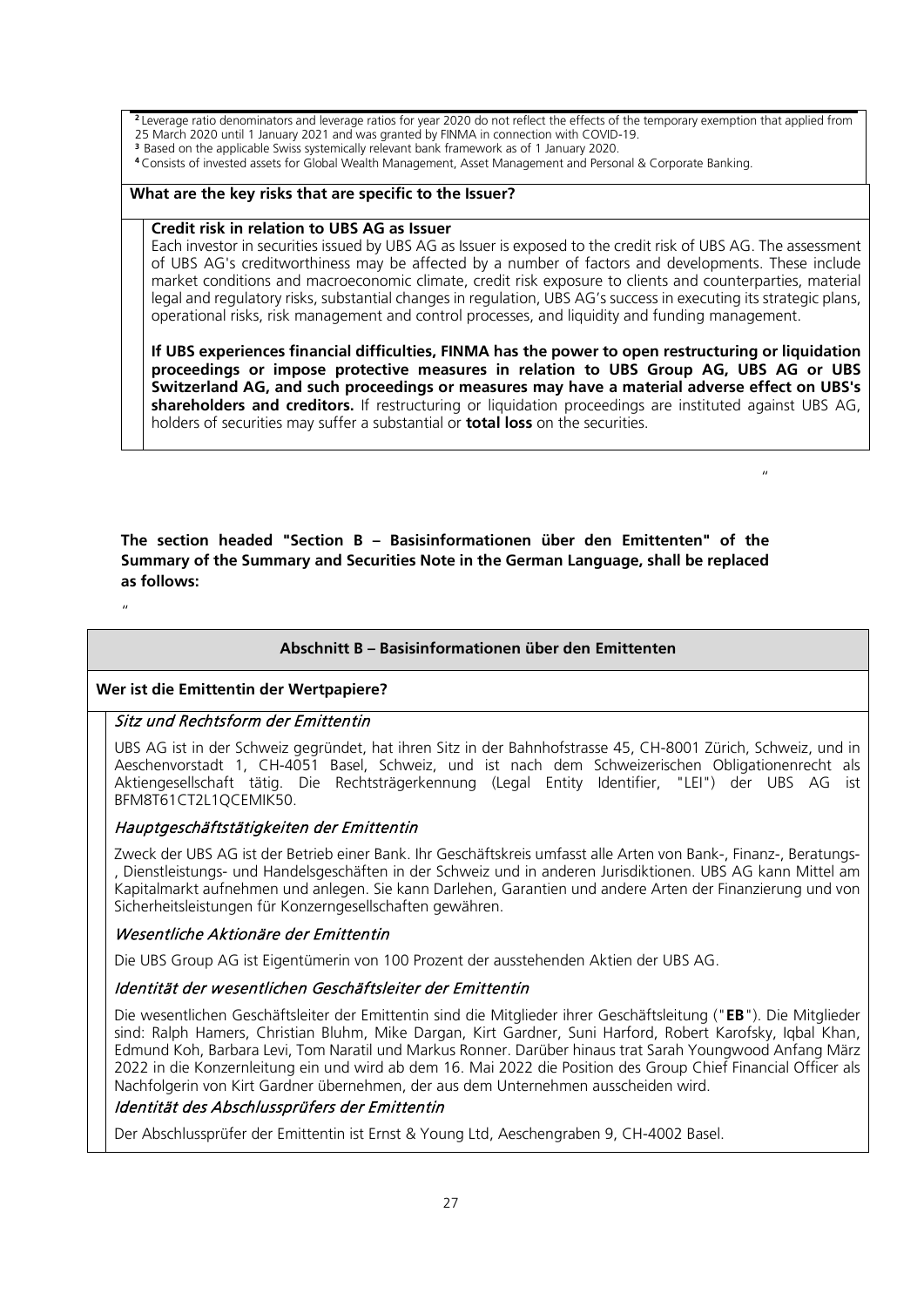#### **Welches sind die wesentlichen Finanzinformationen über die Emittentin?**

Die ausgewählten konsolidierten Finanzinformationen in der folgenden Tabelle für die am 31. Dezember 2021, 2020 und 2019 endenden Geschäftsjahre stammen aus dem Geschäftsbericht 2021, sofern nicht anders angegeben. Die ausgewählten konsolidierten Finanzinformationen, die in der nachstehenden Tabelle für die Quartale zum 31. März 2022 und 31. März 2021 enthalten sind, wurden aus dem Bericht des ersten Quartals 2022 der UBS AG abgeleitet. Die konsolidierten Abschlüsse wurden in Übereinstimmung mit den International Financial Reporting Standards ("**IFRS**") des International Accounting Standards Board ("**IASB**") erstellt.

|                                                                                                                              | Ab oder für das abgelaufene<br>Quartal |           | Für das Jahr endend am oder per   |           |          |
|------------------------------------------------------------------------------------------------------------------------------|----------------------------------------|-----------|-----------------------------------|-----------|----------|
| Mio, USD, Ausnahmen sind                                                                                                     | 31.3.22                                | 31.3.21   | 31.12.21                          | 31.12.20  | 31.12.19 |
| angegeben                                                                                                                    |                                        |           |                                   |           |          |
|                                                                                                                              |                                        | ungeprüft | Geprüft, Ausnahmen sind angegeben |           |          |
| <b>Ergebnisse</b>                                                                                                            |                                        |           |                                   |           |          |
| Gewinn- und Verlustrechnung                                                                                                  |                                        |           |                                   |           |          |
| Geschäftsertrag                                                                                                              | 9.475                                  | 8.836     | 35.976                            | 32.780    | 29.307   |
| Nettozinserträge                                                                                                             | 1.746                                  | 1.589     | 6.605                             | 5.788     | 4.415    |
| <u>Provisionsüberschuss</u>                                                                                                  | 5.384                                  | 5.719     | 22.438                            | 19.207    | 17.460   |
| Wertberichtigungen<br>für<br>Kreditrisiken                                                                                   | (18)                                   | 28        | 148                               | (695)     | (78)     |
| Andere<br>Erträge<br>aus<br>erfolgswirksam<br>zum<br>Zeitwert<br>bilanzierten<br>Finanzinstrumenten                          | 2.225                                  | 1.314     | 5.844                             | 6.930     | 6.833    |
| Geschäftsaufwand                                                                                                             | 6.916                                  | 6.684     | 27.012                            | 25.081    | 24.138   |
| Ergebnis vor Steuern                                                                                                         | 2.559                                  | 2.151     | 8.964                             | 7.699     | 5.169    |
| Aktionären<br>Den<br>zurechenbares Ergebnis                                                                                  | 2.004                                  | 1.710     | 7.032                             | 6.196     | 3.965    |
| Bilanz <sup>1</sup>                                                                                                          |                                        |           |                                   |           |          |
| Bilanzsumme                                                                                                                  | 1.139.876                              |           | 1.116.145                         | 1.125.327 | 971.927  |
| Gesamte zu fortgeführten<br>Anschaffungskosten<br>bewertete<br>Finanzverbindlichkeiten                                       | 749.052                                |           | 744.762                           | 732.364   | 617.429  |
| davon:<br>Kundeneinlagen                                                                                                     | 542.984                                |           | 544.834                           | 527.929   | 450.591  |
| davon:<br>zu<br>fortgeführten<br>Anschaffungskosten<br>bewertete Schuldtitel                                                 | 75.013                                 |           | 82.432                            | 85.351    | 62.835   |
| davon:<br>nachrangige<br>Verbindlichkeiten                                                                                   | 5.056                                  |           | 5.163                             | 7.744     | 7.431    |
| Gesamte<br>finanzielle<br>Verbindlichkeiten,<br>die<br>erfolgswirksam<br>zum<br>beizulegenden<br>Zeitwert<br>bewertet werden | 322.941                                |           | 300.916                           | 325.080   | 291.452  |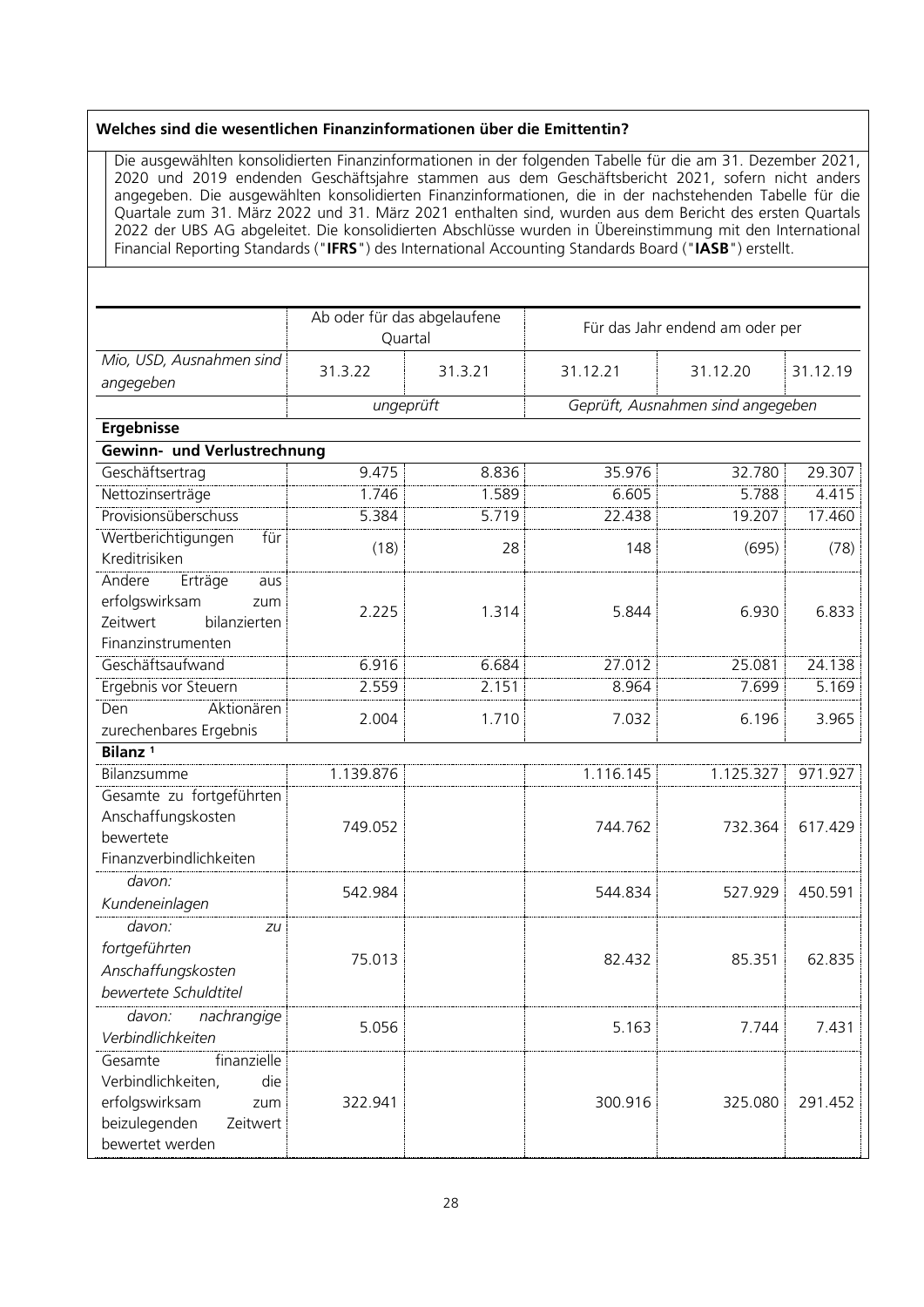| davon: Schuldtitel, die                    |           |           |            |              |           |
|--------------------------------------------|-----------|-----------|------------|--------------|-----------|
| beizulegenden<br>zum                       | 69.421    |           | 71.460     | 59.868       | 66.592    |
| Zeitwert bewertet werden                   |           |           |            |              |           |
| Forderungen an Kunden                      | 393.960   |           | 398.693    | 380.977      | 327.992   |
| Gesamteigenkapital                         | 58.319    |           | 58.442     | 58.073       | 53.896    |
| Den<br>Aktionären                          |           |           |            |              |           |
| zurechenbares Eigenkapital                 | 57.962    |           | 58.102     | 57.754       | 53.722    |
| Profitabilität<br>und                      |           |           |            |              |           |
| Wachstum                                   |           |           |            |              |           |
| Rendite auf Eigenkapital                   |           |           |            |              |           |
| (% )                                       | 13,8      | 11,9      | $12,3*$    | $10,9*$      | $7,4*$    |
| Rendite auf das materielle                 |           |           |            |              |           |
| Eigenkapital (%)                           | 15,5      | 13,4      | $13,9*$    | $12,4*$      | $8,5*$    |
| Rendite<br>Hartes<br>auf                   | 19,3      | 17,8      | $17,6*$    | $16,6*$      | $11,3*$   |
| Kernkapital (CET1) (%)                     |           |           |            |              |           |
| Rendite<br>auf                             |           |           |            |              |           |
| risikogewichteten Aktiven                  | 12,5      | 12,3      | $12,3*$    | $11,9*$      | $11,2*$   |
| brutto (%)                                 |           |           |            |              |           |
| Rendite auf den Leverage                   |           |           |            |              |           |
| Ratio-Nenner brutto (%) <sup>2</sup>       | 3,5       | 3,4       | $3,4*$     | $3,4*$       | $3,2*$    |
| Verhältnis<br>von                          |           |           |            |              |           |
| Geschäftsaufwand /                         | 72,8      | 75,9      | $75,4*$    | 74,9*        | $82,1*$   |
| Geschäftsertrag (%)                        |           |           |            |              |           |
| Wachstum des Ergebnisses                   |           |           |            |              |           |
| (% )                                       | 17,2      | 20,3      | $13,5*$    | $56,3*$      | $(3,4)^*$ |
|                                            |           |           |            |              |           |
| <b>Resourcen</b>                           |           |           |            |              |           |
|                                            |           |           |            |              |           |
| Hartes Kernkapital (CET1) <sup>3</sup>     | 41.577    | 38.826    | 41.594     | 38.181       | 35.233*   |
| Risikogewichtige Aktiven <sup>3</sup>      | 309.374   | 285.119   | 299.005*   | 286.743*     | 257.831*  |
| Kernkapitalquote<br>Harte                  | 13,4      | 13,6      | $13,9*$    | $13,3*$      | $13,7*$   |
| (CET1) (%) <sup>3</sup>                    |           |           |            |              |           |
| Going<br>Concern                           | 18,1      | 18,7      | $18,5*$    | $18,3*$      | $18,3*$   |
| Kapitalquote (%) <sup>3</sup>              |           |           |            |              |           |
| Total                                      |           |           |            |              |           |
| Verlustabsorptionsfähigkeit                | 33,1      | 34,2      | $33,3*$    | $34,2*$      | $33,9*$   |
| Ratio (%) <sup>3</sup>                     |           |           |            |              |           |
| Leverage Ratio-Nenner <sup>2,3</sup>       | 1.072.766 | 1.039.736 | 1.067.679* | $1.036.771*$ | 911.228*  |
| Harte Kernkapitalquote                     |           |           |            |              |           |
| (CET1)                                     | 3,88      | 3,73      | $3,90*$    | $3,68*$      | $3,87*$   |
| Leverage Ratio (%) <sup>2,3</sup>          |           |           |            |              |           |
| Going Concern Leverage                     | 5,2       | 5,1       | $5,2*$     | $5,1*$       | $5,2*$    |
| Ratio (%) <sup>2,3</sup>                   |           |           |            |              |           |
| Total                                      |           |           |            |              |           |
| Verlustabsorptionsfähigkeit                | 9,6       | 9,4       | $9,3*$     | $9,5*$       | $9,6*$    |
| Leverage Ratio (%) <sup>3</sup>            |           |           |            |              |           |
| <b>Andere</b>                              |           |           |            |              |           |
| Verwaltete Vermögen (in                    | 4.380     | 4.306     | 4.596      | 4.187        | 3.607     |
| Mrd, USD) <sup>4</sup>                     |           |           |            |              |           |
| Personal (auf Vollzeitbasis)<br>*ungeprüft | 47.139    | 47.592    | 47.067*    | 47.546*      | 47.005*   |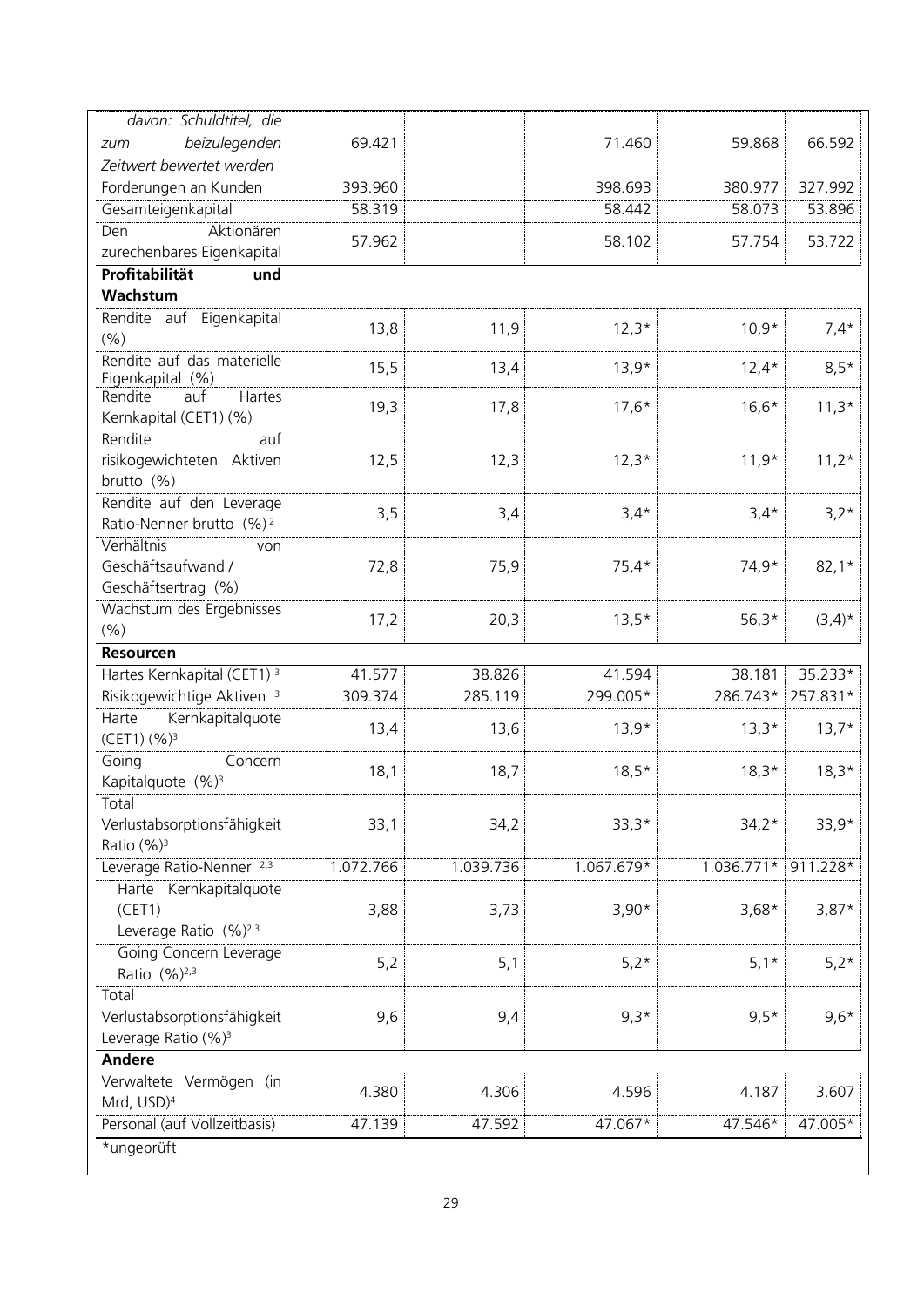**<sup>1</sup>** Mit Ausnahme der Bilanzsumme, des Gesamteigenkapitals und des den Aktionären zurechenbaren Eigenkapitals werden die Bilanzinformationen für das am 31. Dezember 2019 endende Geschäftsjahr aus dem Geschäftsbericht 2020 abgeleitet.

**<sup>2</sup>** Leverage-Ratio-Nenner und Leverage Ratios für das Jahr 2020 spiegeln nicht die Auswirkungen der temporären Ausnahme wider, die vom 25. März 2020 bis zum 1. Januar 2021 galt und von der FINMA im Zusammenhang mit COVID-19 gewährt wurde.

**<sup>3</sup>** Basiert auf den anwendbaren Regeln für Schweizer systemrelevante Banken (SRB) ab dem 1. Januar 2020.

**<sup>4</sup>** Besteht aus dem Vermögen unter der Verwaltung von Global Wealth Management, Asset Management und Personal & Corporate Banking.

### **Welches sind die zentralen Risiken, die für die Emittentin spezifisch sind?**

### **Kreditrisiko im Zusammenhang mit UBS AG als Emittentin**

Jeder Anleger in Wertpapieren, die von der UBS AG als Emittentin ausgegebenen werden, unterliegt dem Kreditrisiko der UBS AG. Die Bewertung der Bonität der UBS AG kann durch eine Reihe von Faktoren und Entwicklungen beeinflusst werden. Dazu gehören die Marktbedingungen und makroökonomisches Klima, das Kreditrisiko in Bezug auf Kunden und Gegenparteien, wesentliche rechtliche und regulatorische Risiken, wesentliche Änderungen in der Regulierung, der Erfolg der UBS AG bei der Umsetzung ihrer strategischen Pläne, operationelle Risiken, Risikomanagement- und Kontrollprozesse sowie Liquiditäts- und Refinanzierungsmanagement.

**Falls UBS in finanzielle Schwierigkeiten gerät, hat FINMA die Befugnis, in Bezug auf UBS Group AG, UBS AG oder UBS Switzerland AG Sanierungs- oder Liquidationsverfahren zu eröffnen oder Schutzmaßnahmen aufzuerlegen, und solche Verfahren oder Maßnahmen können eine wesentlich nachteilige Auswirkung auf Aktionäre und Gläubiger der UBS haben.** Falls Sanierungs- oder Liquidationsverfahren in Bezug auf UBS AG eröffnet werden, können Inhaber von Wertpapieren einen erheblichen oder vollständigen Verlust in Bezug auf die Wertpapiere erleiden.

 $"$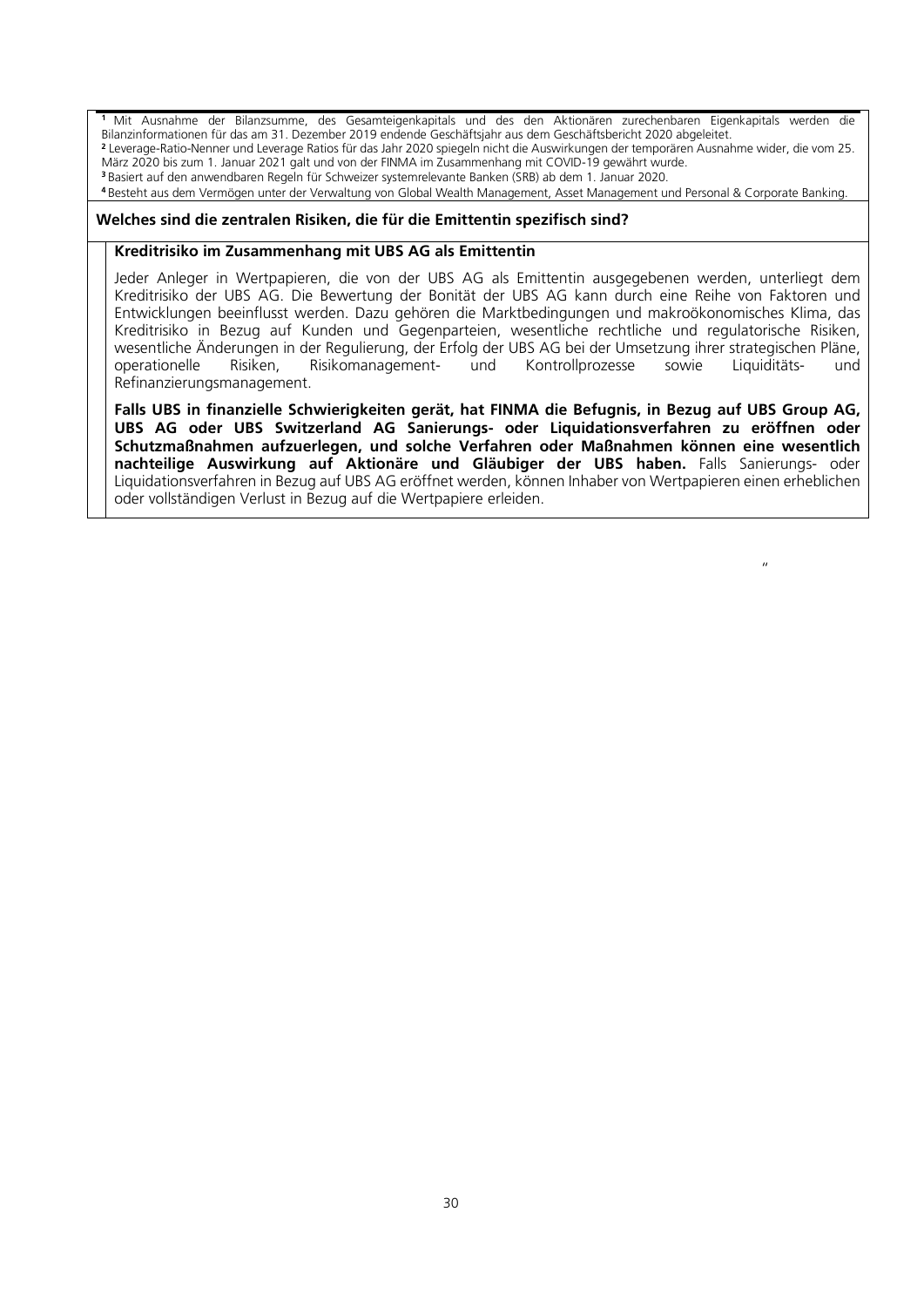# **ADDRESS LIST**

## **ISSUER**

## **Registered Head Office**

<span id="page-30-0"></span>Bahnhofstrasse 45 Aeschenvorstad<br>8001 Zurich 1980 Aeschenvorstad 8001 Zurich Switzerland Switzerland

#### **Executive Office of UBS AG, Jersey Branch**

24 Union Street<br>St. Helier JE2 3RF Channel Islands

UBS AG UBS AG UBS AG UBS AG UBS AG UBS AG UBS AG UBS AG UBS AG UBS AG UBS AG UBS AG UBS AG UBS AG UBS AG UBS AG UBS AG UBS AG UBS AG UBS AG UBS AG UBS AG UBS AG UBS AG UBS AG UBS AG UBS AG UBS AG UBS AG UBS AG UBS AG UBS A

#### **Executive Office of UBS AG, London Branch**

UBS AG, Jersey Branch<br>
24 Union Street 5 Broadgate<br>
5 Broadgate St. Helier JE2 3RF London EC2M 2QS United Kingdom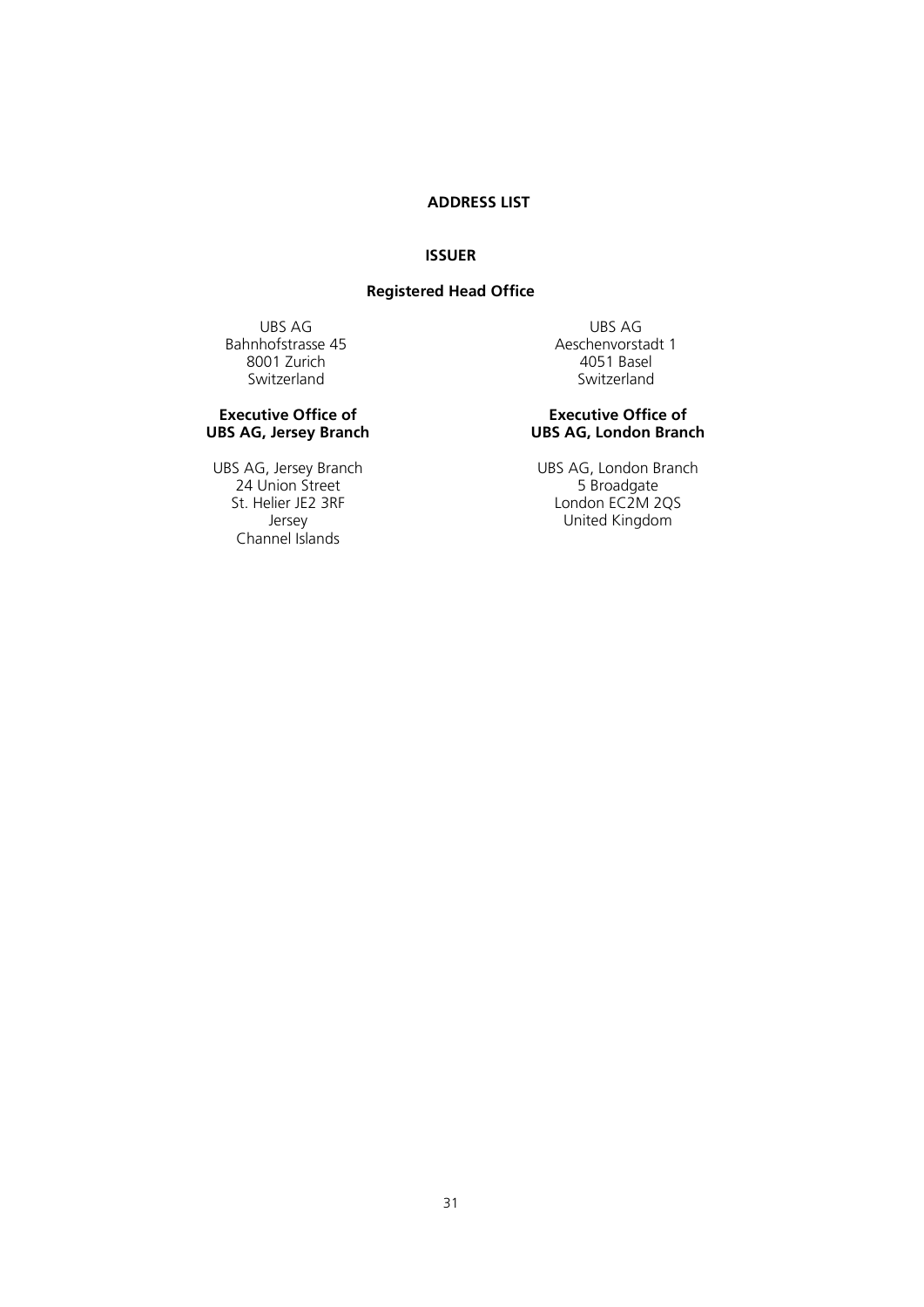### **Availability of Documents**

<span id="page-31-0"></span>The Registration Document 2021,

Securities Note dated 15 December 2021 for the offer of Certificates linked to a Notional Reference Portfolio,

Securities Note dated 29 April 2022 for the offer of Warrants and other leveraged Securities,

the Prospectuses,

and all supplements thereto, if any, shall be maintained in printed format, for free distribution, at the offices of the Issuer for a period of twelve months after the publication of this document and are published on the website<https://keyinvest-de.ubs.com/rechtliche-dokumentation> or any successor address notified by the Issuer to the Securityholders for this purpose by way of publication on http://keyinvest-de.ubs.com/bekanntmachungen.

In addition, the annual and quarterly financial reports of UBS AG and UBS Group AG are published on UBS's website, at [www.ubs.com/investors](http://www.ubs.com/investors) or any successor address notified by the Issuer to the Securityholders for this purpose by way of publication on http://keyinvestde.ubs.com/bekanntmachungen.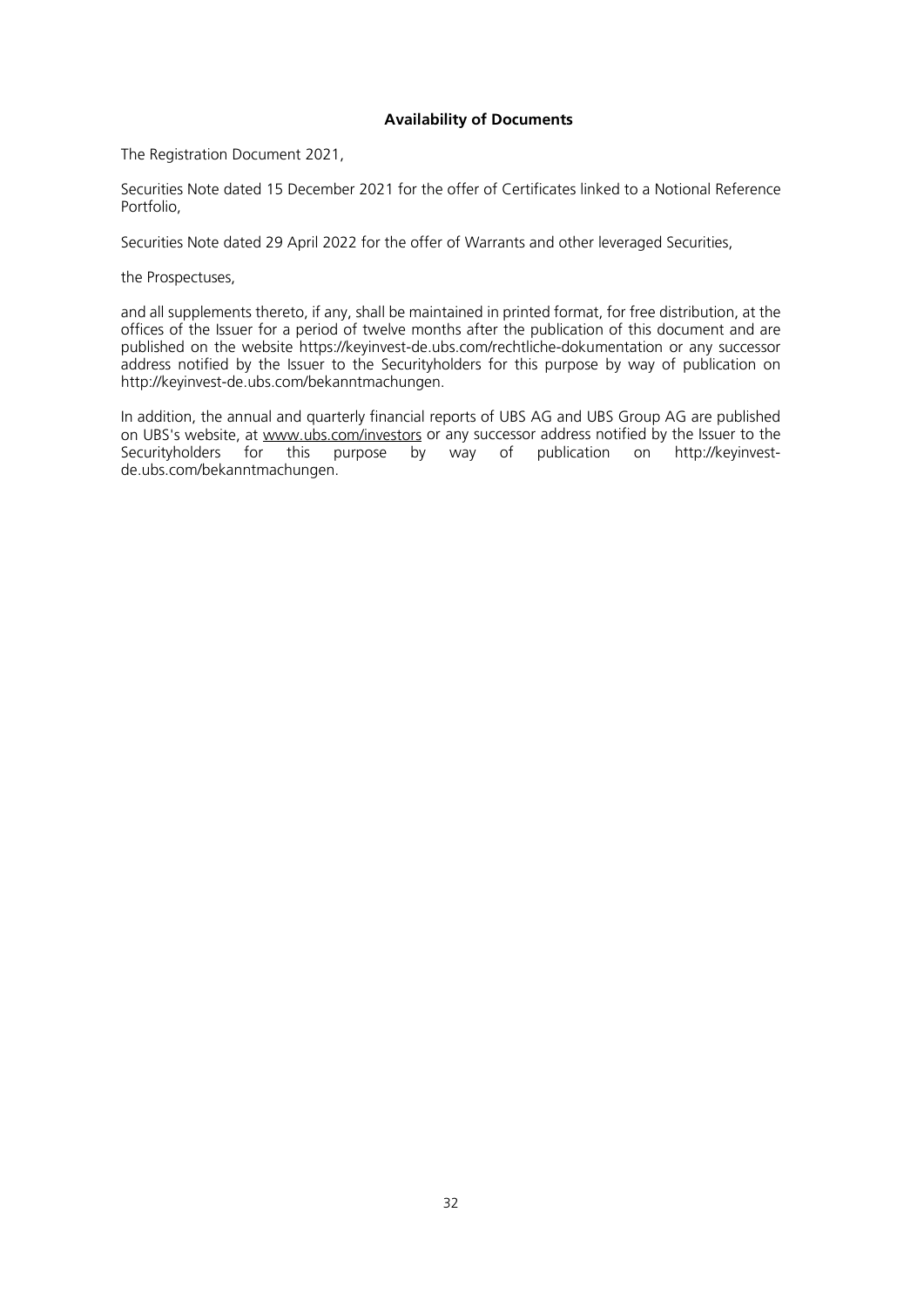# **UBS Group First Quarter 2022 Report**